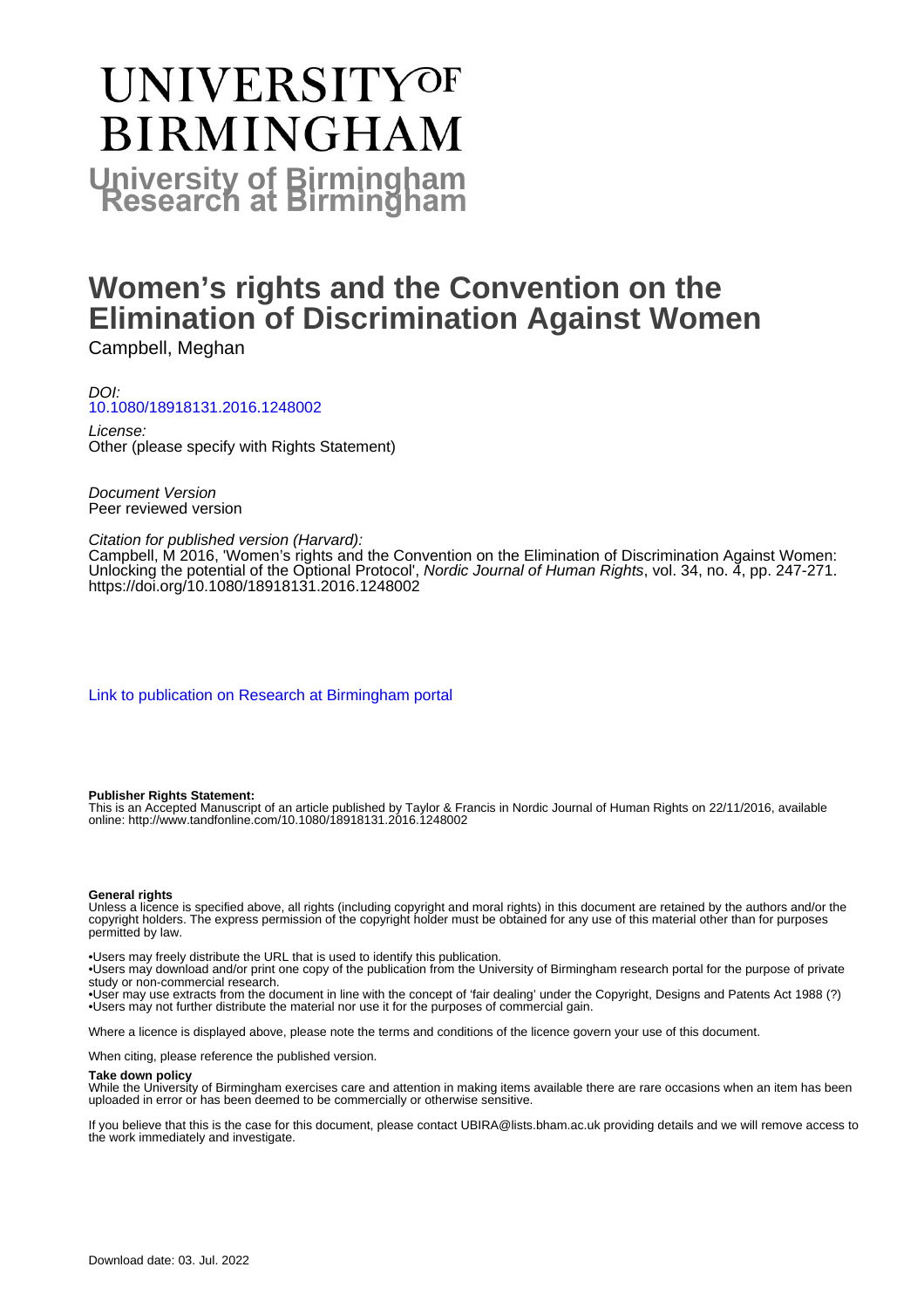Meghan Campbell Weston Junior Research Fellow, University of Oxford Deputy-Director, Oxford Human Rights Hub **[Meghan.campbell@law.ox.ac.uk](mailto:Meghan.campbell@law.ox.ac.uk)**

 $\overline{a}$ 

## **UNLOCKING THE POTENTIAL OF THE OP-CEDAW**

#### **ABSTRACT**

There are a growing number of individual decisions under the OP-CEDAW. This article explores how to fully unlock the potential of the OP-CEDAW. I will argue that the individual decisions should be understood as opportunities to resolve the individual claim *and* make contributions to the evolution of CEDAW and women's human rights. The article proposes an analytical framework derived from the definition of discrimination in article 1 of CEDAW to achieve this dual purpose of the individual decisions. This will allow the Committee to use this new forum, the OP-CEDAW, to explore how discrimination and inequality limit women's rights and develop a more sophisticated accountability framework.

Key Words: Gender Equality, CEDAW, International Human Rights Law, Right to Health, Individual Communications Procedure, OP-CEDAW

I would like to thank Sandy Fredman, Laura Hilly, Chris McConnachie, Jaakko Kusomanen and Shreya Atrey for their helpful comments.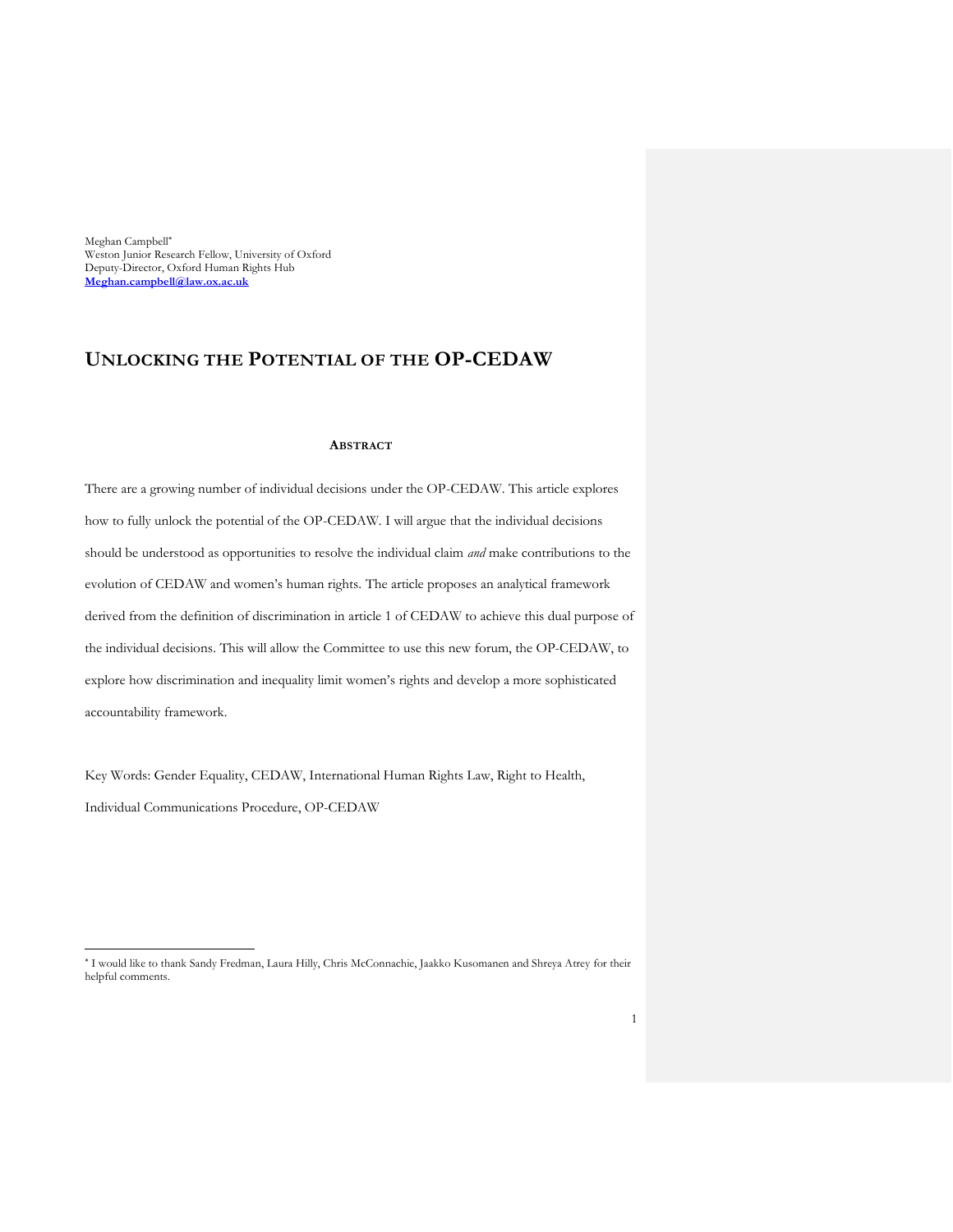#### **I. INTRODUCTION**

The Committee on the Convention on the Elimination of all Forms of Discrimination Against Women (CEDAW)<sup>1</sup> is currently at an early stage of developing the Optional Protocol to CEDAW (OP-CEDAW).<sup>2</sup> The OP-CEDAW empowers the Committee to consider individual communications that claim the state party has breached CEDAW. The Committee's jurisprudence has been praised for, *inter alia*, holding the state accountable for failing to protect women from gender-based violence<sup>3</sup> and for finding that customary inheritance laws discriminate against women.<sup>4</sup> At the same time, individual complaints procedures have been criticised for opaque reasoning and being 'little more than a formulaic incantation of a justificatory mantra.'<sup>5</sup> At this formative stage, it is important to consider how the Committee can best develop its newest accountability mechanism.

This article will argue that the individual decisions are meant to: (i) remedy the wrongs done to the individual and (ii) to interpret and develop CEDAW so as to strengthen women's rights. Although the case for this has been made in relation to the Human Rights Committee (HRC), it is important to assess if these arguments hold true in the context of the OP-CEDAW.<sup>6</sup> The third section of the article evaluates the approach of other treaty bodies and uses the text of CEDAW to propose an analytical framework that the Committee can employ when deciding individual claims. An analytical framework will allow the Committee to systematically analyse the individual claim and provides a more sophisticated tool to ensure that the decisions contribute to the development and strengthening of women's rights. The fourth section examines how this framework can enrich the

<sup>&</sup>lt;sup>1</sup>(adopted 18 December 1979, entered into force 3 September 1981)1249 UNTS 13.

<sup>2</sup> (adopted 6 October 1999, entered into force 22 December 2000) 2131 UNTS 83.

<sup>3</sup> Andrew Byrnes and Eleanor Bath, 'Violence against Women, the Obligation of Due Diligence and the OP-CEDAW-Recent Developments' (2008) 8(3) Hmn Rts L Rev 517.

<sup>4</sup> Simone Cusack, 'Committee finds inheritance laws violates CEDAW' 3 May 2015

<sup>&</sup>lt;https://opcedaw.wordpress.com/2015/05/03/e-s-s-c-v-united-republic-of-tanzania/> accessed 10 October 2016. <sup>5</sup> Andrew Byrnes, 'An Effective Complaints Procedure in the Context of International Human Rights Law' in Anne Bayesky (ed) *The UN Human Rights Treaty System in the 21st Century* (Kluwer International Law, 2000) 150. <sup>6</sup> Henry Steiner 'Individual Claims in a World of Massive Violations: What Role for the HRC?' in Philip Alston and Crawford (eds) *The Future of UN Human Rights Treaty Monitoring* (CUP, 2000).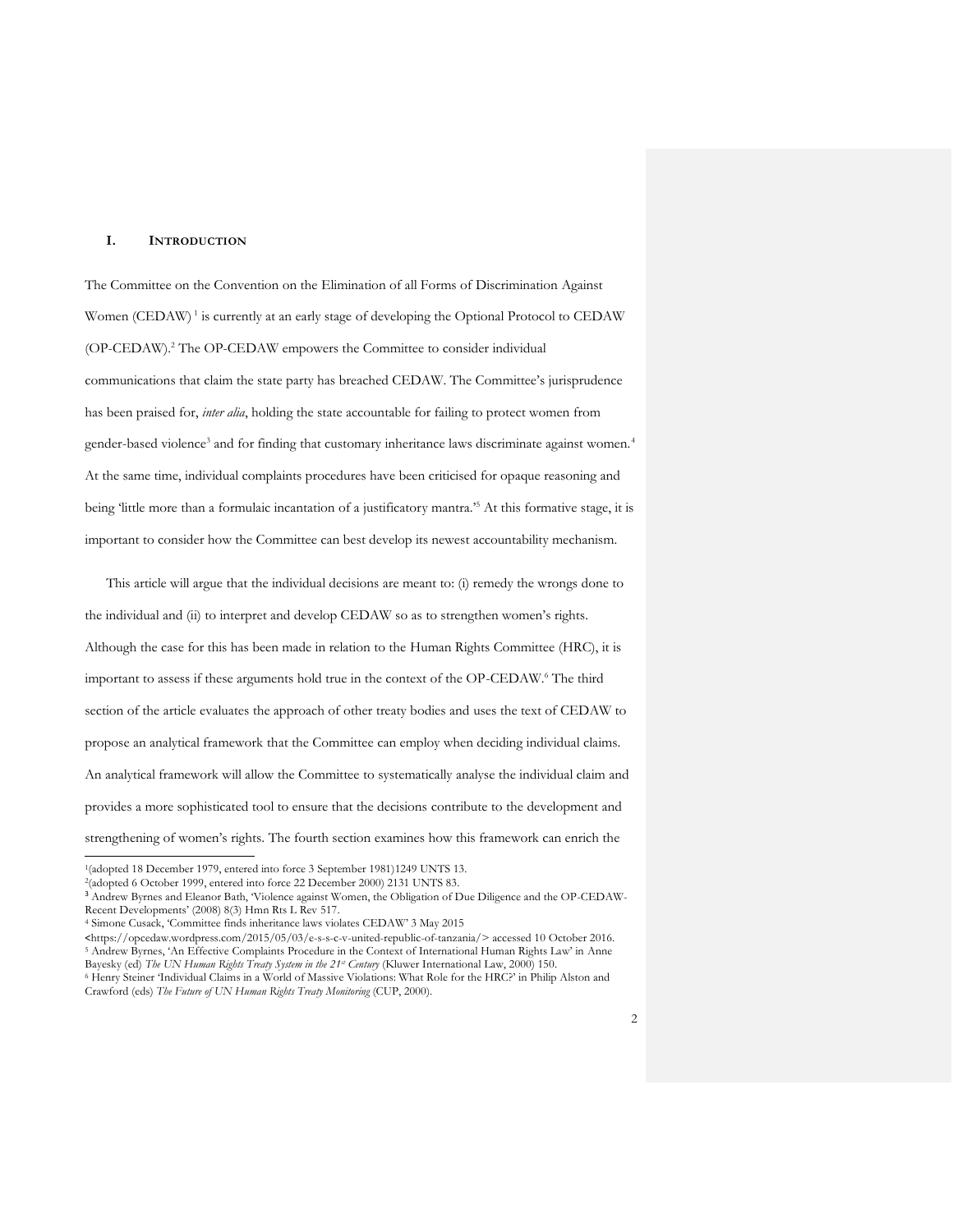development of CEDAW by means of a case study of the Teixeria decision under article 12 (equal access to health care).

#### **II. THE PURPOSE OF THE INDIVIDUAL COMMUNICATIONS PROCEDURE**

This section examines the OP-CEDAW, the Committee's mandate under CEDAW and how the other treaty bodies envision the individual decisions.

#### *(i) The OP-CEDAW*

Drafting of the OP-CEDAW began in 1996. It was adopted by consensus by the UN General Assembly in 1999 and was entered into force in 2000.<sup>7</sup> There are 105 states parties to the OP-CEDAW.<sup>8</sup> The Committee has decided 47 communications: 24 have been considered inadmissible and 23 have been evaluated on their merits. The OP-CEDAW is sparsely formulated and gives very little indication of the individual decisions' purpose. It empowers individuals to submit communications to the Committee that the state has failed to uphold CEDAW (articles 1-2). The Committee evaluates the communication (article 5) and its views and recommendations are to be sent to the parties (article 7). The Committee can initiate an inquiry procedure to investigate grave or systemic violations of CEDAW (article 8). Although the OP-CEDAW itself gives no direction on the purpose of the decisions, the drafting history does shed some light on its role. States are overwhelmingly in consensus that the OP-CEDAW is meant to ensure CEDAW is more effectively implemented.<sup>9</sup> There is some indication that effective implementation is to be achieved through discursive decisions that contribute to a deeper understanding of CEDAW. For example, New

 $\overline{a}$ 

<sup>8</sup>OHCHR, 'Ratifications to the OP-CEDAW' <http://indicators.ohchr.org/maps/OHCHR\_Map\_OP-CEDAW.pdf> accessed 10 October 2016.

<sup>7</sup> UN General Assembly Resolution 54/4 (October 1999).

<sup>9</sup> CSW, 'Elaboration of a draft optional protocol to CEDAW' (1996) UN Doc E/CN.6./1996/10.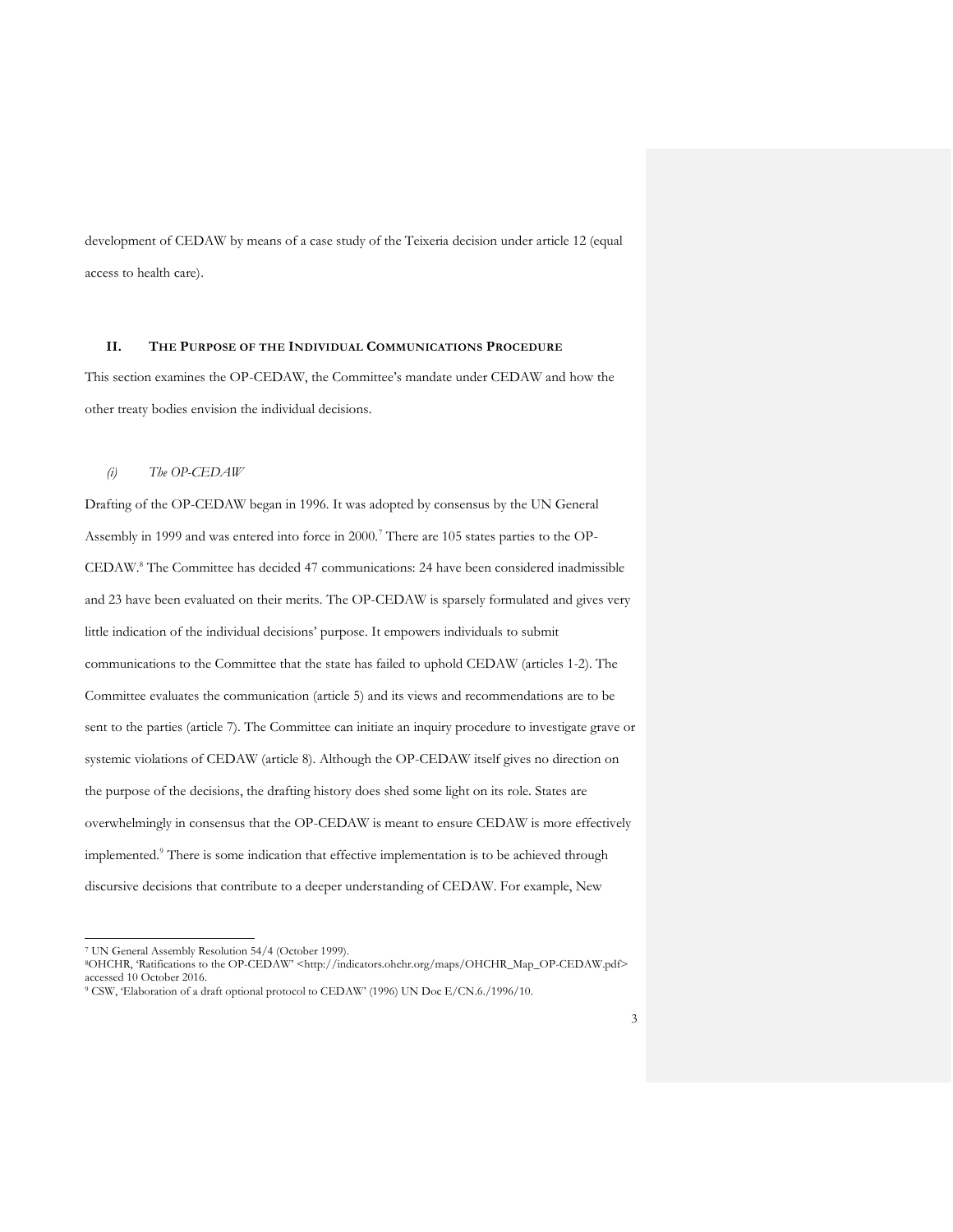Zealand observes that the 'jurisprudence on any issue develops over time.'<sup>10</sup> More explicitly, fifteen states are of the opinion that an individual complaints procedure

… would allow the Committee to develop a practice that would clarify the content of

rights...[and] would lead to a much more detailed understanding of those obligations...The case

law would contribute to the promotion and protection of all human rights of women.<sup>11</sup> It is unclear to what extent this view reflects the understanding of other states. It may be presumptuous to read a broader purpose for the individual decisions procedure on the basis of fifteen states.<sup>12</sup> It is therefore necessary to investigate other sources to help clarify the purposes of the decisions.

#### *(ii) The Monitoring Role of the Committee*

The Committee's original mandate under CEDAW is also vague. The Committee was established to consider the implementation of CEDAW and has the power to 'make suggestions and general recommendations based on the examination and information received from (...)States.'<sup>13</sup> Prior to the OP-CEDAW, the Committee has done this through two mechanisms: the General Recommendations, which provide an analysis of a specific aspect of women's rights, and the Concluding Observations, which express areas of concern and give recommendations on how to implement CEDAW. These mechanisms have generated a rich corpus of material on many important issues of gender equality and the Committee has 'contributed through progressive thinking to the clarification and understanding of the substantive content of [CEDAW].<sup>14</sup> This

<sup>10</sup> ibid [49].

<sup>11</sup> CSW, 'CEDAW, Including the Elaboration of a Draft Optional Protocol: Additional Views' (1997) UN Doc E/CN.6/1997/5 [41].

<sup>12</sup> Richard Gardiner, *Treaty Interpretation* (OUP, 2008) 307.

<sup>13</sup> CEDAW (n 1) art 21.

<sup>14</sup>The Committee, 'General Recommendation No. 25: on temporary special measures' (2004) UN Doc CEDAW/C/GC/25 [3].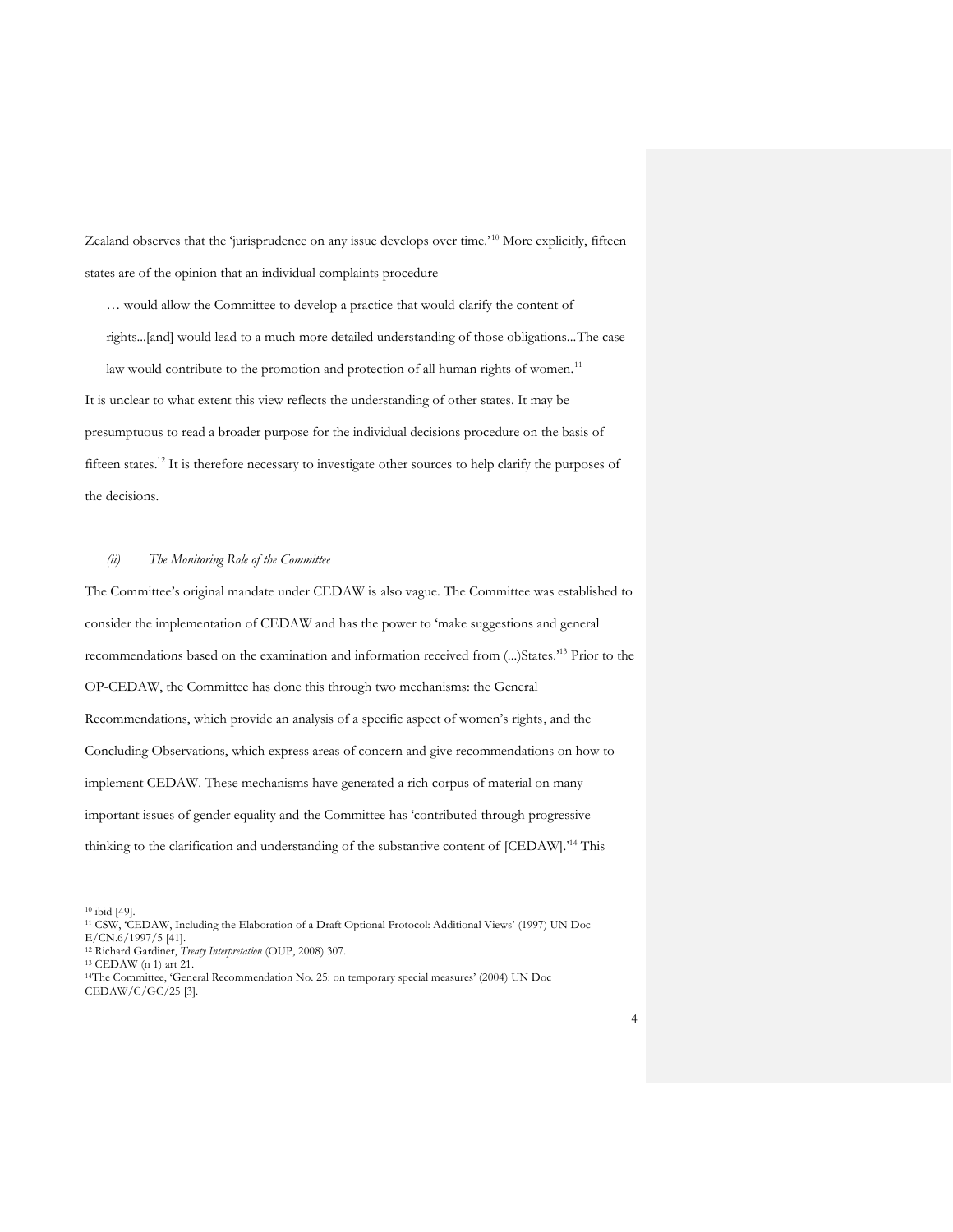arguably shows the aspiration to develop the Committee's role further, and how this may have inspired the OP-CEDAW.

There are two different explanations for how the Committee developed its robust accountability role from its vague mandate in CEDAW; an inherent competency and the *de facto* practice of the Committee. First, monitoring the implementation of international human rights treaties necessarily entails engaging with the treaty's obligations. To consider how states have implemented article 12 of CEDAW (equal access to health care) for example, inherently requires an understanding of the normative content of the right to health and the relationship between gender equality and health. The International Court of Justice observes that 'under international law the organisation must be deemed to have those powers which, though not expressly provided...are conferred upon it by necessary implication as being essential to the performance of its duties.'<sup>15</sup> Drawing on this insight, Keller and Grover conclude that the treaty bodies role in interpreting the treaty is 'essential' to its accountability function.<sup>16</sup> Otto similarly holds that treaty bodies necessarily interpret the substantive obligations in the treaty and by this function have a role in the development of international human rights norms.<sup>17</sup>

Second, a pragmatic explanation is that the Committee has *de facto* been using its mandate 'to develop a substantial body of interpretive material on specific articles of the Convention.' <sup>18</sup> The Committee's monitoring activities 'give content to broadly worded provisions' in the treaty, provide advice on policies to achieve the goals of CEDAW and 'develop the conceptual underpinnings of equality theory.<sup>19</sup> The current General Recommendations and Concluding Observations routinely

<sup>15</sup> ICJ, *Reparations for Injuries Suffered in the Service of the United Nations*, Advisory Opinion ICJ Reports (1949) 174, 182. <sup>16</sup> Helen Keller and Lena Grover, 'General Comments of the Human Rights Committee and Their Legitimacy' in Helen Keller and Geir Ulfstein (eds), *UN Human Rights Treaty Bodies: Law and Legitimacy* (CUP, 2012) 128.

<sup>17</sup> Dianne Otto, 'Gender Comment: Why does the UN Committee on Economic, Social and Cultural Rights Need a General Comment on Women?' (2002) 14 Can J of W and the Law 1, 13.

<sup>18</sup> Andrew Byrnes, 'The Committee on the Elimination of Discrimination Against Women' in Anne Hellum and Henriette Singding Aasen (eds) *Women's Human Rights: CEDAW in International, Regional and National Law* (CUP, 2013) 39. <sup>19</sup> ibid.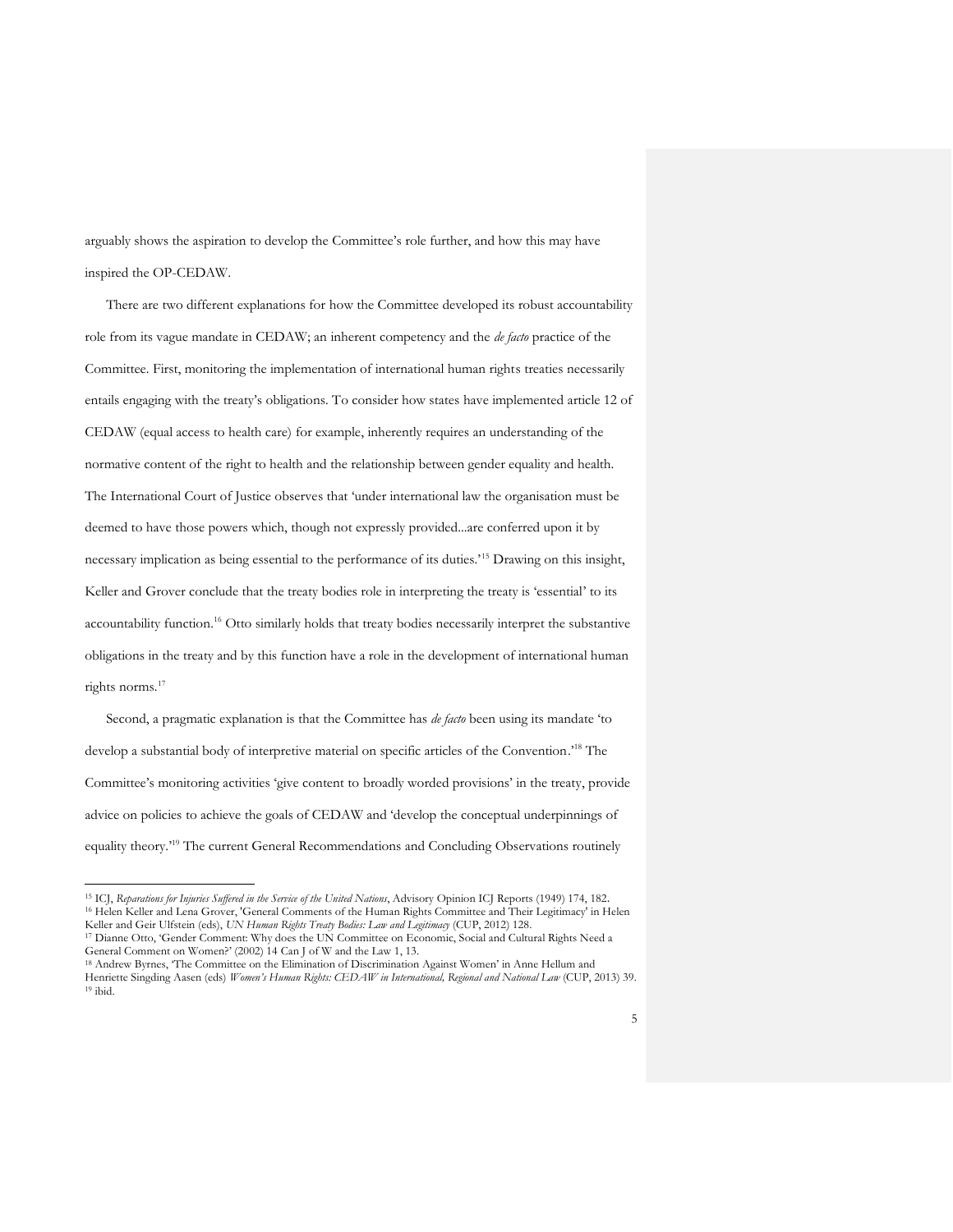address substantive matters such as women's access to justice,<sup>20</sup> harmful cultural practices<sup>21</sup> and disproportionate rates of HIV/AIDs.<sup>22</sup> There is no indication of states formally objecting to the Committee using its mandate to develop CEDAW. There is no clear definition of the Committee's role under CEDAW, and no explicit reference to a higher purpose. However, the Committee's work and practice thus far has firmly established that it is in a position to strengthen women's rights.<sup>23</sup>

#### *(iii) Individual Decisions under other Treaty Bodies*

There are eight treaty bodies that can consider individual communications. Only the HRC, the Committee on the Elimination of Racial Discrimination (CERD Committee) and the Committee on the Convention Against Torture (CAT Committee) have a significant amount of decisions. The HRC has been the most self-reflective on its role in considering individual communications. The HRC explains that the individual decisions 'exhibit some important characteristics of a judicial decision' such as 'the considered interpretation of the language of the [International Covenant of Civil and Political Rights (ICCPR)].'<sup>24</sup> Members of the HRC have explained that while they are not bound by the doctrine of precedent, they note that if the HRC 'wishes States parties to take its jurisprudence seriously and to be guided by it in implementing the [ICCPR], when it changes course it owes...an explanation of why it chose to do so...'<sup>25</sup> When evaluating individual decisions, the HRC conceptualises its role as developing the treaty, *as well as* making a determination in respect of the individual complaint. The HRC has yielded 'a large body of jurisprudence touching on important aspects of most of the ICCPR...[and] has dealt with a large number of complicated issues, which

<sup>20</sup> Committee, 'General Recommendation No. 33: women's access to justice' (2015) UN Doc CEDAW/C/GC/33.

<sup>21</sup> Committee, 'General Recommendation No. 31: harmful cultural practices' (2014) UN Doc CEDAW/C/GC/31.

<sup>22</sup> Committee, 'Concluding Observations: Myanmar' (2016) UN Doc CEDAW/C/MMR/CO/4-5 [38].

<sup>23</sup> See Anne Hellum and Henriette Sinding Aasen (eds) *Women's Human Rights: CEDAW in International, Regional and National Law* (CUP, 2013).

<sup>24</sup> HRC, 'General Comment No. 33 on the Obligations of State Parties under the Optional Protocol' (2008) CCPR/C/GC/33 [11].

<sup>25</sup> *Thompson v Saint Vincent and Grenadines,*(2000) UN Doc CCPR/C/70/D/806/1998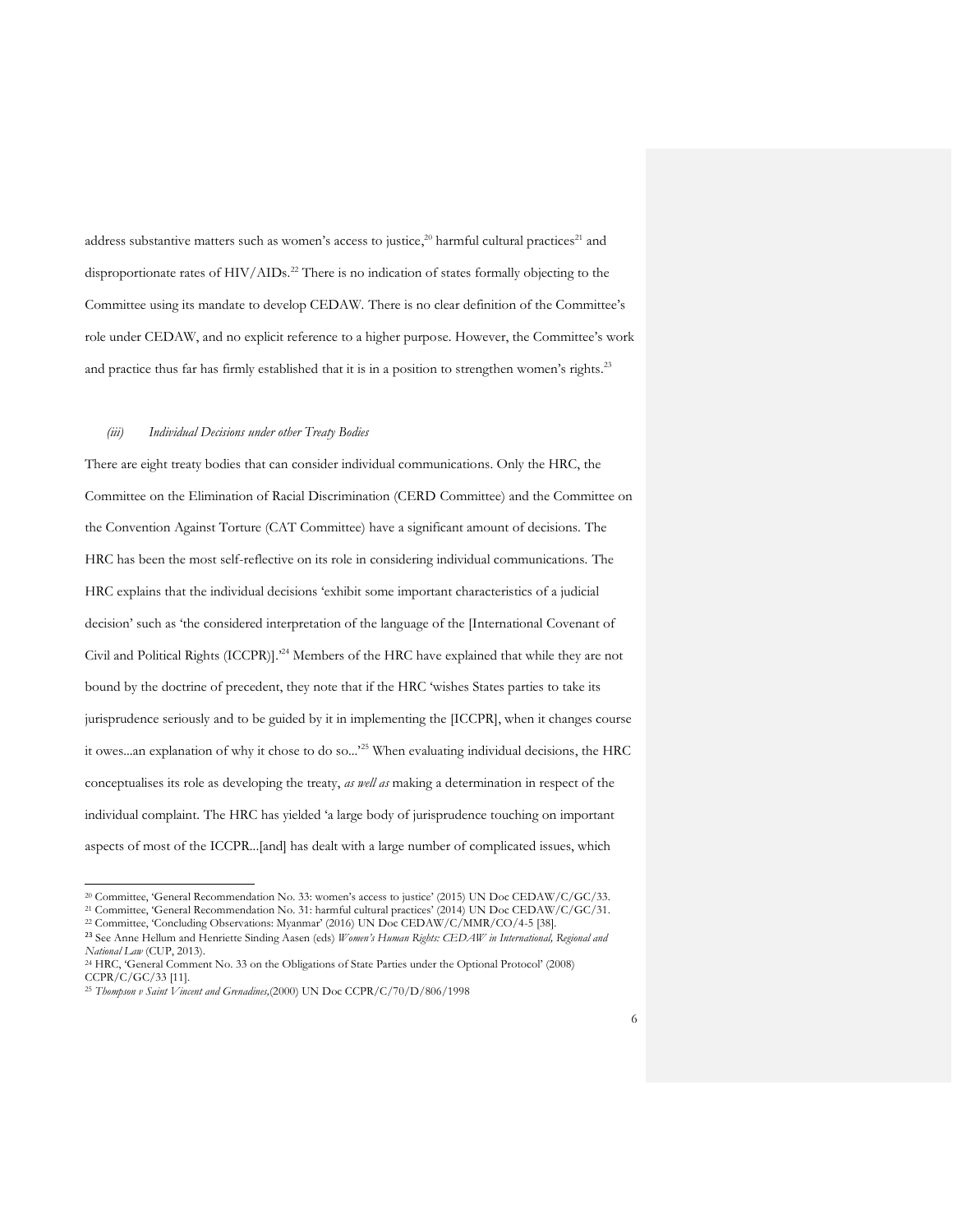have necessitated genuine findings of law.<sup>26</sup> Similarly, although the CAT Committee explains that it is 'not an appellate, a quasi-judicial or an administrative body, $27$  it has made significant contributions.<sup>28</sup> The quality of decisions has been criticised,<sup>29</sup> however, while there may be a disjuncture between the stated aims and the *de facto* nature of the decisions, the important point here is that these bodies conceptualise a dual-purposed individual decision.

#### *(iv) The Purpose of Decisions under the OP-CEDAW*

The Committee's actual task of considering individual communications also demonstrate that the decisions are dual-purposed. Under the OP-CEDAW, the Committee assesses whether the state party has violated their CEDAW obligations. To arrive at a final decision the Committee has to consider if the individual complaint falls within the *ratione materiae* of CEDAW. This inherently requires the Committee to interpret rights in CEDAW. Individuals are asking the Committee to consider, for example, if the state has an obligation to provide access to therapeutic abortion. <sup>30</sup> To answer this question the Committee necessarily has to make substantive contributions to women's human rights. The task of considering and arriving at a final decision is so deeply intermeshed with the interpretation of the treaty that it is impossible to accomplish one without the other.

#### *(v) Risks and Rewards of a Dual Purposed Individual Decisions*

It is important to consider the implications of conceptualising an individual complaints procedure that resolves the individual claim and develops the obligations in CEDAW. A dual-purposed decision may have an undesired effect. Comprehensive and transparent reasoning may reveal deep

<sup>26</sup> Sarah Joseph and Melissa Castan, *The International Covenant on Civil and Political Rights: Cases, Commentary and Materials* (OUP, 2014) 26.

<sup>&</sup>lt;sup>27</sup> CAT Committee, 'General Comment No. 1' (1998) UN Doc A/53/44, annex IX [9].

<sup>28</sup> Manfred Nowak and Elizabeth McArthur, *The UN Convention on Torture: A Commentary* (OUP, 2008) 737-42.

<sup>29</sup> Byrnes (n 5) 150; Steiner (n 6) 43.

<sup>30</sup> *LC v Peru* (2011) UN Doc CEDAW/C/50/D/22/2009.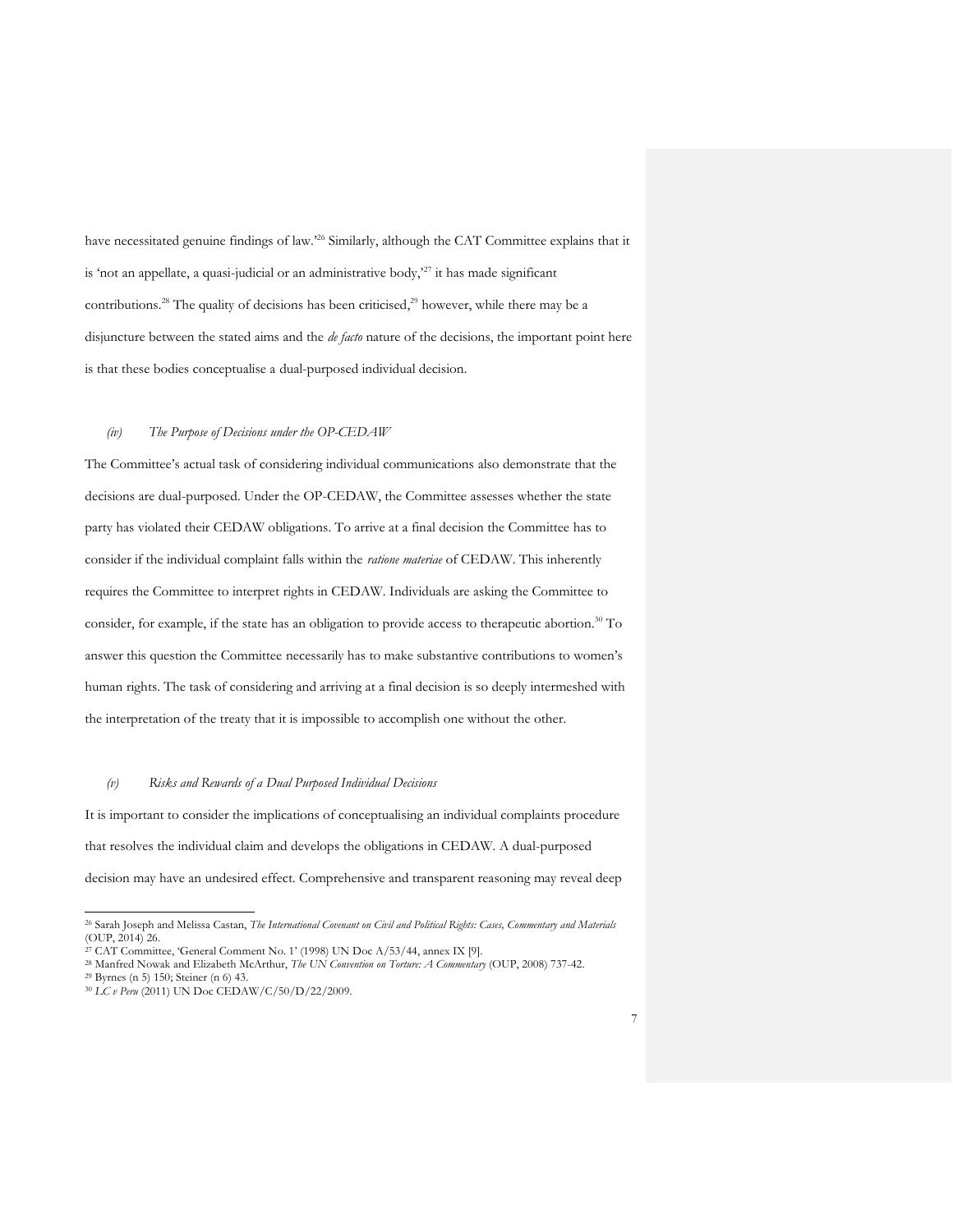differences between the state and the Committee on the understanding of women's rights. The individual decisions are not legally binding and the implementation of any recommendations depends on the states willingness to follow the guidance of the Committee. There is a risk that the state may find the Committee's reasons objectionable and reject its recommendations. CEDAW has a significant number of reservations, most frequently in relation to article 16 (equality in family life), suggesting that states have very different understandings of women's rights.<sup>31</sup> Narrow decisions that simply resolve the individual claim may mask these disagreements and ensure there is consensus between the Committee and the state.

At the same time, there are many compelling reasons for the Committee to engage openly in the substantive development of CEDAW when resolving the individual claim. First, through its other activities the Committee has demonstrated how its work can be a powerful tool for gender equality. For instance, several regional courts have drawn on the Committee's work on gender-based violence.<sup>32</sup> The decisions can be used to complement the Committee's work in the General Recommendations and Concluding Observations and can be used to examine- in great detail - one specific aspect of gender equality.<sup>33</sup> Second, substantive decisions require the Committee to systematically organise and engage with all aspects of the claim. A thorough investigation of the claim ensures a stronger implementation of CEDAW. It also allows the Committee to more precisely identify areas that need to be reformed and gives it a stronger basis for making more persuasive and tailored recommendations to achieve gender equality in the state.<sup>34</sup> This issue is discussed in greater detail in Section III. Third, the substantive decisions under the OP-CEDAW

<sup>31</sup> International Women's Rights Action Watch Asia Pacific, 'Reservations' <http://www.iwraw-ap.org/cedaw/what-iscedaw/reservations/> accessed 8 October 2016.

<sup>32</sup> *Vishaka v State of Rajasthan* AIR 1997 SC 3011 (India Supreme Ct), *Carmichele v Minister of Safety and Security and Another*, 2001 (1) BCLR 995 (South African Constitutional Court) and *R v Ewanchuk* [1999] 1 SCR 330 (Canadian Supreme Ct); *Opuz v Turkey* (33401/02) (ECtHR).

<sup>33</sup> Joseph and Castan (n 26) 26.

<sup>34</sup> C.F. Sabel and J Zeitlin, 'Learning from Difference: The New Architecture of Experimentalist Governance in the EU' (2008) 14 European Law Journal 271, 274.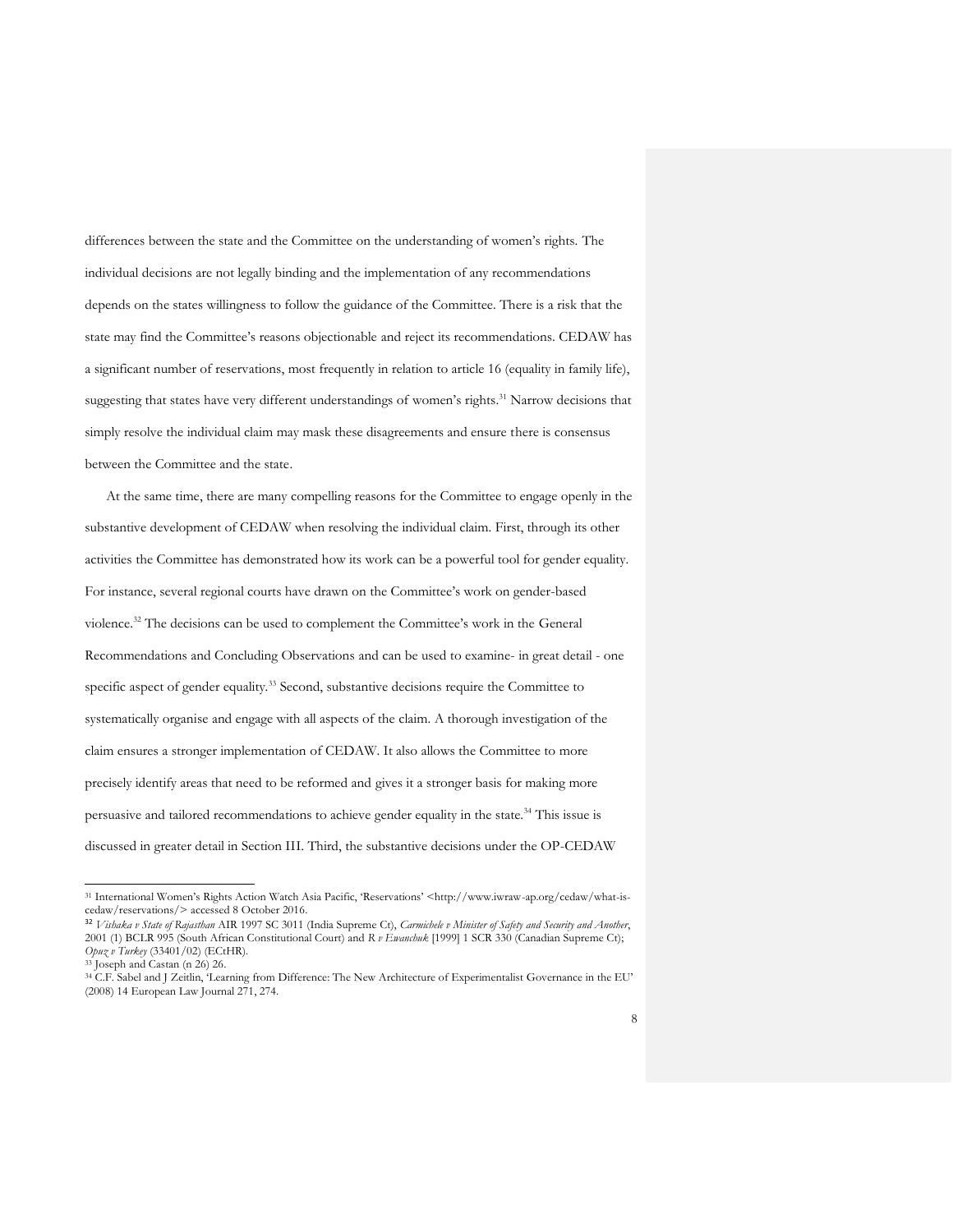can fill important accountability gaps in women's human rights. Under the OP-CEDAW the Committee is empowered to decide individual communications on crucial socio-economic rights. Domestic courts may not have jurisdiction to consider these claims, and even when domestic courts or other international bodies can adjudicate socio-economic rights, the relationship between gender and socio-economic rights is often overlooked. <sup>35</sup> The Committee has an explicit mandate to examine women's human rights and can fill this void.

Fourth, discursive decisions have the potential to guide and influence all states and other relevant stakeholders, not just the state involved in the individual communication.<sup>36</sup> The issues coming before the Committee under the OP-CEDAW are pressing issues all over the world. Substantive individual decisions can be a platform for the Committee to contribute to the global discussion on women's rights. Fifth, the non-binding nature of the decision is a double-edged sword. On the one hand, minimalist decisions ensure productive working relations between the Committee and states. On the other hand, the non-binding nature of an individual decision means that in order to improve the implementation of its recommendations the Committee must provide a persuasive interpretation of CEDAW. The quality of decision making and the clarity of reasoning are important factors to consider for a complaints mechanism to influence outcomes.<sup>37</sup> Sixth, under dynamic accountability theory, when the state justifies its actions in a public review process it has 'the legitimate right to ask for the reasons behind any opinion or decision.'<sup>38</sup> Substantive reasons, even if the state disagrees with the decision, can meet a genuine need which in turn helps foster good relations between the treaty body and the state and ultimately helps promote further respect for human rights. And lastly, even if a dual-purposed decision alienates some states, it may empower

<sup>35</sup> Leilani Farha, 'Women Claiming Economic, Social and Cultural Rights-The CEDAW Potential' in Malcolm Langford (ed) *Social Rights Jurisprudence: Emerging Trends in International and Comparative Law (*CUP, 2009) 556-57.

<sup>36</sup> Byrnes (n 5) 142.

 $^{37}$ ibid.

<sup>38</sup> Jayne Mansbridge, 'Contingency Theory of Accountability' in Mark Boven et al (ed) *The Oxford Handbook of Public Accountaility* (OUP, 2014) 64.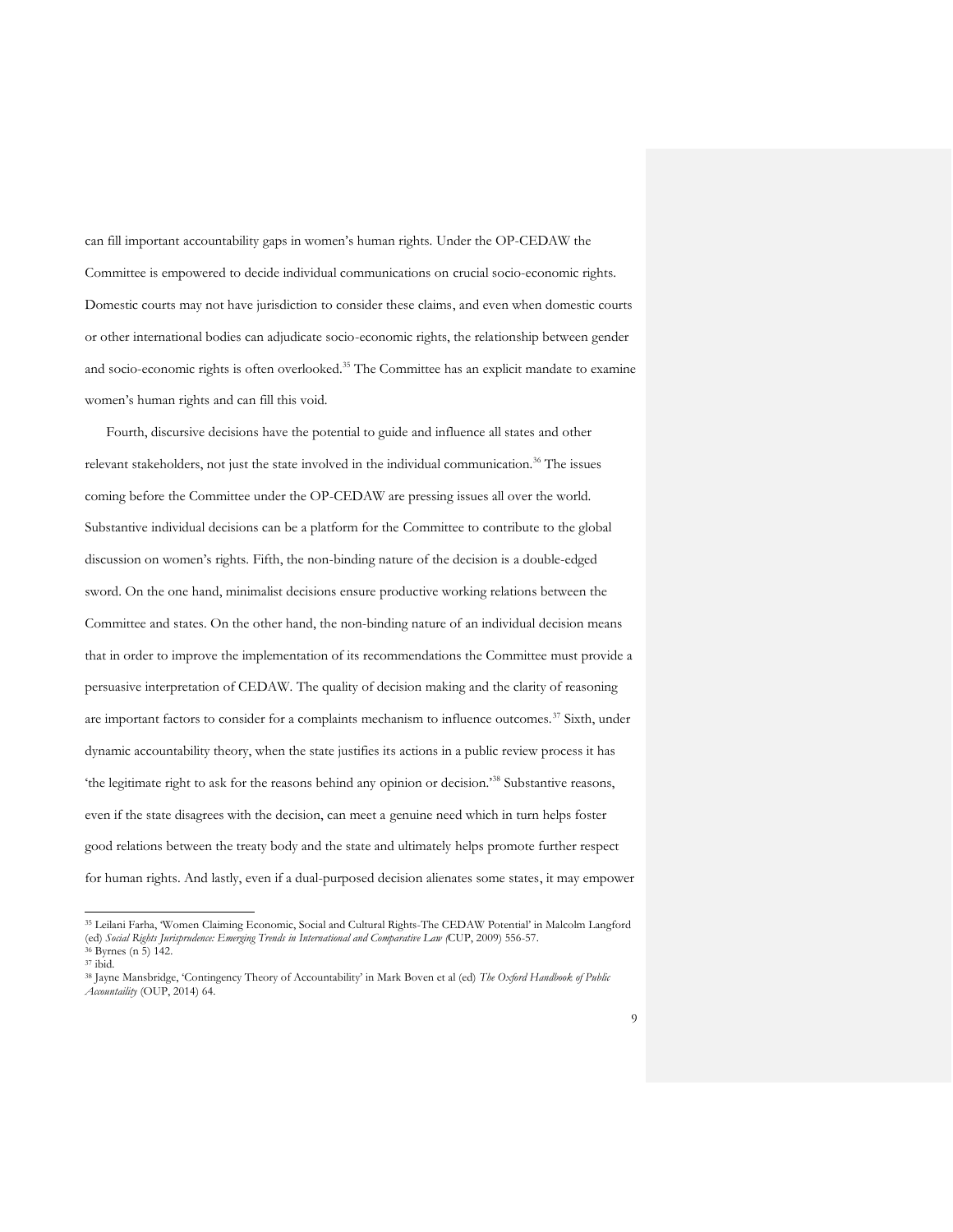civil society organisations (CSOs). <sup>39</sup> Substantive decisions can provide persuasive authority and open up new lines of legal argument for CSOs to lobby for change. While there is no guaranteed method to ensure that decisions will guide state policy, an open and engaging reasoning process lends itself better to achieving this aim.

There are risks and rewards attached to each style of decision under the OP-CEDAW. In the past the Committee has been a strong advocate for women and has not been afraid to take progressive stances on gender equality. The Committee should continue in this tradition and see the decisions under the OP-CEDAW as a forum that both resolves the communication and makes substantive contributions to the development of CEDAW. Both of the goals of a dual purposed individual communication procedure are complementary and of equal weight. The remainder of the article focuses on deriving an analytical framework and demonstrating how this unlocks the potential of the OP-CEDAW.

#### **III. DERIVING AN ANALYTICAL FRAMEWORK**

While the academic community has congratulated the Committee for the creation of 'a woman's human rights jurisprudence,<sup>40</sup> the individual decisions of the Committee are notorious for being brief opinions. In order to ensure that the individual decision contributes to the development of CEDAW, the Committee should employ a rigorous analytical framework to organise and identify relevant information, confront the difficulties of the case and provide arguments that justify and explain the decision reached.<sup>41</sup> To gain insight into how the individual decisions can best develop CEDAW, this section begins by assessing how the other treaty bodies evaluate claims to gender equality. With this understanding in place, it then proceeds to use the text of CEDAW to derive a

<sup>39</sup> Sabel and Zeitlin (n 34) 274.

<sup>40</sup> Jane Connors 'Optional Protocol' in Marsha Freeman, Christine Chinkin and Beate Rudolf (eds) *CEDAW: A* 

*Commentary* (OUP, 2012) 614.

<sup>41</sup> Steiner (n 6) 42.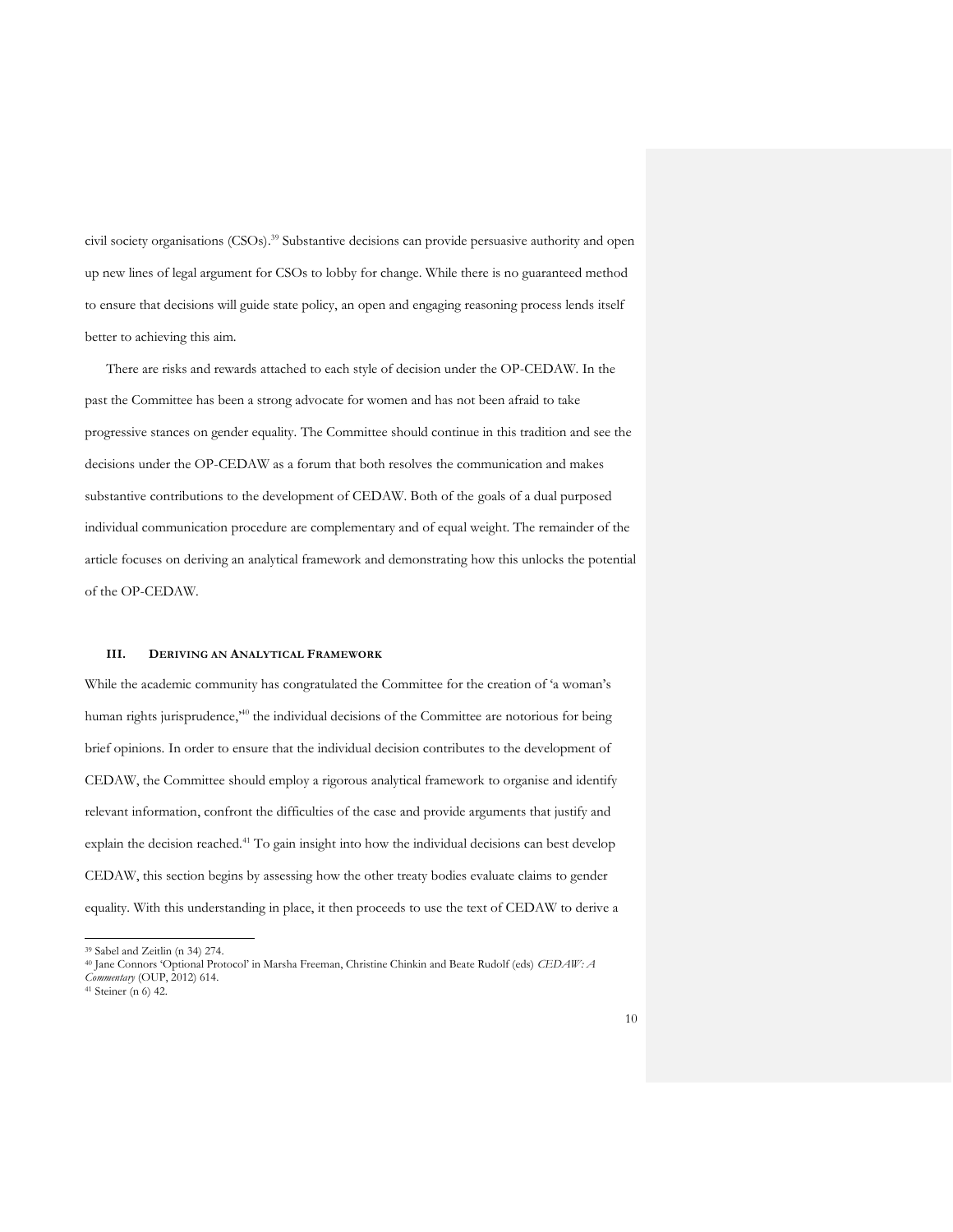nuanced analytical framework which can ensure that the decisions resolve the claims *and* provide compelling interpretations of CEDAW.

#### *(i) Prior Attempts at Developing a Gender Equality Framework*

The aim in examining the other treaty bodies is not to argue that an analytical framework for the OP-CEDAW needs to be consistent with these approaches. Any evaluative tool under the OP-CEDAW has to reflect the text and goals of the OP-CEDAW and CEDAW. At the same time, there is increasing recognition that it is crucial to increase harmonisation between the treaty bodies.<sup>42</sup> There is great potential to learn from the positive developments and shortcomings of the other treaty bodies. These enrich and refine the proposed evaluative framework for the OP-CEDAW.

To determine if there has been discrimination, the HRC and the Committee on Economic Social and Cultural Rights (CESCR) under the Optional Protocol to the International Covenant on Economic Social and Cultural Rights (OP-ICESCR) pursues a two-pronged approach. This approach examines: (i) if the differential treatment is 'reasonable and objective'; and (ii) if the aim is to achieve a legitimate purpose.<sup>43</sup> In *Rodriguez v Spain*, CESCR focused primarily on assessing whether or not *differential treatment* had occurred.<sup>44</sup> In *Mellet v Ireland*, HRC Member Sarah Cleveland helpfully fleshes out the reasonableness standard from a gender equality perspective in her individual opinion. In evaluating abortion laws in Ireland, she also examines *differential treatment*. Her opinion goes a step further and assesses how this difference is *based* on sex.<sup>45</sup> These two elements differential treatment and grounds—are crucial in identifying discrimination and are explored in

greater detail in the next subsection.

<sup>42</sup> Inter-Committee meeting of Human Rights Bodies 'Concept Paper on the High Commissioner's Proposal for Unified Standing Treaty Body' UN Doc HRI/MC/2006/2.

<sup>43</sup> HRC, 'General Comment No. 18 non-discrimination' (1989) UN Doc CCPR/C/GC/18 [13; article 8(4), OP-ICESCR, A/RES/63/117 (entered into force 5 May 2013); *Rodriguez v Spain*, (2016) UN Doc E/C.12/57/D/1/2013 [14.1].  $44$  ibid.

<sup>45</sup> (2016) UN Doc CCPR/C/116/D/2324/2013; Concurring Opinion [13].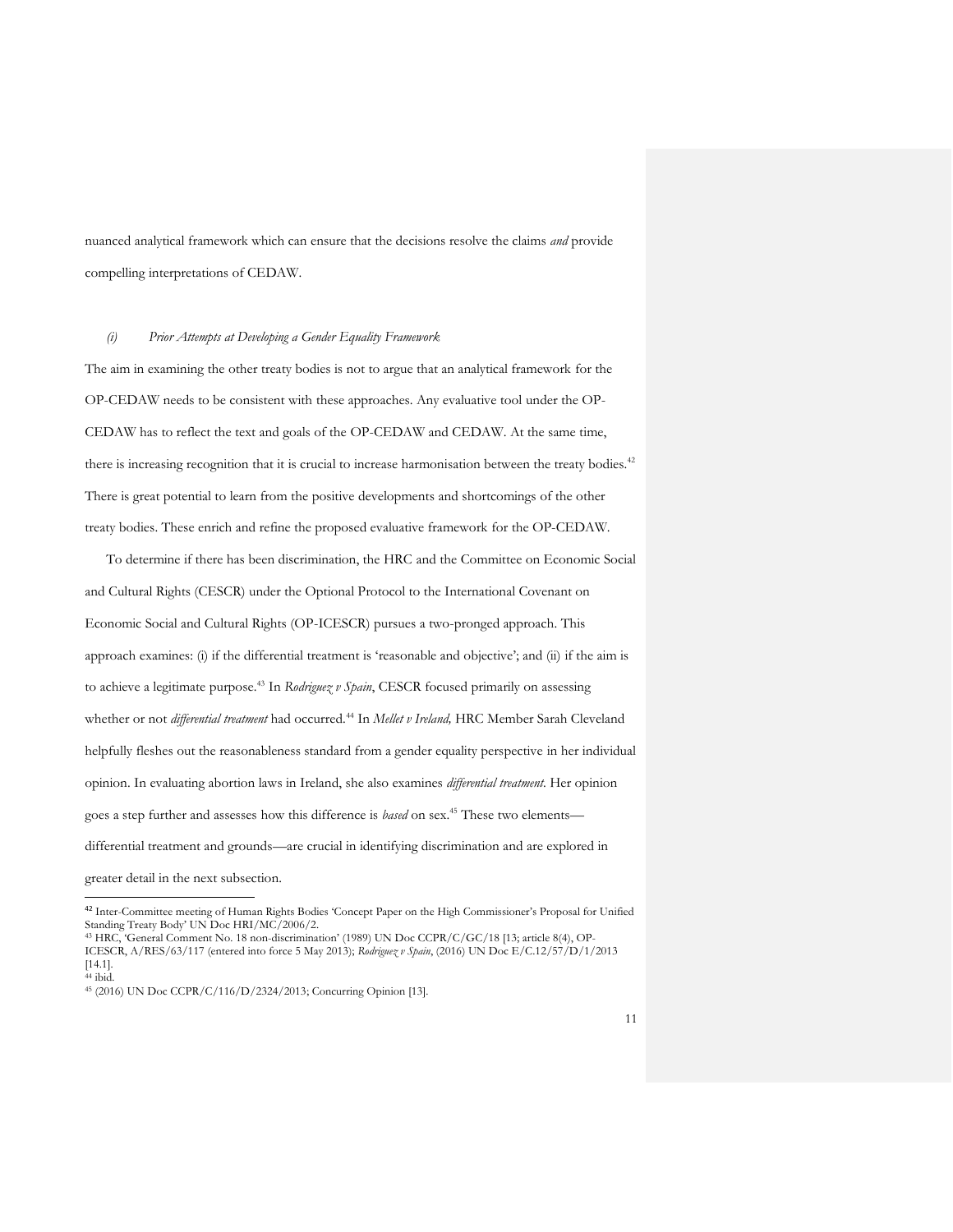There are several problems with using a reasonableness framework to evaluate claims of gender equality. First, Joseph and Castan note that this is a 'very subjective' test and in practice the HRC has not used this test to coherently develop the concept of equality in the ICCPR.<sup>46</sup> The OP-ICESCR is very new and CESCR has not yet had a chance to develop a significant body of decisions. Second, the reasonableness tool is more akin to a justification analysis than an evaluation of the state's approach to gender equality. The focus is on the government's reasons for the differential treatment rather than assessing why the state's laws, policies and programmes discriminate against women. Reasonableness is a very fluid and elastic concept. It provides no concrete methods or tools to explain when or how differential treatment based on sex is discriminatory.<sup>47</sup> Liebenberg argues that in order to properly assess the claims using reasonableness, it needs to be wedded to a normative concept of equality.<sup>48</sup> The weakness of the HRC's approach demonstrates the importance of developing an *equality-based* framework to assess claims that the state has failed to uphold CEDAW.

CESCR, HRC and CERD Committee have discussed gender equality in the General Comments. CERD makes a concerted effort to address the gender dimensions of racial discrimination. The problem is that the CERD Committee's framework is almost exclusively focused on racial discrimination. It examines four factors: (i) the form and manifestation; (ii) the circumstances; (iii) the consequences; and (iv) the available remedies for racial discrimination.<sup>49</sup> This framework is not sufficiently calibrated to detect the complex ways gender interacts with race to discriminate against minority women. HRC and CESCR confirm that the rights in the respective treaties are guaranteed

<sup>46</sup> Joseph and Castan, (n 26) [23.49].

<sup>47</sup>David Bilchitz, *Poverty as a Fundamental Right* (OUP, 2007) 158, 176 offers a similar critique of the South African Constitutional Court's approach to reasonableness.

<sup>48</sup> See Sandra Liebenberg, *Socio-economic Rights: Adjudicating Under a Transformative Constitution* (Juta, 2011).

<sup>49</sup> CERD Committee, 'General Recommendation No. 25 gender related dimensions of racial discrimination' (2000) UN Doc CERD/C/GC/25 [5].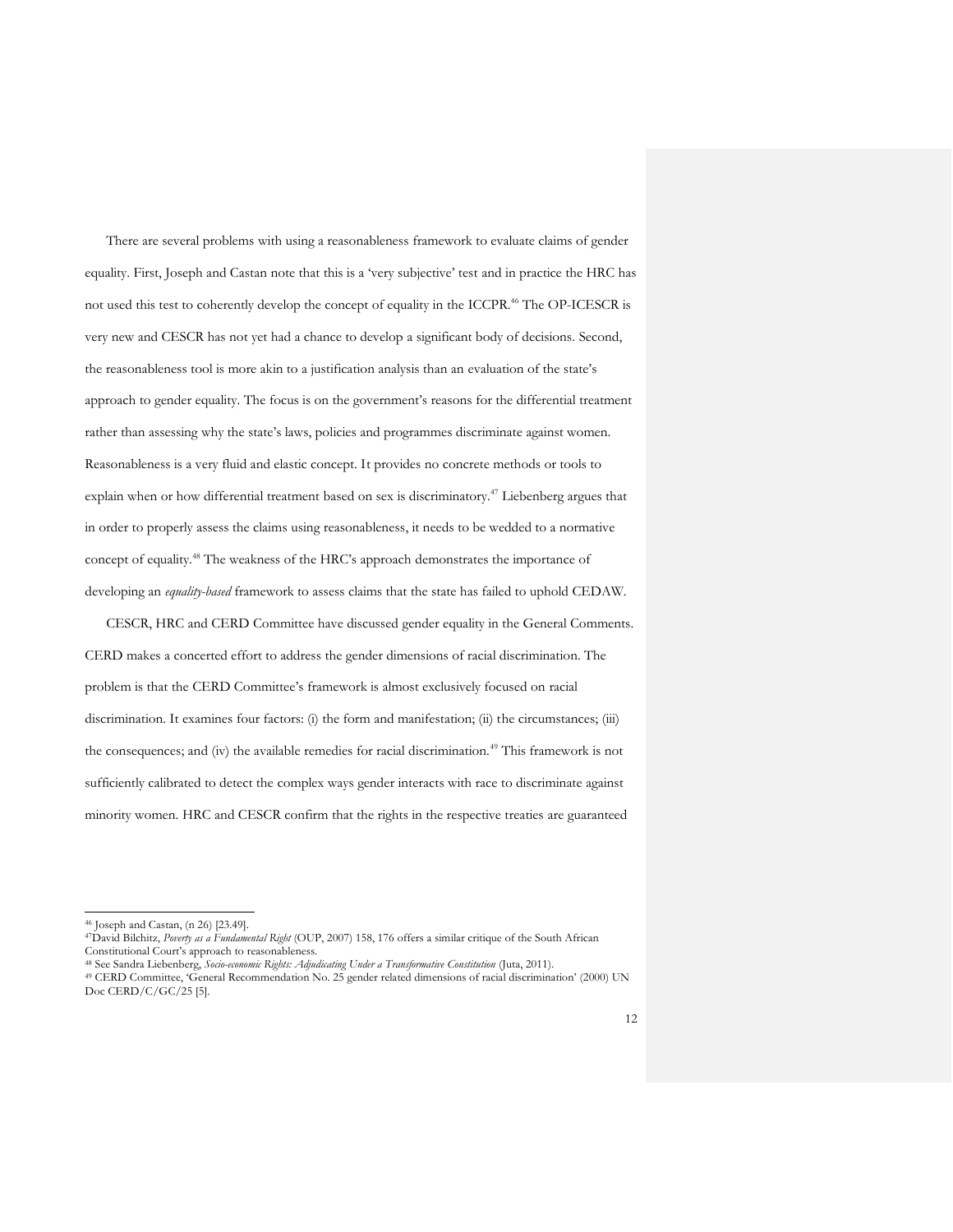on the basis of formal and substantive equality.<sup>50</sup> CESCR briefly explains that substantive equality 'is concerned with the effects of laws, policies and practices and with ensuring that they do not maintain, but rather alleviate, the inherent disadvantage that particular groups' experience.'<sup>51</sup> However, CESCR does not address the monitoring of gender equality.

There have been various attempts to address this lack of gender focus. Recently, Chinkin has proposed criteria for evaluating a girl's equal right to education.<sup>52</sup> Her proposal is very specific to the education context and is not designed to evaluate a state's compliance with gender equality in relation to other rights. Otto has also proposed a gender framework for ICESCR, but her proposal is difficult to apply in practice. Otto's framework involves a series of questions: (i) is the measure gender neutral or differentiated? Does it treat sub-groups of women differently? (ii) Is the measure aimed to achieve structural equality? She proposes a list of factors to achieve substantive equality. This list is long, slightly repetitive and uncompromising. Moreover, the list does not account for conflicting tensions in different aspects of gender equality. For instance, at-home prenatal medical care may redress women's disadvantage in maternal health care but re-enforce women's exclusion from public life, particularly in societies that are heavily gender segregated. Otto does not explain how her guidelines may identify and resolve these conflicts. The next steps, she proposes, are to ask: (iii) what is the qualitative outcome for women? for men?; (iv) what is the qualitative outcome for subgroups of women? subgroups of men?; (v) if substantive equality has not been achieved does the law need to be redesigned?<sup>53</sup> While this is an essential component, her proposal is focused on outcome which may overlook law, policies or programmes that on their face undermine substantive

equality.

<sup>50</sup> CESCR, 'General Comment No. 16: The equal rights of men and women to the equal enjoyment of economic, social and cultural rights' (2005) UN Doc E/C.12/2005/4; HRC, 'General Comment No. 28: Article 3' (2000) UN Doc CCPR/C/21/Rev.1/Add.10.

<sup>51</sup> CESCR, ibid [8].

<sup>52</sup> Christine Chinkin, 'Gender and Economic, Social and Cultural Rights' in Eibe Riedel et al *Economic Social and Cultural Rights in International Law* (OUP, 2014) 157-58.

 $53$  Otto (n 17) 44, 49.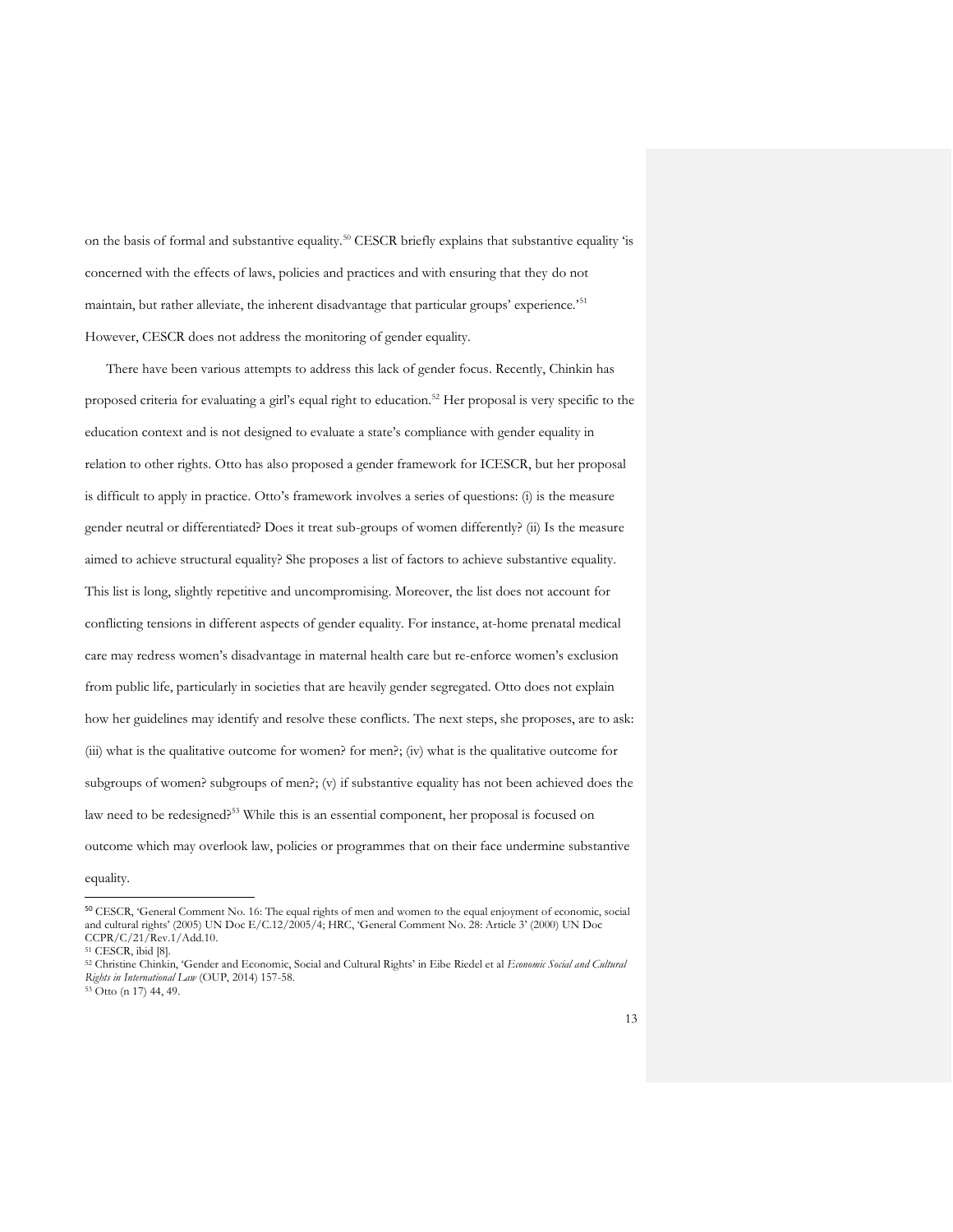In short, the other treaty bodies are grappling with monitoring and evaluating claims to gender equality. These approaches point the way forward for evaluating individual claims under the OP-CEDAW. Specifically, this article emphasises that without an equality-based analytical framework the Committee will not be able to evaluate the complex way's women experience violations of their rights.

#### *(ii) An Equality-Based Framework for the OP-CEDAW*

To ensure that the framework for considering decisions under the OP-CEDAW is a sophisticated accountability tool, it is necessary to examine the nature of the state's obligations under CEDAW. A majority of the substantive obligations in CEDAW require the state to eliminate discrimination against women and protect various human rights on a basis of equality. The crucial elements the Committee has to consider when evaluating whether the state has failed to fulfil CEDAW is: what is meant by 'eliminating discrimination against women' and ensuring human rights 'on a basis of equality'? The other UN treaty bodies have not developed a framework to answer these questions. The starting point is the text of CEDAW. The treaty does not define 'on the basis of equality' but it does define 'discrimination against women' as:

Any distinction, exclusion or restriction made on the basis of sex which has the effect or purpose of impairing or nullifying the recognition, enjoyment or exercise by women, irrespective of their marital status, *on a basis of equality of men and women*, of human rights and fundamental freedoms in the political, economic, social, cultural, civil or any other field.<sup>54</sup>

The definition of discrimination in CEDAW entwines equality and non-discrimination. Discrimination against women occurs when a state has not guaranteed women's rights on the basis

<sup>54</sup> CEDAW (n 1) art 1[emphasis added].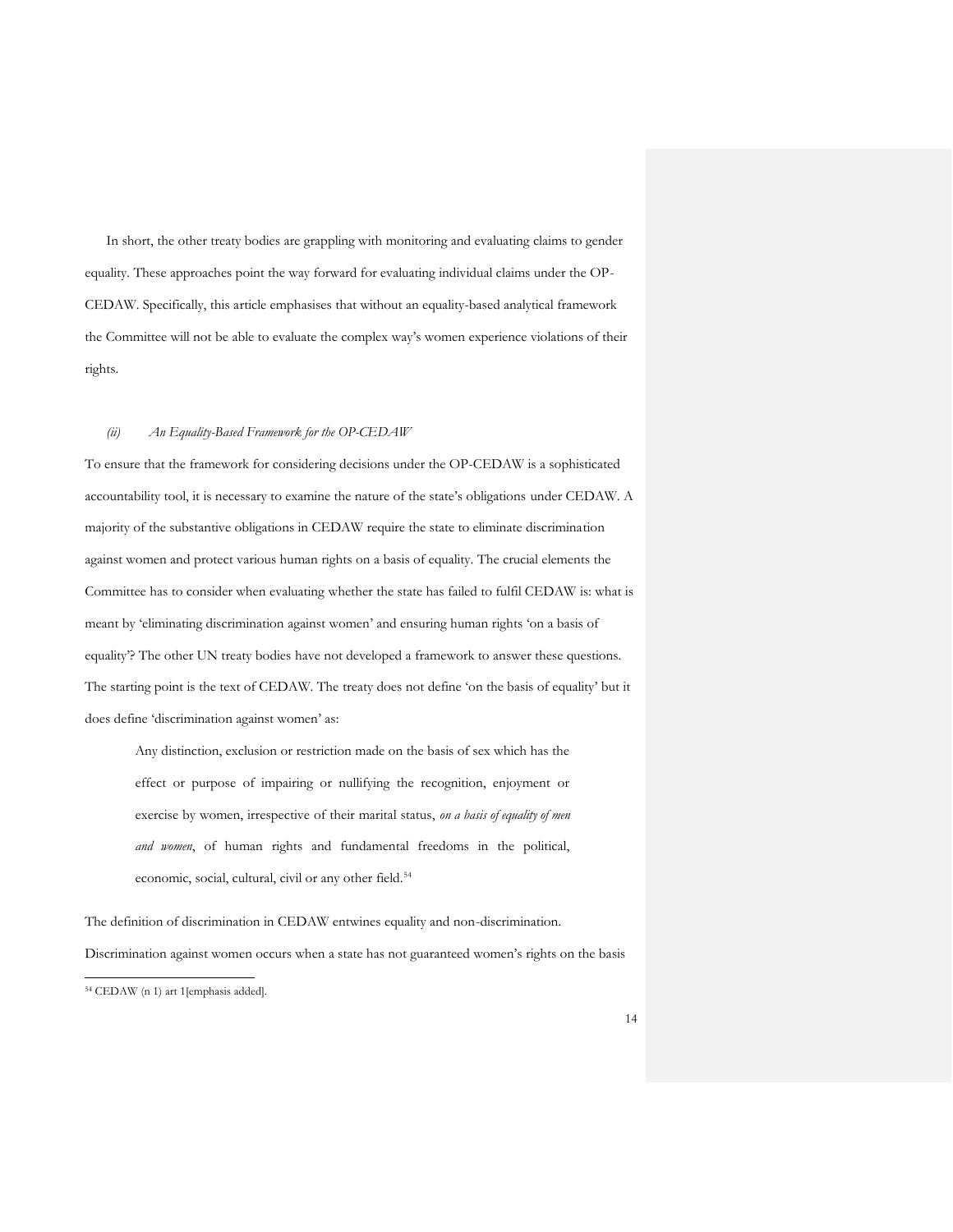of equality. The key to determining whether the state has made a permissible distinction is equality. Article 12 requires states to 'take all appropriate measures to *eliminate discrimination* in the field of health care in order to ensure, *on a basis of equality of men and women,* access to health care services.'<sup>55</sup> The state is first obligated to eliminate discrimination in the field of health care, which in terms of article 1 means that the state is obligated to ensure that distinctions in health do not impede equality. Second, the state has to eliminate discrimination 'in order to ensure' the equal rights for women in health. The goal of eliminating discrimination is gender equality. Equality is both the analytical frame for evaluating the state's law and policies on health *and* the state's goal; equal access to health care. Rights to public life, employment, education, economic and social life and family life are all similarly phrased in CEDAW.

How might the Committee evaluate individual claims (of state failure to ensure women's rights) on the basis of equality so that the decisions achieve the dual goals of the OP-CEDAW? The definition of discrimination in CEDAW provides the necessary framework. To reiterate discrimination against women is defined in article 1 of CEDAW as 'any distinction...made on the basis of sex...which has the effect or purpose of impairing...by women...on basis of equality of men and women of human rights and fundamental freedoms.' From this definition and echoing and building upon the approach of other treaty bodies, it is possible to derive a three part test for evaluating individual claims under the OP-CEDAW so that the decisions both resolve the claim and develop CEDAW:

- 1. Has there been, in purpose or effect, a distinction, exclusion or restriction?
- 2. Is the distinction based on sex or gender?
- 3. i) Does the distinction impair the right in question?

 $\overline{a}$ 

**Commented [MC1]:** Just put in that it is article 1 of CEDAW.

<sup>55</sup> CEDAW (n 1) art 12 [emphasis added].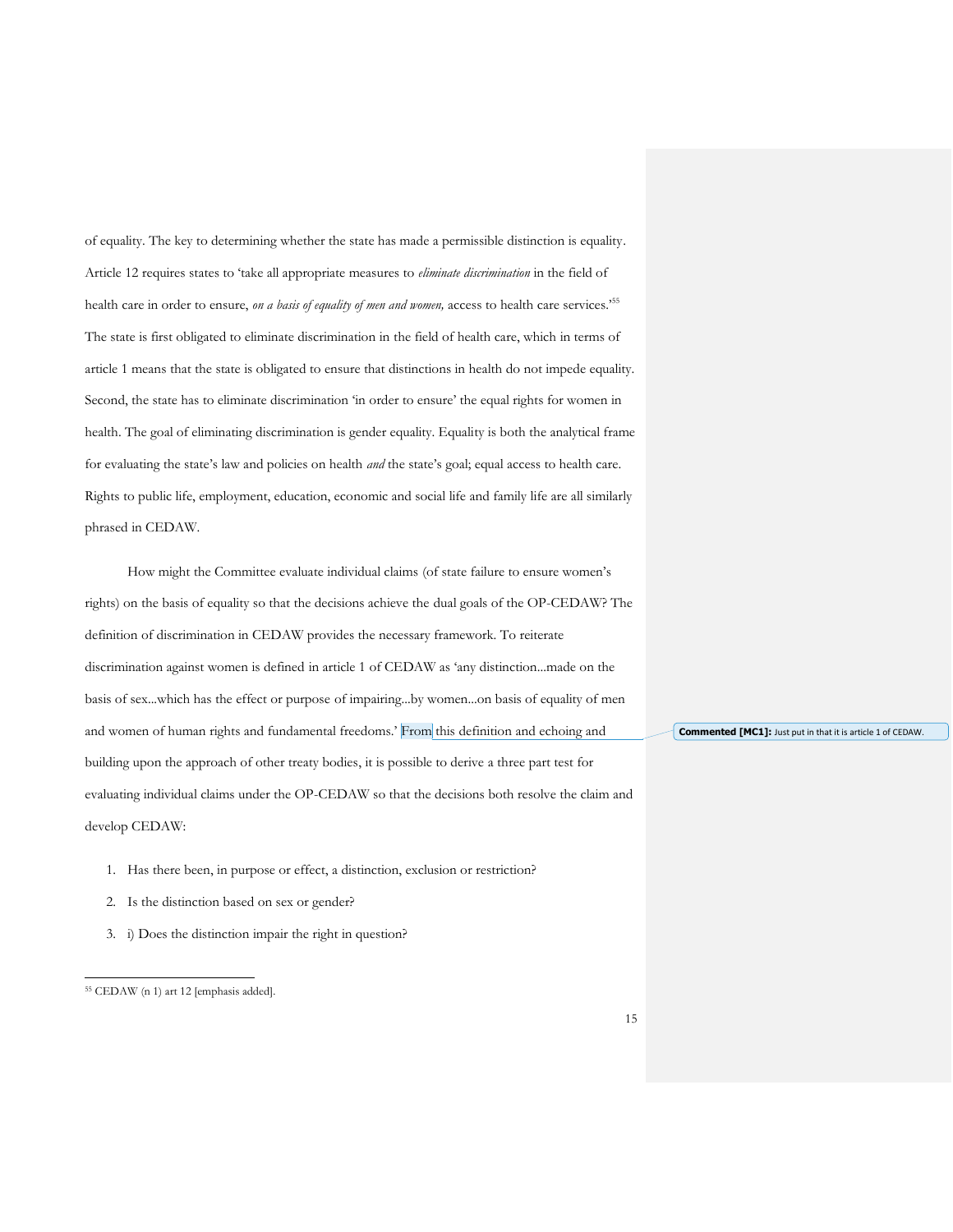#### ii) Is the impairment on the basis of equality?

First, there must be a distinction, exclusion or restriction. The use of multiple terms suggests that differential treatment is to be broadly defined, recognising that at different times equality requires identical treatment and at others, differential treatment. <sup>56</sup> The words 'which has the effect or purpose of indicates that both direct discrimination (explicit differential treatment),<sup>57</sup> and indirect discrimination (where identical or neutral laws, policies, or programmes that in application disadvantages women) <sup>58</sup> are included in CEDAW. In applying this first step, the Committee can examine: (i) if there is a facially apparent distinction or (ii) if a law, policy or programme in effect treats women differently.

Second, the distinction must be made on the basis of sex or gender. There must be a causal connection between the distinction and the individual's sex or gender. It is necessary to investigate the gender assumptions, attitudes and stereotypes that are linked to the distinction.<sup>59</sup> It is also at this stage that the Committee can take account of women's intersectional discrimination. Although the text of the treaty references the different identities that women experience such as race, poverty, marital status, pregnancy, nationality and rural women, $60$  there is no fully formed concept of intersectionality in CEDAW. <sup>61</sup> It appears as if there is no basis for considering intersectional discrimination. A textual analysis of CEDAW reveals that there is an implicit commitment to address intersectionality. CEDAW 'condemns discrimination in *all its forms*' (article 2) and aims to

<sup>56</sup> Rebecca Cook and Simone Cusak, *Gender Stereotyping: Transnational Legal Perspectives* (PUP, 2010) 111; Andrew Byrnes 'Article 1' in Marsha Freeman, Christine Chinkin and Beate Rudolf (eds) in *The UN Convention on the Elimination of All Forms of Discrimination Against Women: A Commentary* (OUP, 2012) 59.

<sup>57</sup> The Committee, 'General Recommendation No. 28: on the state's core obligations' (2010) UN Doc CEDAW/GC/C/28 [16].

<sup>58</sup> ibid [5].

<sup>59</sup> Simone Cusack and Lisa Pusey, '*CEDAW* and the rights to equality and non-discrimination' (2013) 14 Melbourne J of Int'l L 54, 112.

<sup>60</sup> CEDAW (n 1) pmbl, arts 1, 4(2), 11(2), 9 and 14.

<sup>61</sup> Cusack and Pusey (n 59) 59-60.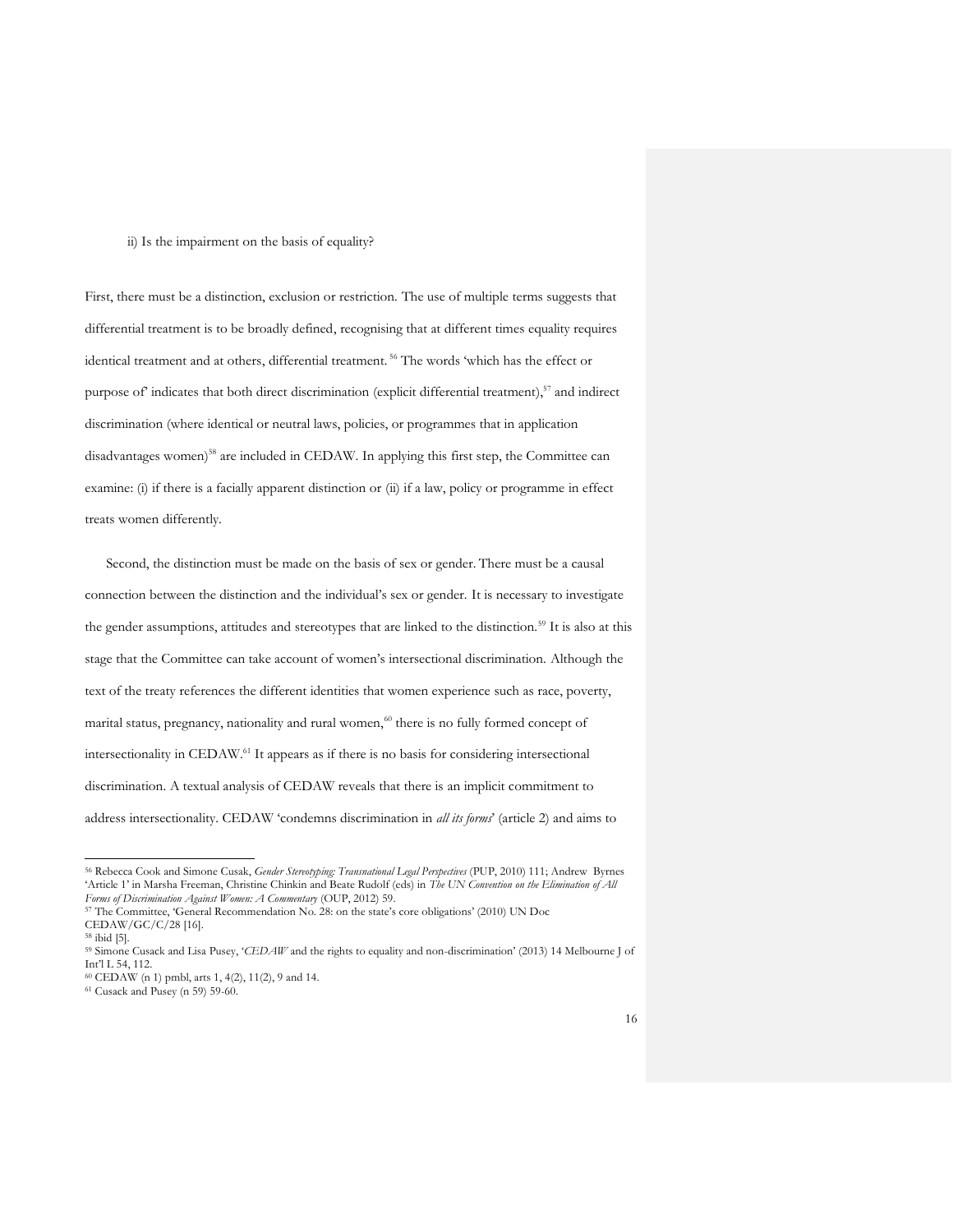achieve equality so that women can enjoy 'their human rights and fundamental freedoms *in all fields of life'* (article 3). These provisions 'establish a comprehensive obligation to eliminate discrimination in all its forms.'<sup>62</sup> This inherently includes intersectional discrimination as it is a unique form of discrimination.<sup>63</sup> The Committee explains 'the discrimination of women based on sex and gender is *inextricably linked* with other [identity characteristics] that affect women.'<sup>64</sup> If women experience discrimination that is rooted in their sex and/or gender and this intersects with other aspects of their identity or experiences and results in a denial of human rights, it is addressed through CEDAW.<sup>65</sup> The Committee has used this approach to address the relationship between sex/gender and migrant status, statelessness, age, ethnic minority, disability and homelessness. <sup>66</sup> The second stage of the analysis effectively draws attention to how different identity characteristics interact and may cause differential treatment.

The third step is the normative litmus test for determining if the distinctions based on sex or gender is discriminatory and in breach of CEDAW. The Committee assesses whether (i) a distinction in effect or purpose (ii) which is based on sex/gender and women's other intersecting identities and experiences (iii) has been made on the basis of equality. There are two parts to the third step: first, has there been an impairment of the right? This assesses if the individual's communication falls within the normative parameters of the substantive right in question. For example, does failing to provide emergency obstetrician care impair a woman's health? The second part examines whether this impairment is on the basis of equality. This leads to the challenging question: how can equality be used to evaluate impairment of rights?

<sup>62</sup> CEDAW Committee, 'General Recommendation No. 19 violence against women' (1992) UN Doc CEDAW/C/GC/19 [10].

<sup>63</sup> Kimberle Crenshaw, 'Demarginalising the Intersection of Race and Sex' (1989) U of Chicago Legal Forum 139. <sup>64</sup> 'General Recommendation No. 28' (n 54) [18] [emphasis added].

<sup>65</sup> Meghan Campbell, 'CEDAW and Women's Intersecting Identities: A Pioneering Approach to Intersectional Discrimination (2015) *Revistia Diretio GV* 479.

<sup>66</sup> See ibid.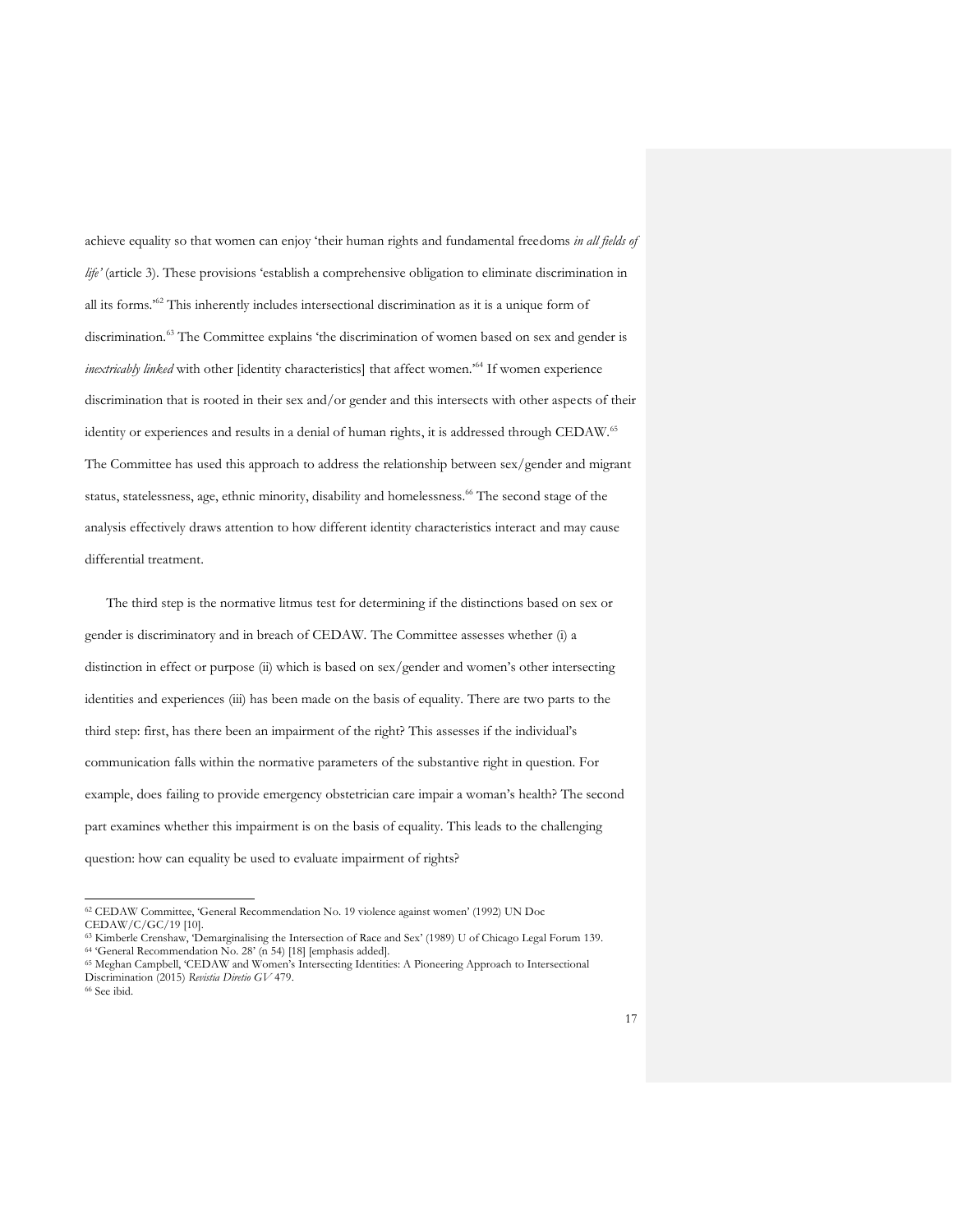In order to answer this question, we must assess how CEDAW defines equality. Formal, substantive and transformative equality are all 'embedded in CEDAW' and can be used to evaluate individual claims and develop CEDAW.<sup>67</sup> Formal equality, that likes should be treated alike, is evident in numerous provisions in CEDAW. Article 15 guarantees legal capacity identical to that of men in civil matters, contracts, the administration of property, freedom of movement, residence, and in courts and tribunals. Every provision in article 16 begins with the term 'the same right to...' and guarantees formal equality in family life. This model of equality is a useful framework for evaluating individual communications in relation to de jure obstacles to women's rights; for example, laws that directly prohibit women from inheriting.

Substantive and transformative equality are also central to CEDAW. Unlike formal equality, there is no consensus on the meaning of these models of equality. There are several prominent models in the legal discourse on substantive equality.<sup>68</sup> This subsection examines three: equality of results, equality of opportunity and transformative equality. Equality of results examines the endpoint. It ensures that socially valuable goods, jobs or places in academic institutions, are shared equally among men and women. Equality of results is not easily detected in the text of CEDAW. However, the CEDAW Committee routinely draws on this model, explaining that 'equality of results is the logical corollary... of substantive equality.<sup>169</sup> It advocates setting numerical goals and quotas for women in all public positions and other professional groups to ensure equality of results.<sup>70</sup> This model of equality is well-suited for addressing inequalities in the distribution of benefits.<sup>71</sup>

Equality of opportunity examines the starting point. Once opportunity has been equalised, everyone can be treated on the basis of merit. This model of substantive equality is directly referred

<sup>69</sup> 'General Recommendation No. 25' (n 14) [9].

<sup>67</sup> Cusack and Pusey (n 59) 63; General Recommendation No. 25 (n 14) [7].

<sup>68</sup> Sandra Fredman, *Discrimination* Law 2nd ed (Claredon, 2011) Chapter 1.

<sup>70</sup> ibid [15].

<sup>71</sup> Fredman, *Discrimination Law* (n 68) 14.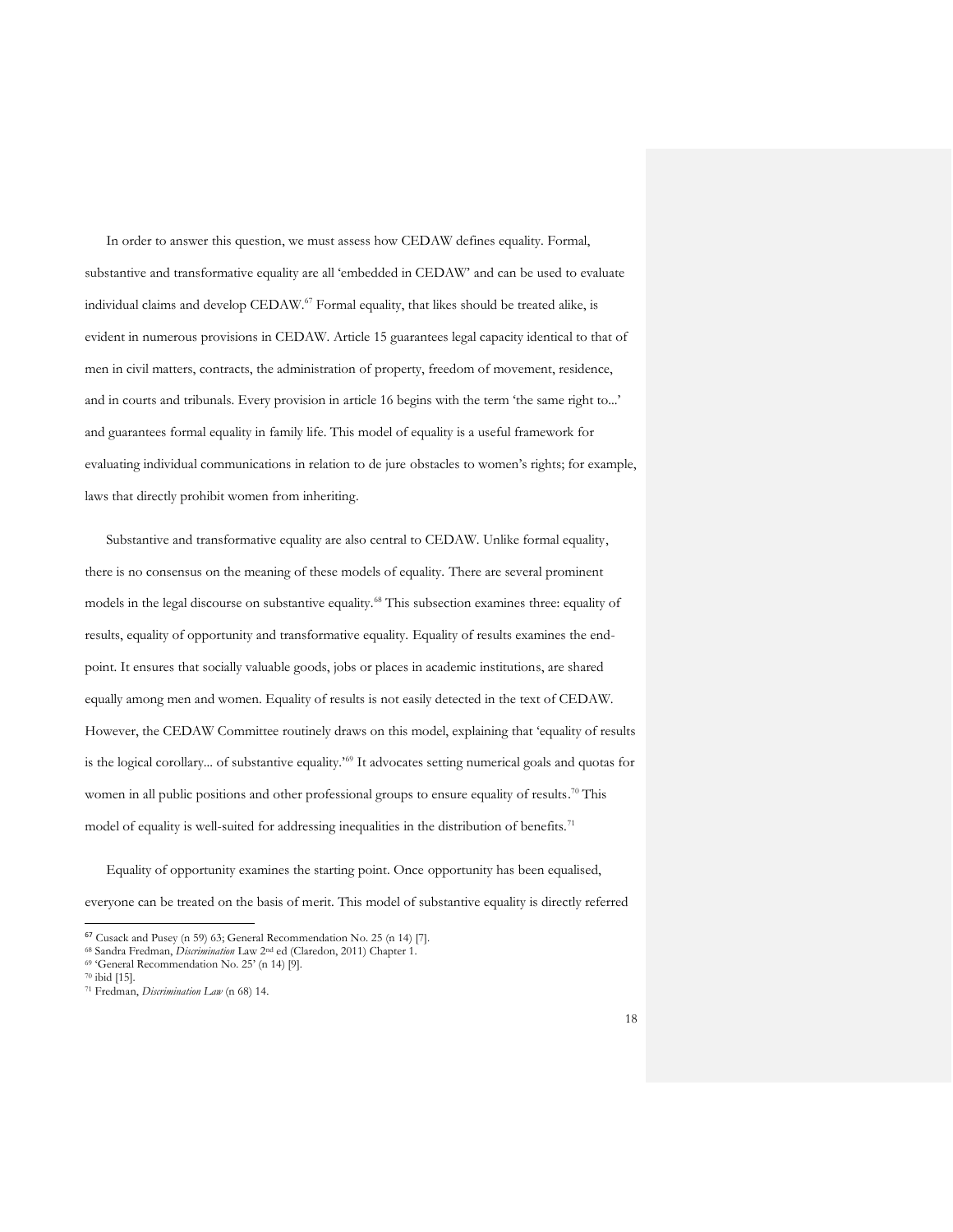to in the text of CEDAW. Article 4(1) on temporary special measures requires these measures to be discontinued when 'equality of *opportunity* and treatment have been achieved.' Equality of opportunity is crucial to the implementation of equality of education, and is evident in the states obligations on education. Girls and women should have equal opportunities to participate in physical education, benefit from career guidance, continuing education, and scholarships.<sup>72</sup> This model of equality can for example demonstrate the need to address gender bias in job requirements.

The last model of equality in CEDAW is transformative equality. Here, there are different definitions, though most agree that transformative equality entails fundamental structural changes. Cusack and Pusey argue for a two pronged approach to transformative equality: first, the transformation of 'institutions, systems and structures that cause or perpetuate discrimination and inequality' and second 'the modification or transformations of harmful, norms, prejudices and stereotypes.'<sup>73</sup> While Fredman argues that transformative equality pursues four overlapping aims: breaking the cycle of disadvantage; promoting respect for dignity and worth; participation and accommodating difference by achieving structural change and promoting political and social inclusion.<sup>74</sup> The first element, breaking the cycle of disadvantage, recognises that individuals and groups have suffered because of their personal characteristics. Specific positive measures are required to redress this imbalance.<sup>75</sup> The second element addresses recognition harms such as harassment, prejudice, stereotypes, stigmas, negative cultural attitudes, indignity and humiliation.<sup>76</sup> Third, the participation dimension requires inclusion of women in all public, private, political and social decision making processes. Fourth, structural change requires institutions and structures to change rather than individual conformity. Placing these four elements together highlights the

<sup>72</sup> Article 10(a), 10(d), 10(g) and 10(e), CEDAW (n 1).

<sup>73</sup> Cusak and Pusey (n 59) 64.

<sup>74</sup>ibid.

<sup>75</sup> Fredman (n 68) 27-8.

<sup>76</sup> ibid 29.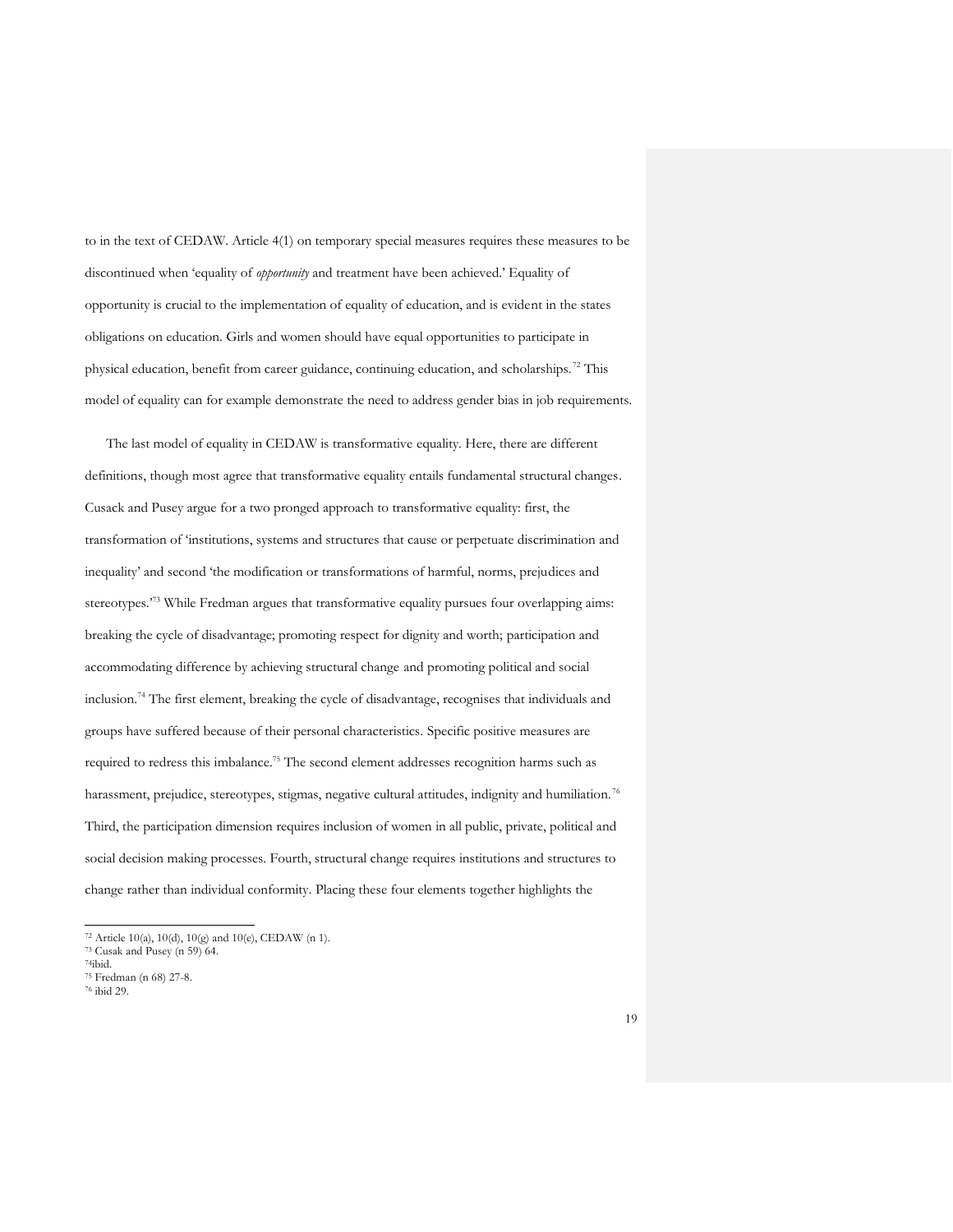connection between different types of gender equality harms. This analysis is useful because it can, for example, show how social benefits that are based on a male breadwinner model, which are aimed at breaking the cycle of disadvantage by supplying economic resources, in fact perpetuate gender relationships of financial dependency. Fredman explains 'where there are conflicts, the tension might be resolved by referring to the framework as a whole, the aim being, not so much to insist that one has priority but to create a synthesis which takes account of all dimensions.<sup>77</sup> Fredman's model of transformative equality has been highly influential as it offers a sophisticated framework for monitoring progress towards achieving gender equality. It has been adopted by UN Women in their latest flagship report<sup>78</sup> and various UN treaty bodies rely on this framework of transformative equality.<sup>79</sup> I will use this model to demonstrate CEDAW's commitment to transformative equality.

The first element, breaking the cycle of disadvantage, means that treating women as identical to men is not sufficient and differential treatment is required. Temporary special measures under article 4(1) play a pivotal role in redressing disadvantage.<sup>80</sup> Article 10(f) recognises that girls are more likely than boys not to finish school and requires the creation of special programs for girls and women who have dropped out. In the context of employment, states are obligated to introduce maternity leave benefits.<sup>81</sup> Rural women, who are disproportionately excluded and disadvantaged,<sup>82</sup> have the right to benefit directly from social security programmes and to adequate living conditions.<sup>83</sup> The recognition element is also present in CEDAW. The strongest evidence of this is article 5(a). States are 'to modify the social and cultural patterns of conduct of men and women...based on the idea of

<sup>77</sup>Sandra Fredman, 'Substantive Equality Revisited' (2016) 14(3) Int'l J of Con L 712, 713.

<sup>78</sup> UN Women, 'Transforming Economies, Realizing Rights' (2015) 42

<sup>&</sup>lt;http://progress.unwomen.org/en/2015/pdf/UNW\_progressreport.pdf>

<sup>79</sup> Sandra Fredman and Beth Goldblatt, 'Discussion Paper: Gender Equality and Human Rights for Progress of the World's Women 2015-2016' (UN Women, 2015) 12.

<sup>80</sup> 'General Recommendation No. 25' (n 14) [8].

<sup>81</sup> CEDAW (n 1), art 11(2)(b).

<sup>82</sup> UN Women, 'Empowering Women Through the SDGs' <http://www.unwomen.org/en/news/in-focus/ruralwomen-food-poverty> accessed 10 October 2016.

<sup>83</sup> CEDAW (n 1), arts 11(1)(d), 11(2)(c), 14(2)(h).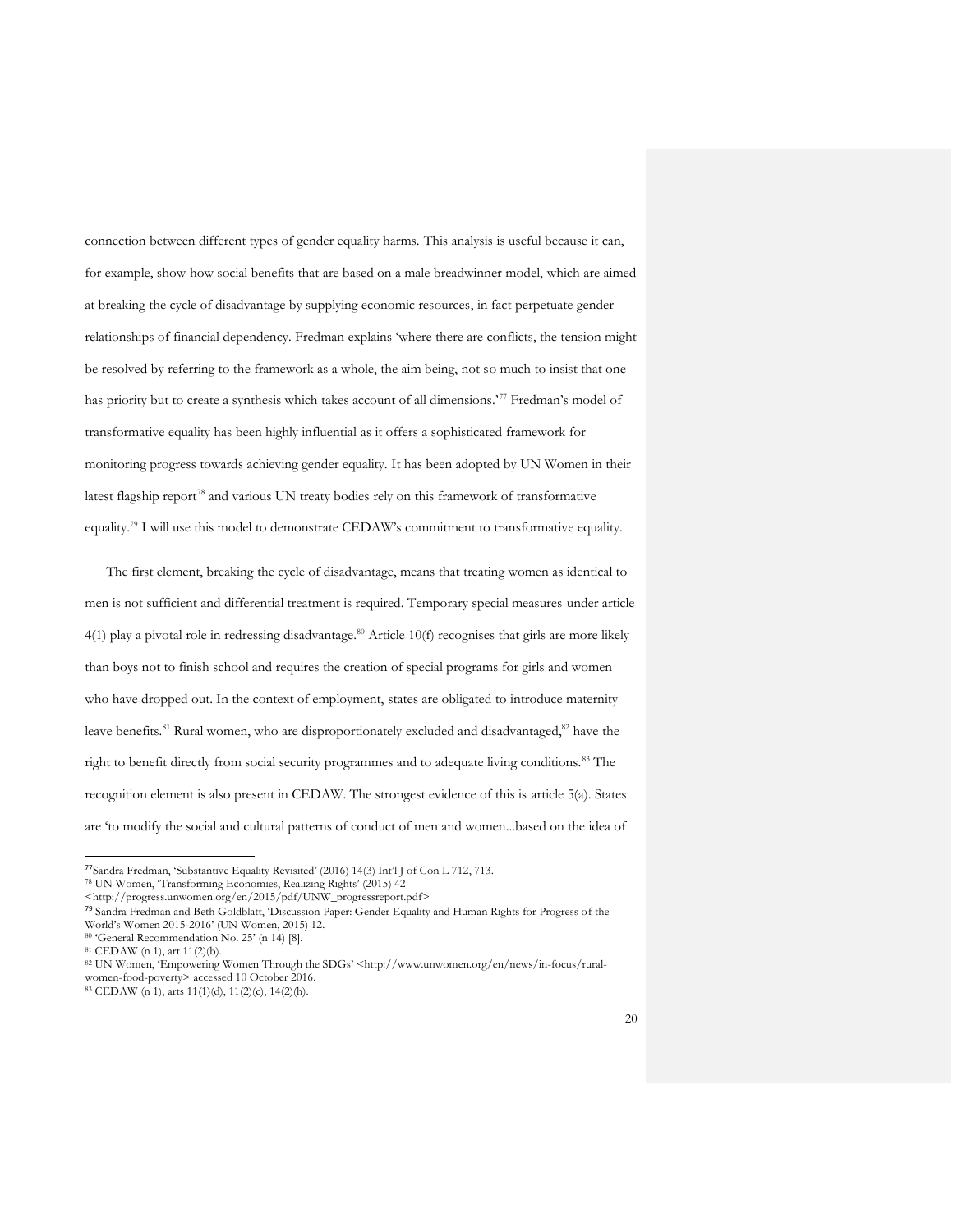inferiority or the superiority of either of the sex or on stereotyped roles of men and women.' This is a powerful provision to address stigma, prejudice, stereotypes and the devaluation of women. The text also stresses the importance of viewing maternity as a positive value and challenges social norms that dictate that women have the responsibility for unpaid child care.<sup>84</sup> In education, states are required to revise textbooks, school programs and teaching methods to eliminate stereotypes on the role of men and women.<sup>85</sup>

The participation element is apparent in articles 7 and 8 which require states parties to include women in formulation of government policy, non-governmental and international organisations. Under article 14(2)(a) women have the equal right to participate in the implementation and development of all rural planning. States are also required to guarantee equal participation in recreation, sports and cultural life. <sup>86</sup> Finally, there are numerous examples of the structural element in CEDAW. Under article 11(2)(c) States are 'to encourage the provision of the necessary supporting social services to enable parents to combine family obligations with work responsibilities.' Equal remuneration for work of equal value, in article 11(1)(d) can challenge traditional conceptions of merit and can be used to address women's low wages and horizontal and vertical gender job segregation.<sup>87</sup> Article  $14(2)(c)$  gives rural women the right to directly benefit from social security models which could be used to reform head of household models of social benefits.

It is clear that CEDAW adopts many approaches to equality. This pluralism is not as surprising as it first appears. CEDAW has been signed by 187 countries at various stages of development with regard to gender equality. In the General Recommendations, the Committee has embraced a multi-

<sup>84</sup> ibid art 5(b).

 $85$  ibid art  $10(c)$ .

<sup>86</sup> ibid art 13.

<sup>87</sup> Frances Raday, 'Article 11' in Marsha Freeman, Christine Chinkin and Beate Rudolf (eds) *The UN convention on the elimination of all forms of discrimination against women: a commentary* (OUP, 2012) 293. General Recommendation No. 25 (n 15)[23].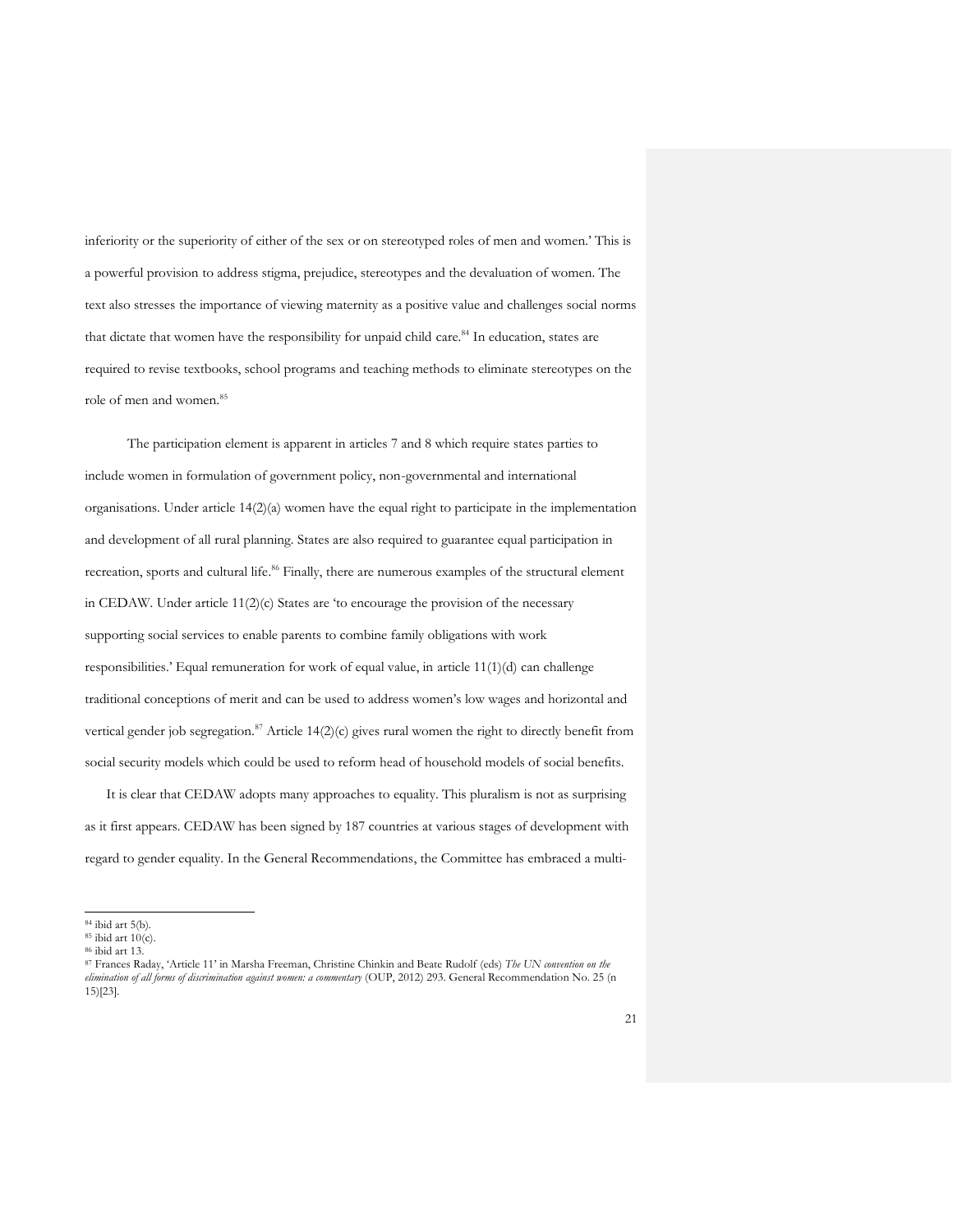faceted approach to equality drawing on all of these models.<sup>88</sup> A rich understanding of equality can ensure the most effective model is used to accurately analyse the individual communication and develop CEDAW. In applying the proposed framework, the decision needs to justify which model of equality it is using to analyse the issues raised in the communication.

Before proceeding to envision how the framework helps achieve the dual-purposes of the individual decisions under the OP-CEDAW, there is one final point to address which strengthens the proposed framework. When the Committee finds the state has failed to uphold CEDAW in the individual communications, it makes both specific and general recommendations. The general recommendations are designed to ensure that rights of similarly situated women are protected and enjoyed. For example, the Committee has recommended that Tanzania ensure that all discriminatory customary laws are repealed<sup>89</sup> and encouraged Demark to research the impact of custody law on foreign mothers. <sup>90</sup> The framework proposed in this section is primarily designed to allow the Committee to systematically organise and assess all the aspects of the claim against the state's normative commitment to gender equality. But this process can also strengthen the recommendations of the Committee. The proposed framework requires the Committee to consider direct and indirect discrimination, intersectionality and in certain cases the interaction between disadvantage, recognition, participation and structural harms. Attention to these factors will give the Committee a strong basis to provide more tailored, meaningful and responsive recommendations to achieve greater equality in the state.<sup>91</sup> This potential is demonstrated in the next section where I will apply the framework to the Committee's decisions on women's right to health. Recommendations in the individual decisions are always contextual and unique to each individual case, but the proposed

<sup>88</sup> See General Recommendation No 25 (n 14) and General Recommendation No. 28 (n 57).

<sup>89</sup> *E.S. and S.C. v Tanzania* (2015) CEDAW/C/60/D/48/2013 [9(b)(ii)].

<sup>90</sup> *M.W. v Denmark* (2016) CEDAW/C/63/D/46/2012 [6(b)(iv)].

<sup>91</sup> Sabel and Zeitlin (n 34) 274.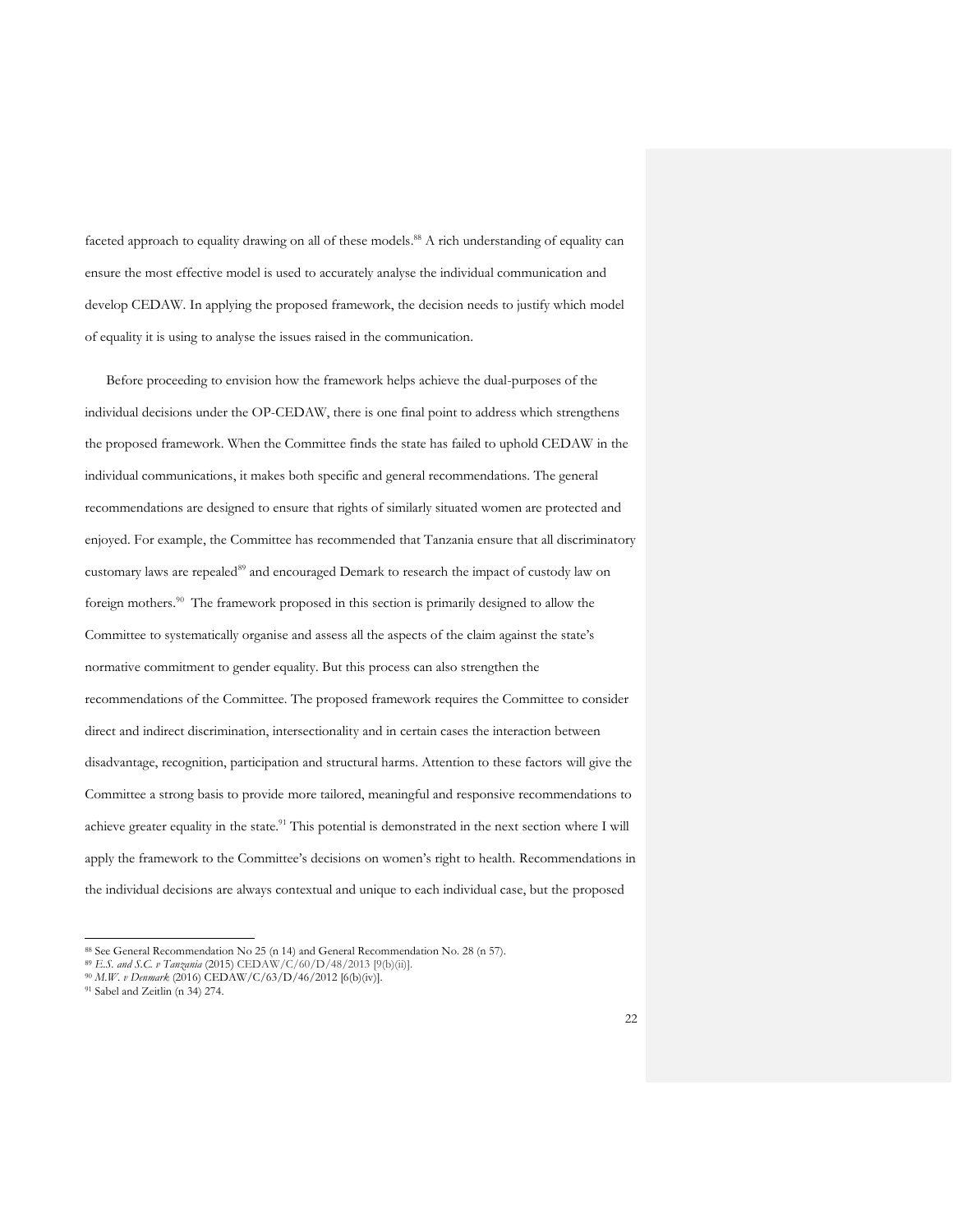framework will illuminate the different challenges of the claim and 'points the ways in which [laws, policies and programmes] should be reformed.<sup>92</sup>

#### **IV. ENVISIONING THE INDIVIDUAL COMMUNICATIONS**

Through the use of a case study on article 12 of CEDAW, equal access to health care, this section applies the evaluative tool proposed in Section III to mark out how the individual communications can be used not only to resolve the individual claim, but also develop the rights in CEDAW. The decisions on article 12 are one of the few chances to examine in detail how the Committee has engaged with one substantive provision in the treaty. In these cases the Committee is being asked to determine if the state has eliminated discrimination in health in order to ensure women's equal access to health care services. The goal of this section is not to fully investigate the intricacies of women's right to health. Rather the aim is to demonstrate how the proposed framework can guide the Committee so that the decisions can fully develop the rights in CEDAW. This section analyses the three individual decisions on equal access to health care brought before CEDAW, and will demonstrate how they failed to develop the CEDAW, and show how the equality-based framework can address these issues. Finally, this section will consider the practical implications of using this framework. 93

#### *(i) A.S. v Hungary <sup>94</sup>*

While on the operating table during an emergency caesarean section, A.S. was asked to and signed a barely legible hand-written form with Latin terms describing sterilisation. A.S.'s claimed that she was forcibly sterilised as she was unable to make an informed choice on her reproductive health.

<sup>92</sup> Fredman, 'Revisited' (n 77) 727.

<sup>93</sup> As of October 2016, there are three decisions on article 12 of CEDAW. All three decisions are used in the case study.

<sup>94</sup> CEDAW/C/36/D/4/2004.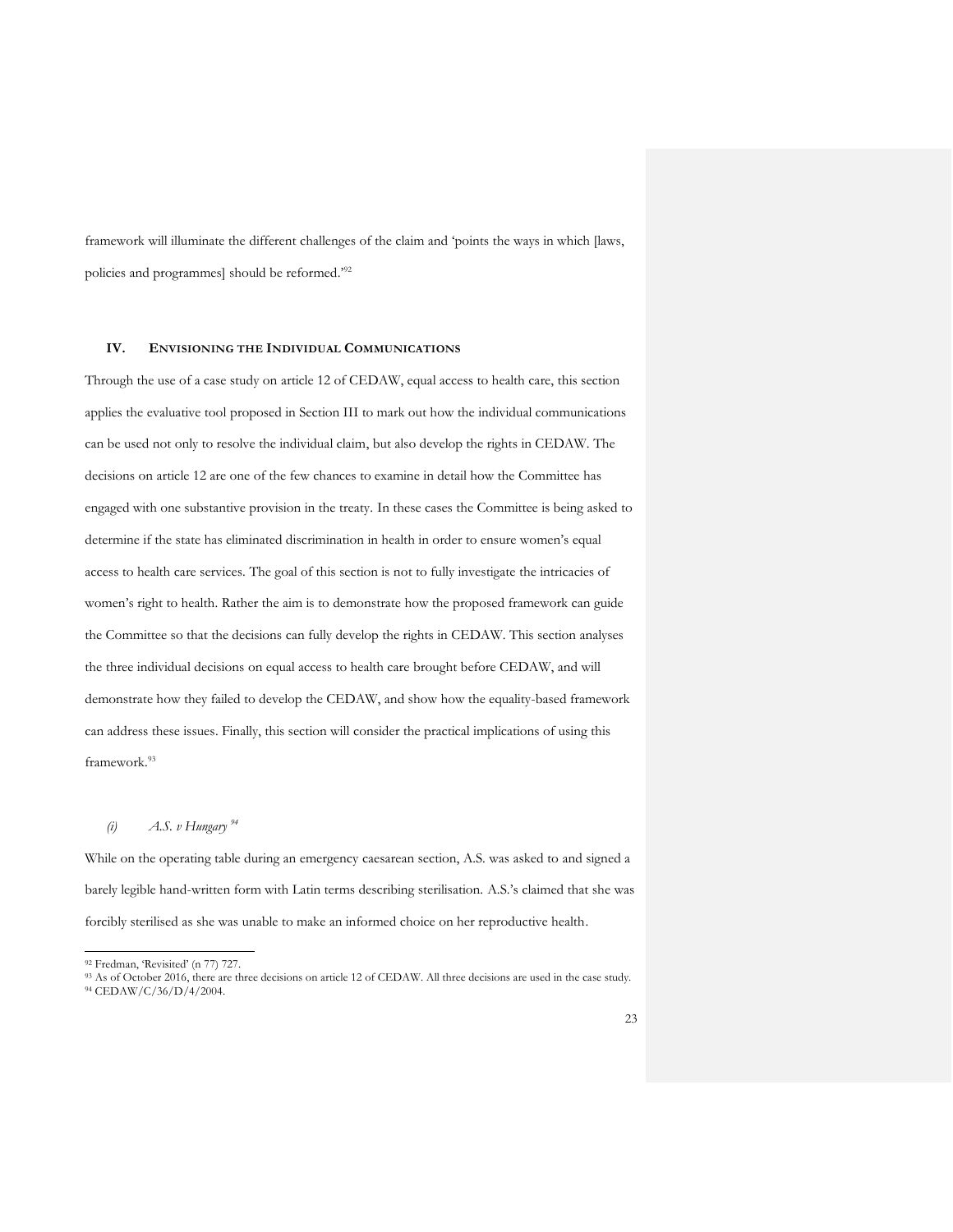Though, the Committee found that Hungary had violated article 12, the decision does not address all the aspects of the claim and does not serve to develop CEDAW. Beyond a passing reference to women's dignity, there was no investigation into the relationship between gender equality and consent to medical procedures. A.S. also argued that as a Catholic, Roma woman, the forced sterilisation had a profound impact on her mental health as her religion prohibits contraception and having children is a central element to her cultural value system.<sup>95</sup> The Committee completely ignored this aspect of her claim.

The proposed framework addresses these issues and ensures the decision contributes to the evolution of CEDAW. The first step asks: has there been in effect or purpose, a distinction? The factual matrix demonstrates that A.S. was treated differently as she was sterilised without consent during an emergency reproductive procedure. The second stage of the analysis directs the Committee to consider how gender and Roma identity interact to cause the distinction. Performing sterilisation without consent is based on patriarchal gender stereotypes that negate women's autonomy over their own reproductive health.<sup>96</sup> Furthermore, in Eastern Europe, Roma woman have disproportionately been forcibly sterilised due to 'negative attitudes towards the…high birth rate among the Roma…often expressed as worries of an increased proportion of the population living on benefits.'<sup>97</sup> Deeply embedded prejudices and stereotypes about Roma women are the basis for the differential treatment in *A.S*. The second step of the proposed framework brings this to the foreground. At the first part of the third step, the Committee can quickly conclude that sterlisation is within the ambit of CEDAW's article 12.

Under this framework, the approach will focus on whether forcibly sterilising a Roma woman is a violation on the basis of equality of women's right to health. The Committee needs to explain

 $\overline{a}$ <sup>95</sup> ibid.

<sup>96</sup> Rebecca Cook and Verónica Undurraga 'Article 12' in Marsha Freeman, Christine Chinkin and Beate Rudolf (eds) *CEDAW: A Commentary* (OUP, 2012).

<sup>97</sup> *V.C. v Slovakia*, (2011) Application No. 18968/07 [146]-[147], (ECtHR).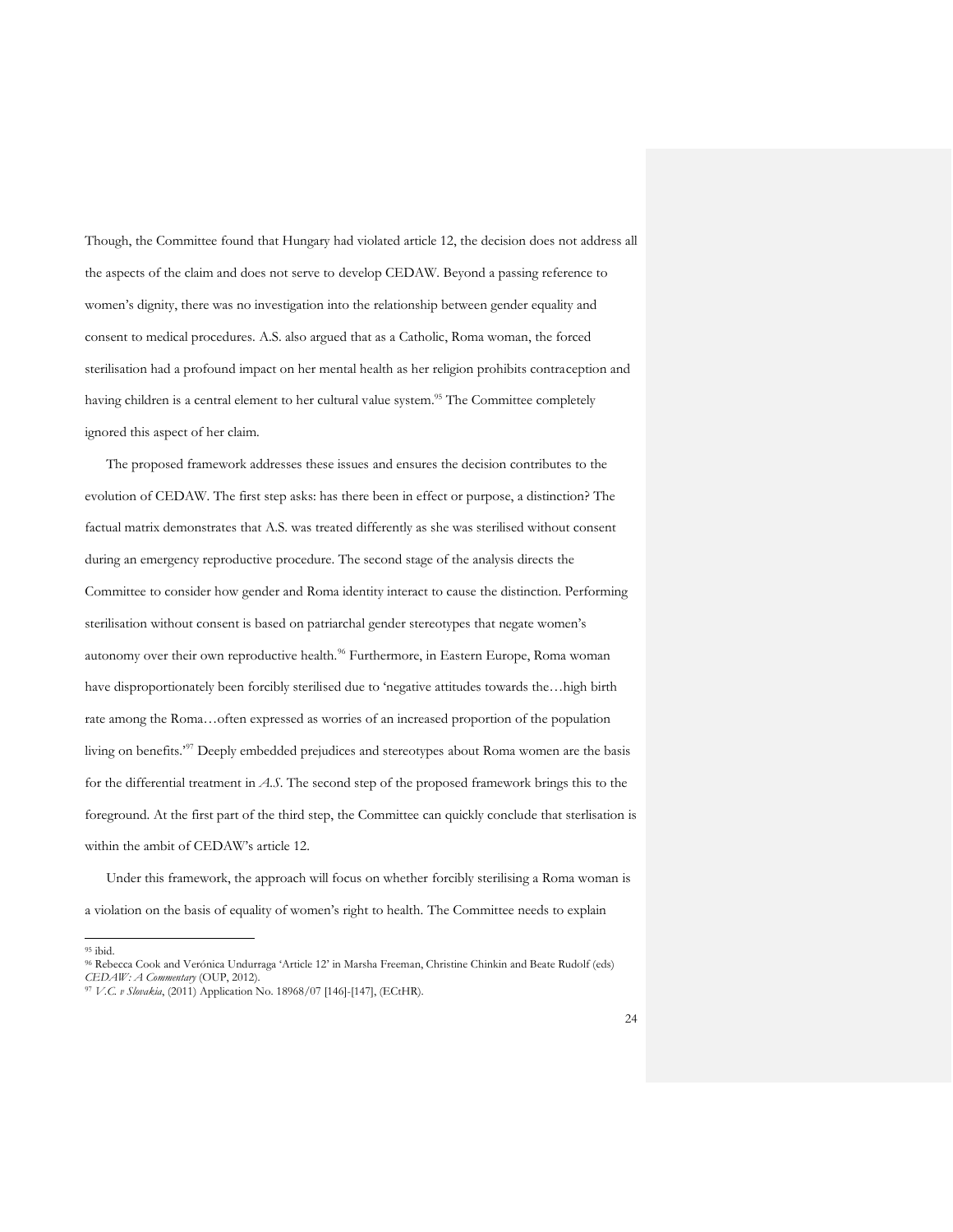which model of equality it is using to assess the individual decision. Given the intersectional dimensions to *A.S.*, transformative equality which specifically focuses on relation between disadvantage and recognition harms is the most appropriate model for evaluating the claim. Throughout this stage of the analysis the Committee can examine the different dimensions from an intersectional perspective. The disadvantage element requires the state to take women's needs and pre-existing disadvantage into consideration. Roma women in Hungary are disproportionately poor and have limited access to education.<sup>98</sup> To meet the needs of disadvantaged women it is necessary to assess if consent is understandable so that all women regardless of their socio-economic background are able to make informed choices. The Committee can ask: does the consent form use Latin or highly technical medical jargon? A challenge arises if the state does not provide the necessary evidence to conduct this analysis. This issue arises in all three cases and is discussed at the end of this section. The recognition element requires seeing the individual as an autonomous human being capable of making choices regarding her own life. It is necessary to examine how the interaction of gender and ethnic minority stereotypes influenced the differential treatment A.S. experienced. The decision needs to ask: are there entrenched biases in meeting the health needs of Roma women? The Committee can stress the importance of recognising women's, particularly minority women's, autonomy over her reproductive health. The structural element examines sterilisation procedures around sterilisation to ensure that the process is understandable, that there is time for consultation and reflection so that women's consent is protected and upheld. Finally, the participation element requires, at the micro-level that the decision regarding a women's reproductive health requires her full knowledge and agreement and at the macro-level the consultation of women in the design of consent procedures. By using this framework, the decision can more meaningfully contribute to the evolution of women's right to health, particularly in relation to intersectional discrimination. It

<sup>98</sup>The Committee, 'Concluding Observations: Hungary' (2013) UN Doc CEDAW/C/HUN/CO/7-8 [36].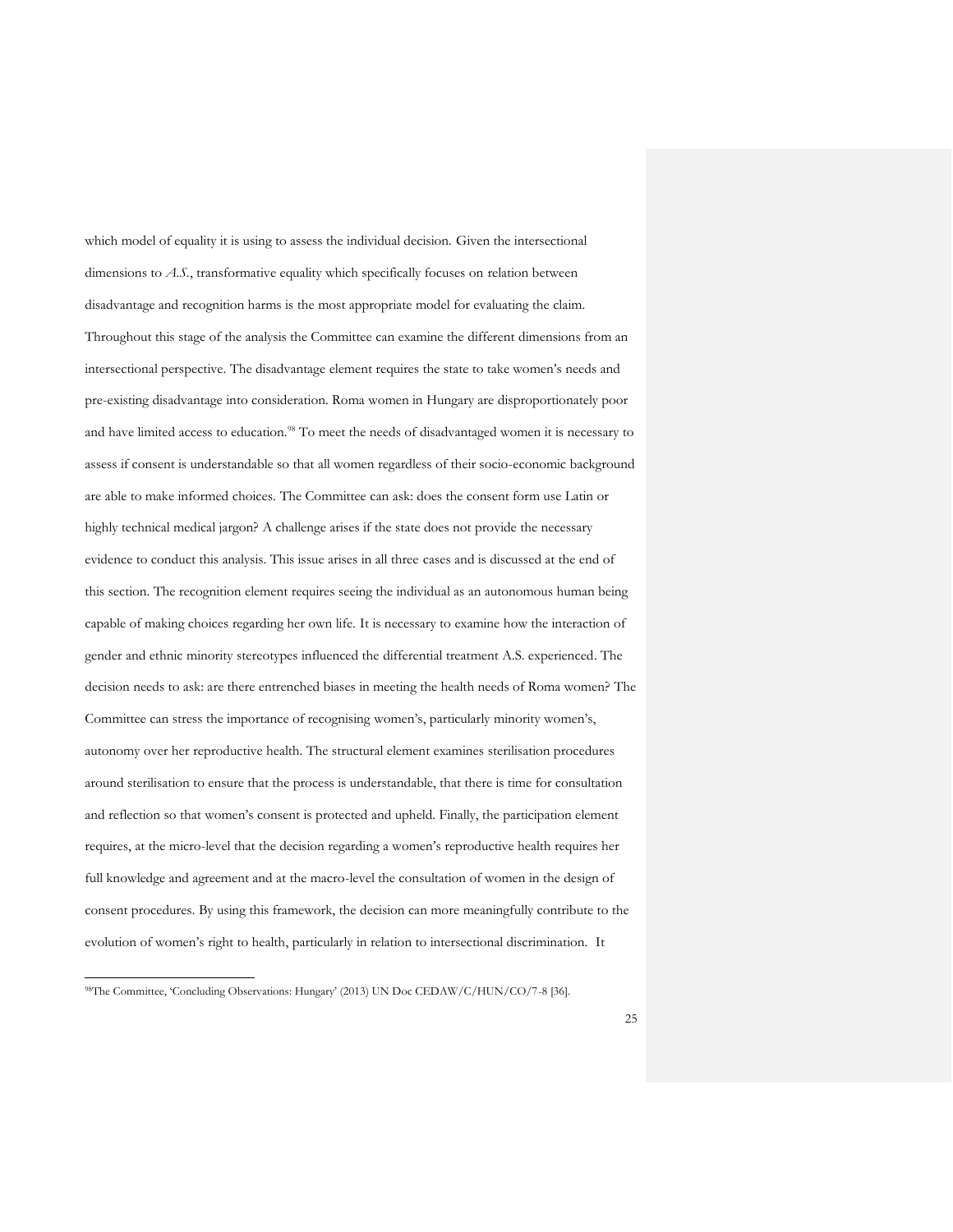directs the Committee to examine how institutional structures and gender stereotypes and ethnic and socio-cultural disadvantage interact to undermine women's consent.

Using this analytical tool can also positively influence the Committee's recommendations on how to achieve equality. The Committee did recommend that Hungary ensure national legislation conforms to international standards of consent, that it monitor health centers so that they adhere to these requirements and that appropriate sanctions are in place if there has been a breach.<sup>99</sup> Using the equality-based evaluative tool allows the Committee to go a step further. It can propose recommendations that correspond to the different stages of the analysis. For instance, the Committee can propose that hospital staff receive training on gender and minority issues; that consent forms be revised so as to be easily understood; that consent procedures include time for reflection and discussion; and to publically apologise and make reparations to other Roma women who have been forcibly sterilised.

#### *(ii) L.C. v Peru*

Similar to *A.S*., *L.C.* emphasises the role of stereotypes and prejudices in undermining women's right to health. L.C., a 13 year old girl, attempted suicide when she discovered she was pregnant after years of suffering sexual abuse. She survived, but due to injuries was scheduled for surgery. The hospital discovered she was pregnant and postponed her surgery. She requested a therapeutic abortion, which is legal in Peru.<sup>100</sup> The medical board denied L.C. an abortion because they concluded her life was not in danger. She appealed the hospital's decision, but then she spontaneously miscarried. It was not until three and half months after her injuries that L.C. had the surgery. She is now paralysed from the neck down. The Committee concluded that Peru had violated article 12 of CEDAW.

<sup>99</sup> *A.S*. (n 94) [11.5]. <sup>100</sup> *L.C.* (n 30) [2.5].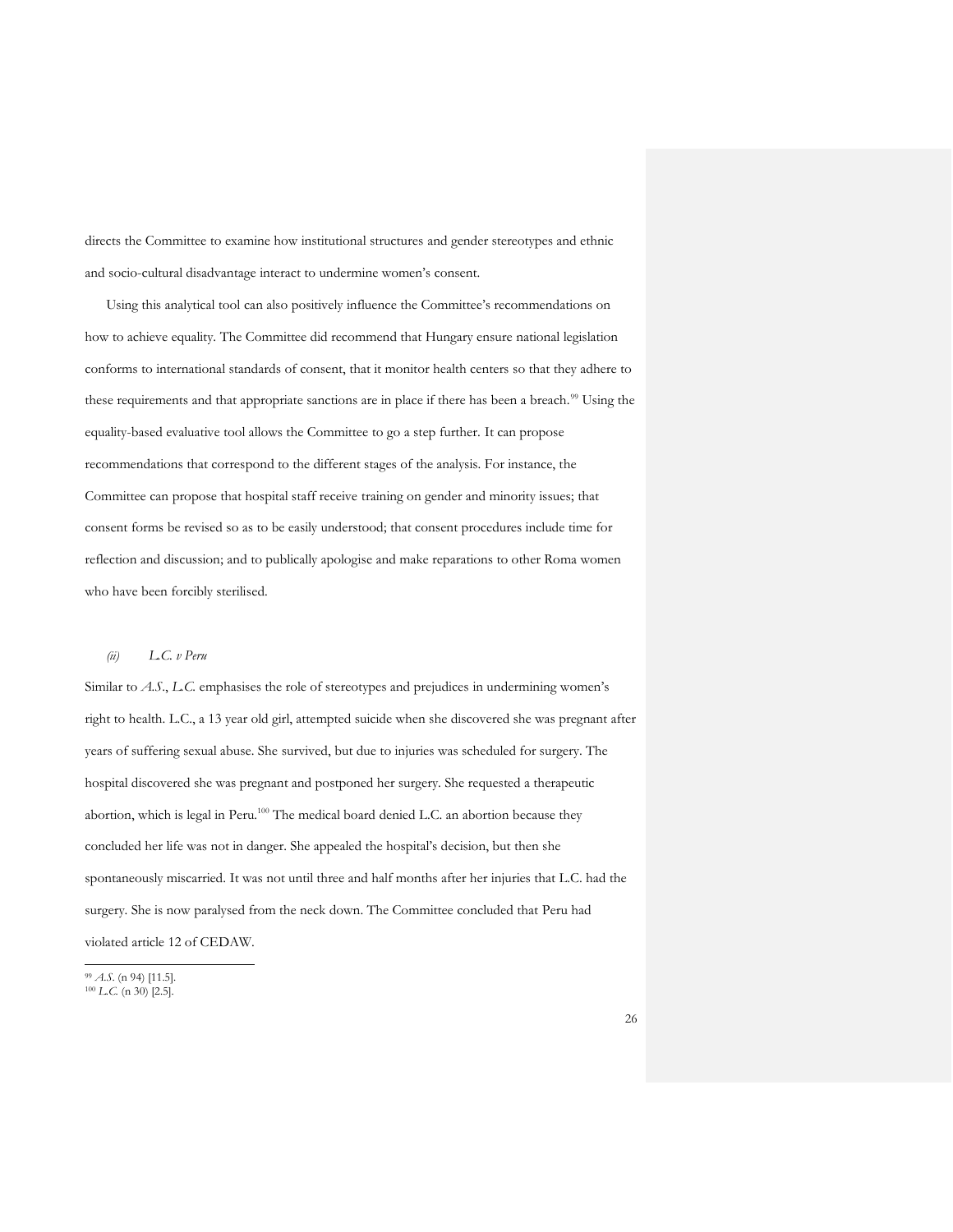The substantive merits of the decision do engage with the interpretation of the treaty. The Committee noted that the hospital did not evaluate the effects the continuation of the pregnancy would have on L.C.'s physical *and* mental health.<sup>101</sup> This is significant because it means mental health is an important to factor consider when evaluating access to abortion.<sup>102</sup> Notably, the Committee observed that 'it is discriminatory for a State party to refuse to legally provide for the performance of certain reproductive health services for women.'<sup>103</sup> This hints that under CEDAW, as a matter of gender equality, the state has to respect women's rights to access an abortion.

Notwithstanding these crucial developments, the decision could have provided a clearer understanding on the link between gender equality and accessing health. L.C. argued that the state party placed primacy on her reproductive capacity and ignored other aspects of her identity, such as her youth, her physical health and mental integrity.<sup>104</sup> The Committee concluded that this violated article 5 of CEDAW (cultural attitudes) because the 'decision to postpone the surgery...was influenced by the stereotype that protection of the foetus should prevail over the health of the mother.<sup>'105</sup> The problem is that the Committee did not explicitly clarify if the negative stereotypes underpinning the denial of access to a therapeutic abortion were exclusively situated in Article 5 of CEDAW. The *L.C.* decision could be read as implying that negative stereotypes that limit women's access to abortions are not an aspect of *equality* in health. L.C. also argued that Peru did not have sufficient procedures in place to ensure timely access to abortion or an appeal procedure.<sup>106</sup> The Committee concluded that this violated article 2(c), the obligation to establish legal protections of women's rights through national tribunals and public institutions and article 2(f), the obligation to modify existing laws, regulations, customs and practices. There was no analysis if *equal* access to

<sup>101</sup> ibid [8.14]; [9.2].

<sup>103</sup> *L.C.* (n 30) [8.11].

<sup>102</sup> Charles Ngwena, 'A Commentary on LC v. Peru: The CEDAW Committee's First Decision on Abortion' (2013) 57(2) Journal of African Law 310, 316.

 $104$  ibid [7.6].

 $105$  ibid [8].

<sup>106</sup>ibid [2.14], [5.2]-[5.3], [5.7].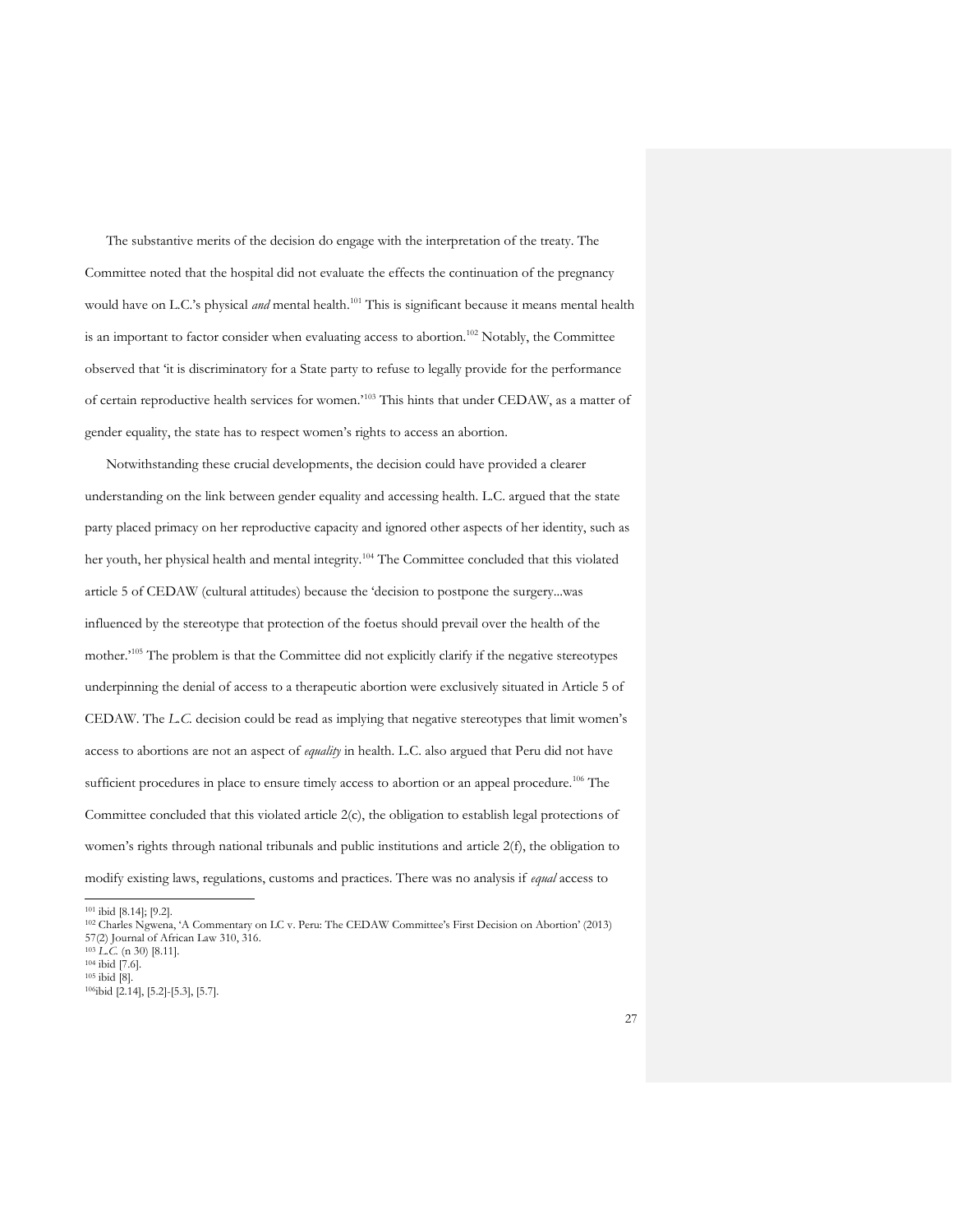health care services also included de facto access. As a result it is unclear if the procedural aspects of abortions are part of ensuring article 12 of CEDAW.

The analysis in *L.C*. is fractured among the different provisions in the treaty which results in a thin conception of equality. The proposed framework, particularly the third step, draws the different dimensions of equality together, resulting in a richer interpretation of CEDAW. Restricting access to abortion means that there has been a distinction based on sex, fulfilling the first two stages of the analysis. In this case, the distinction based on sex impairs the right to health, and this answers the first part of the third step. L.C.'s inability to access an abortion and the surgery she needed resulted in permanent paralysis. The final step asks: how does restricting access to abortion limit women's right to health on the basis of the equality? The recognition and structural dimensions of L.C.'s claim point towards using transformative equality to answer this question. Applying this framework, the starting point is the disadvantage element. It requires the Committee to recognise the sexual and reproductive health needs of women. In a recent statement the Committee notes that 'unsafe abortion is a leading cause of maternal mortality and morbidity.'<sup>107</sup> The World Health Organization (WHO) estimates that 22 million unsafe abortions are performed each year, resulting in 47 000 deaths and 5 million complications.<sup>108</sup> Forcing women to remain pregnant leaves the vulnerable to 'revictimization by [their] family and society.'<sup>109</sup> Moreover, 'prohibition does not reduce the need and the number of abortions; it merely increases the risk of health and life of women and girls who resort to unsafe and illegal services.'<sup>110</sup> The *L.C.* case highlights specific sub-areas of disadvantage.

<sup>107</sup> The Committee, 'Statement of the Committee on the Elimination of Discrimination Against Women on sexual and reproductive health and rights: Beyond 2014 ICPD Review'

<sup>&</sup>lt;http://www.ohchr.org/Documents/HRBodies/CEDAW/Statements/SRHR26Feb2014.pdf > accessed 10 October 2016.

<sup>108</sup> World Health Organization (WHO), 'Preventing Unsafe Abortion'

<sup>&</sup>lt;http://www.who.int/mediacentre/factsheets/fs388/en/> accessed 10 October 2016.

<sup>109</sup> Office of the High Commissioner for Human Rights, 'Practices in adopting a human rights-based approach to eliminate preventable maternal mortality and human rights' (2011) UN Doc A/HRC/18/27 [28].

<sup>110</sup> 'Unsafe abortion is killing tens of thousands of women around the world'

<sup>&</sup>lt;http://www.ohchr.org/EN/NewsEvents/Pages/DisplayNews.aspx?NewsID=20600&LangID=E> 10 October 2016.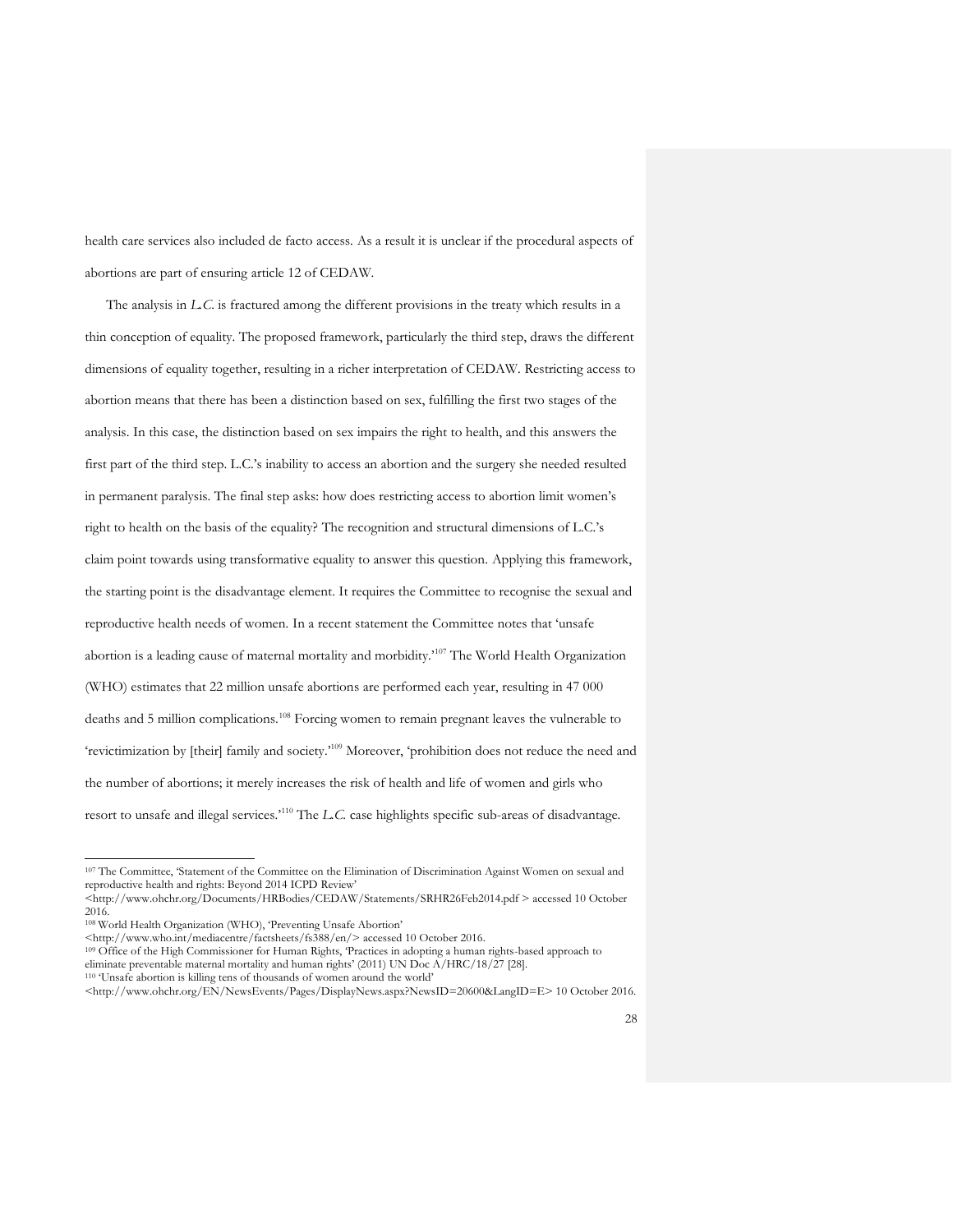Poor women and adolescents 'often resort to unsafe abortion when they cannot access safe abortion.<sup>111</sup> By more closely assessing the health needs of women, the decision can more strongly emphasise rather than merely hint that the state has to take positive measures to ensure that women are able to access legal and safe abortion, especially in cases of rape, incest, and threats to the life and/or health of the mother.'<sup>112</sup> The participation dimension of transformative equality could be used by the Committee to assess whether the L.C.'s voice and opinion were respected in decisions about her reproductive health and inquire whether the state has meaningfully consulted with women so that the law responds to actual needs. The Committee can use this assessment to encourage Peru to consult and listen to women when redesigning access to abortion.

The Committee correctly identified the recognition and structural harms at stake when L.C. was denied an abortion, but did not assess them with an equality frame. The proposed framework requires the Committee to link these stereotypes and institutional structures to *equality* in health care. The decision can emphasize that prejudices and stereotypes on women's reproductive roles violate article 5 (cultural attitudes) *and* article 12 (equality in health care). Similarly, the Committee can stress that as a matter of its commitment to the core obligations in CEDAW (article 2) *and* equality in health care (article 12) the state needs to address structural barriers—such as cost, stigma, unnecessary procedural requirements and conscientious objection of health care providers—so that there is a legal and practical framework in place for rapid decision-making.<sup>113</sup> The proposed framework is able to accurately detect the connection between equality, recognition harms and procedural requirements for abortions and ensure a robust development of equality and women's health in CEDAW.

<sup>111</sup> WHO(n 108).

<sup>112</sup> 'Unsafe abortion' (n 110).

<sup>113</sup> WHO (n 108).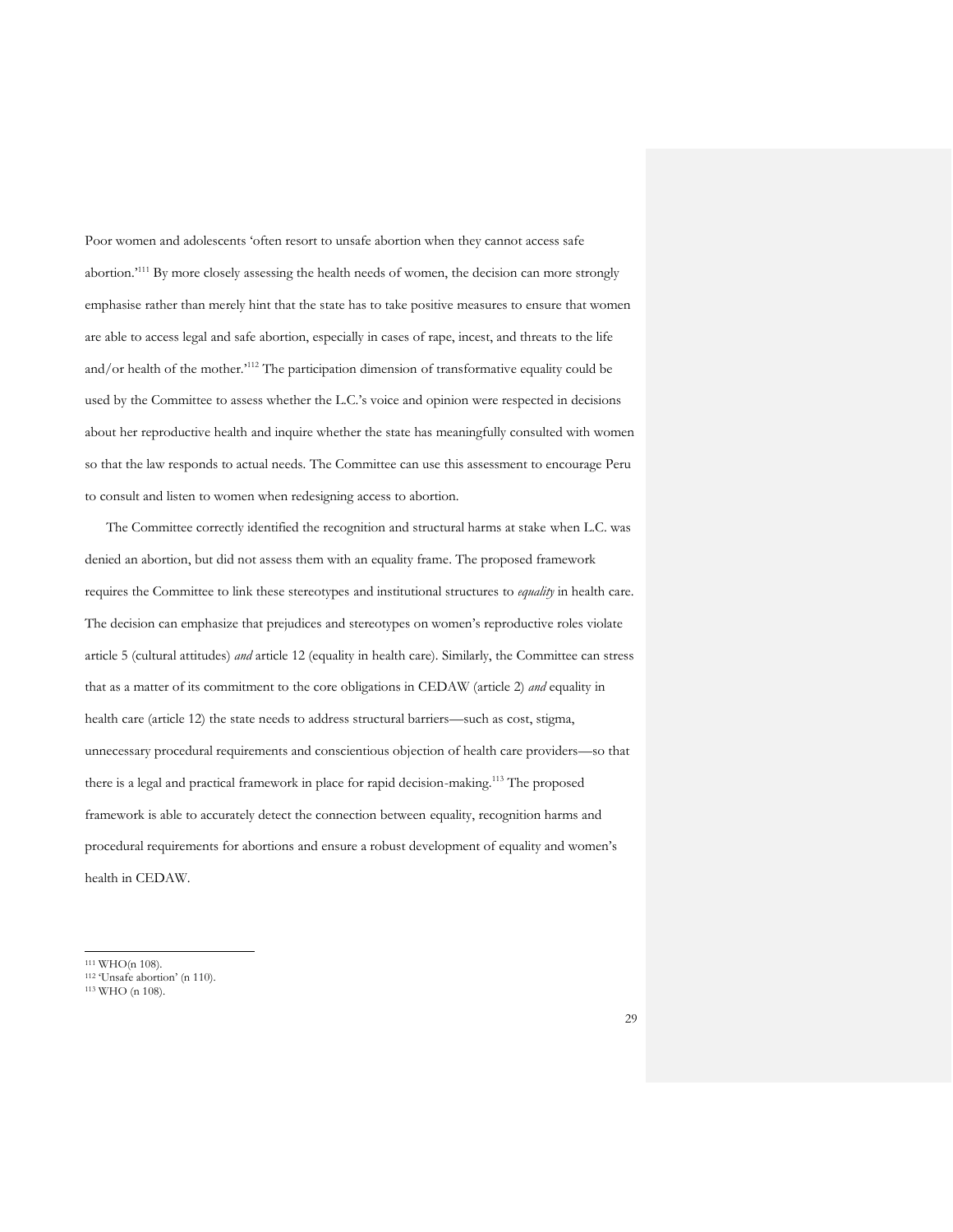#### *(iii) da Silva Pimentel Teixeria v Brazil*

*da Silva Pimental Teixeria v Brazil* raises very challenging issues on structural gender inequality. *114* Alyne da Silva Pimentel Teixeria died during childbirth and her mother claimed that her death was due to discrimination against women in health. Teixeria was a rural, Afro-Brazilian woman who lived in poverty. She delivered a stillborn foetus and underwent surgery in a private health centre to remove the placenta fourteen hours after delivery. After severe delays she was transported to a public hospital. There she was left largely unattended in the hallway for twenty-one hours until she passed away. The Committee concluded that Brazil violated article 12 of CEDAW.

The Committee's finding of a violation was monumental because 'it is the first time that a human rights committee identified and analysed the discriminatory gaps in a country's health care system from the perspective of a poor, pregnant minority woman.'<sup>115</sup> Cook argues that this decision ensures that maternal mortality is perceived not as a random act of fate but 'laid the necessary normative foundation for the legal application of human rights to improve access to maternity care.'<sup>116</sup>Although the conclusions in the decision mark an important development in women's rights, the Committee missed using the individual claim to develop CEDAW on three crucial aspects. First, Brazil argued her death was not related to her pregnancy.<sup>117</sup> Teixeria's mother pointed out that denying this link revealed a chronic problem of misclassifying maternal deaths.<sup>118</sup> In the decision, the Committee recognised that Texieria's death was maternal, but it missed the opportunity to establish more broadly what qualifies as a maternal death under article 12 of CEDAW. Second, the central claim is that her death was due to discriminatory health care budgets and policies. Brazil responded

<sup>114</sup> UN Doc CEDAW/C/49/D/17/2008.

<sup>115</sup> Rebecca Cook, 'Human Rights and Maternal Health: Exploring the Effectiveness of the *Alyne* Decision' (2013) 41(1) Journal of Law, Medicine & Ethics 103, 108.

<sup>116</sup>ibid. 109.

<sup>117</sup> *Teixeria* (n 114) [4.8].

<sup>118</sup> ibid. [7.16].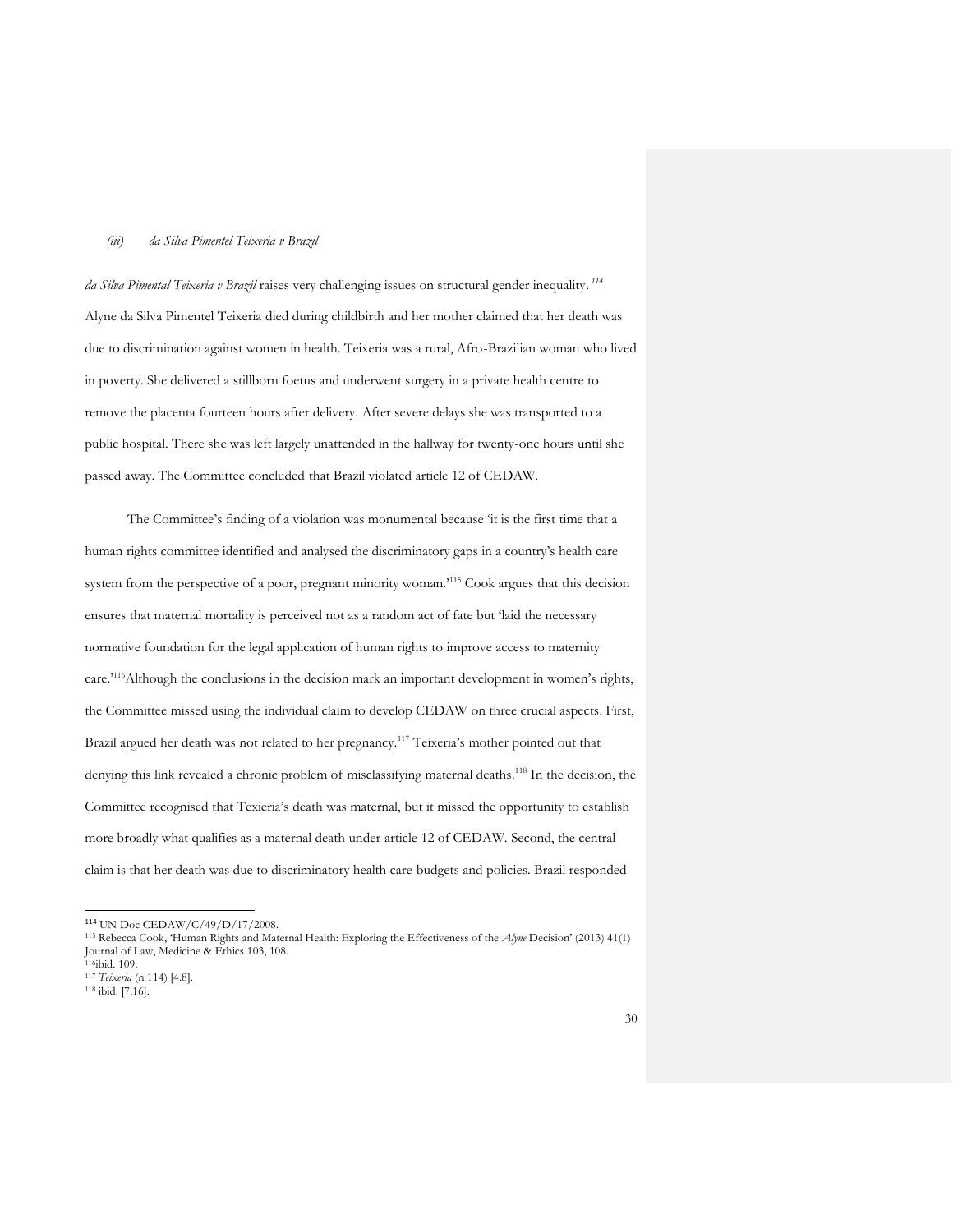that Teixeria's death was due to individual professional misconduct, not systemic gender inequality.<sup>119</sup> The Committee deals with this complex issue in a single paragraph. It held that in Brazil there was a 'lack of appropriate maternal health services [which] fail[ed] to meet the specific, distinctive needs and interests of women.'<sup>120</sup> This is a conclusion; the decision did not analyse how the health policies, implementation strategies or budgets entrench gender inequality or pinpoint precisely where Brazil's failed to account for women's needs. Third, the Committee concluded that Teixeria was discriminated against because she was 'of African descent and on the basis of her socioeconomic background.'<sup>121</sup> While the Committee is correct to take account of Teixeria's unique experiences, it does not assess the implications of this finding. There is no detailed examination of how her intersecting identities resulted in the differential treatment and the Committee's recommendations do not analyse this aspect of the claim.

Applying the proposed framework to *Teixeria*: first, has there been a distinction in effect or purpose? Drawing on the facts of the case, specifically the delays in receiving treatment, it is evident that there has been differential treatment. Second, similar to *A.S.,* the decision may probe the interaction between race, poverty and gender to establish a causal link between the medical errors committed and the harms she suffered. The first part of the third step is straightforward. The maternal health is clearly within article 12. The crucial issue in *Teixeria* is whether Brazil has eliminated discrimination in its maternal health care policies so that all women, including poor, Afro-Brazilian women are able to enjoy their right to health? To evaluate her claim it is necessary to assess the state's health laws, policies and practices. Transformative equality is again the best model as it is designed to uncover unequal structures.

<sup>119</sup> ibid. [4.7], [4.13].

 $120$ ibid .[7.6].

<sup>121</sup>ibid. [7.7].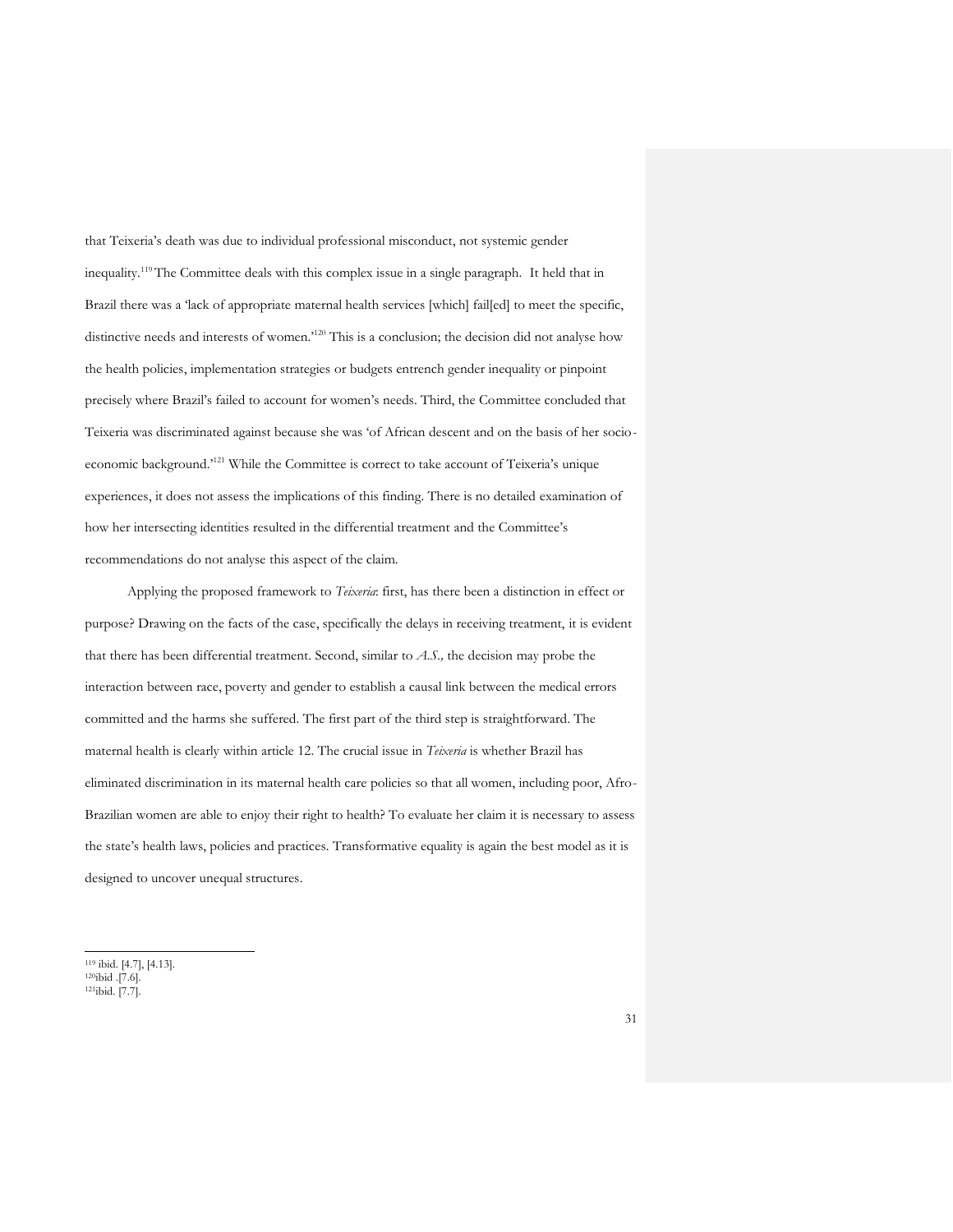The first element of transformative equality, the disadvantage element, requires the state to demonstrate that maternal health care facilities are in place to address the needs of vulnerable women. This requires some understanding of how marginalised women experience child birth. The UN Special Rapporteur on the right to health notes that women living in poverty, in rural areas and women belonging to ethnic minorities or indigenous populations are most at risk of maternal mortality. Physical access, cost of care, and delay in seeking and receiving have been identified as key factors contributing to maternal mortality in developing countries.<sup>122</sup> The Committee can use these insights to evaluate the blockages in Brazil's system in relation disadvantaged women accessing emergency maternal health care. Has the state ensured that there are medical centres in rural areas? Is there speedy and affordable access to emergency medical services? Do user fees act as barrier to women in poverty? Are women able to access information on available health services and family planning? Are health services of high-quality with trained resources and equipment? Are they culturally acceptable?<sup>123</sup> By asking these questions, the decision is able to 'identify very concrete ways in which ministries of health can fulfil the right to maternal health'<sup>124</sup> and more fully develop the state's obligations.

The recognition element allows the Committee to fully take account of the intersectional aspects of Teixeria's claim. Recognition harms in relation to maternal health care policies manifests in two ways in this case. First, the Committee concluded and Brazil acknowledged that the fact that the individual was Afro-Brazilian and poor contributed to her death. It is imperative to go beyond this and actually assess the impact of negative stereotypes and prejudices. How do negative stereotypes affect the location, funding and quality of maternal health facilities where ethnic, indigenous or poor

<sup>122</sup>UN Special Rapporteur on the right to health, 'The right of everyone to the enjoyment of the highest attainable standard of physical and mental health' (2006)UN Doc A/61/338 [17(b)]; Alicia Yamin, 'Beyond Compassion: The Central Role of Accountaiblity in Applying a Human Rights Framework to Health' (2008) 10(2) Health and Human Rights: An International Journal 1, 9. <sup>123</sup> Yamin ibid 94-5.

<sup>124</sup> ibid.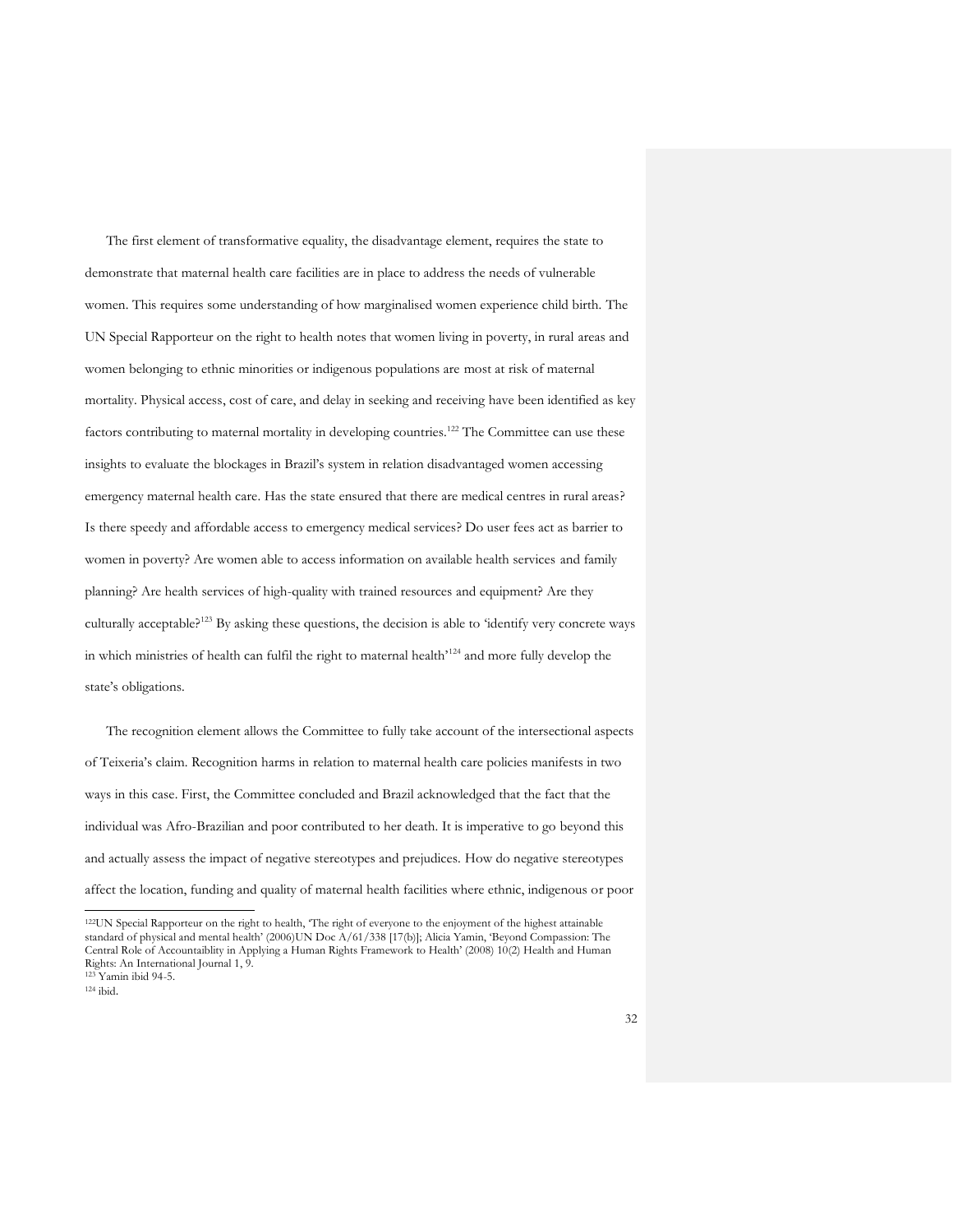women live? Did prejudices and stereotypes on race and poverty result in the severe delays in her receiving medical care? Second, Brazil recognised that there is a lack of properly trained obstetrician medical staff.<sup>125</sup> The decision should probe whether this shortage is a result of women's health being perceived by the medical community as a lower status speciality. The Committee can use this analysis to recommend that the state address negative cultural attitudes towards poor Afro-Brazilian women and to improve the general perception of obstetrics as a medical field. Transformative equality also requires accommodation of women's participation. While Brazil did mention that the maternal health policies were drafted after consultation with women, it would be helpful for the Committee to hold that any changes to health care are only made after consultation with all relevant stakeholders.<sup>126</sup> This would include voices that are usually marginalised: poor, indigenous and rural women.

There are two structural elements to *Teixeria*: (i) the classification of maternal deaths and (ii) the the design, delivery and funding of Brazil's health policies.<sup>127</sup> In order to contribute to the development of CEDAW, the Committee can assess not only how the medical errors resulted in Teixeria's death but also more broadly investigate the state's systematic problems in misclassifying maternal deaths.<sup>128</sup> In her submission to the Committee, Teixeria's mother argued that doctors rarely record a patient's pregnancy on the death certificate and medical staff often fail to relate immediate cause of death to the patient's pregnancy.<sup>129</sup> The WHO notes that many countries lack a registration system which properly records the cause of death and this can mask the extent of maternal

<sup>125</sup> *Teixeria* (n 114) [3.7], [4.7].

<sup>126</sup>ibid. [4.12].

<sup>127</sup>Dianne Elson, 'Budgeting for Women's Rights: Monitoring Government Budgets for Compliance with CEDAW' (UNIFEM, 2008) 7. <sup>128</sup>*Teixeria* (n 114) [5.16].

<sup>129</sup>ibid.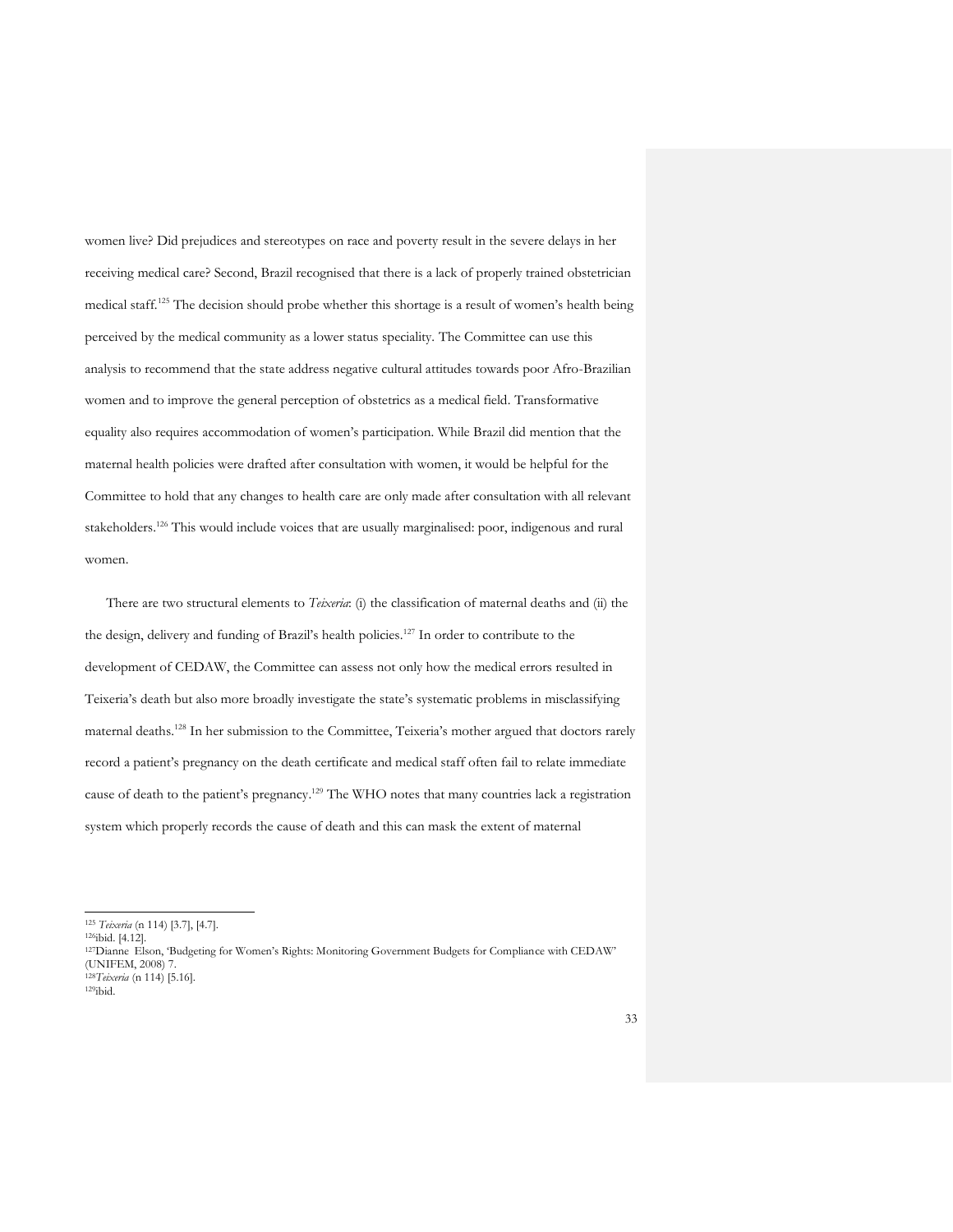mortality.<sup>130</sup> In this case, the decision could call into question whether hospital structures, recordkeeping and personnel are properly trained to be able to identify maternal deaths and propose recommendations to address any shortcomings.

The central question the Committee has to determine is: was Teixeria's death due to individualised negligence or systemic failures of the health system? This is not an easy consideration. In cases where maternal health is grossly under-funded or over-looked this may not be so challenging but in cases where there are policies in place and a certain level of funding this can be a difficult assessment. One possible way forward would be to evaluate the state's maternal health policies against a minimum core or progressive realisation standard. However, the obligations in CEDAW are categorically different. There is no basis in the text of the treaty to use the minimum core framework. Moreover, women's 'right to equality...is substantive, immediate and enforceable', as such the state needs to be concerned about 'the division of existing resources, not the development of resources, and therefore the principle of progressive realisation does not apply.<sup>131</sup> The Committee is not determining what the minimum core or progressive realisation of women's access to health care is but rather assessing whether the state's existing laws and policies on maternal health have given priority to its commitment to gender equality.

A gender equality approach to health requires the state 'to treat men and women by reference to their relative incidence levels of conditions of ill-health diseases in their population.'<sup>132</sup> To properly conduct this analysis the Committee needs to ask a series of questions. Do the authorities in Brazil have an accurate assessment of the maternal health needs of women? Does the state budget give

<sup>130</sup>Suzanne Cross et al, 'What you count is what you target: the implications of maternal death classification for tracking progress towards reducing maternal mortality in developing'

countries'<http://www.who.int/bulletin/volumes/88/2/09-063537/en/> accessed 10 October 2016.

<sup>131</sup> Working Group on Discrimination Against Women, 'Discrimination against women in economic and social life, with a focus on economic crisis' (2014) UN Doc  $A/C/26/39$  [8].

 $132$  Cook and Undurraga (n 96) 325.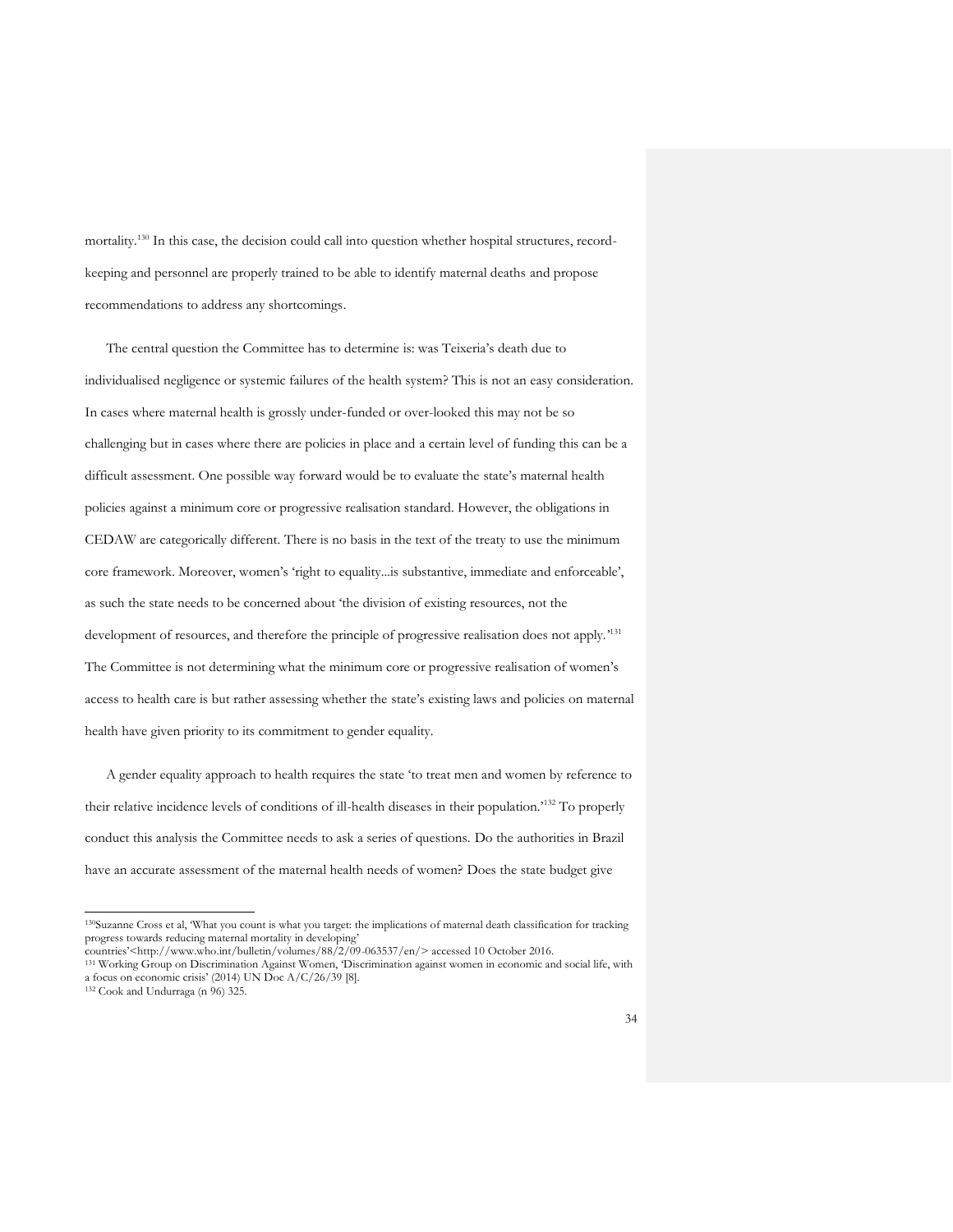priority to the needs of pregnant Afro-Brazilian women who live in poverty? And is the state effectively implementing its plan and policies? Here the state may reply that an imposition to fund and implement maternal health policies to a greater degree could preclude spending on these other socially valuable endeavours, such as funding other human rights. It simply cannot afford to devote further resources to maternal health care. The issue of resource-trade off has plagued the monitoring and enforcement of socio-economic rights.<sup>133</sup> Yamin and Nordheim note that the 'human rights framework does not provide clear lines as to where those boundaries are to be drawn.'<sup>134</sup> There 'is no single answer as to how much priority to a give the worst off in terms of lifetime health deprivation or how much weight to assign to the magnitude of a health benefit from a given treatment.'<sup>135</sup>

Although the human rights framework does not always provide precise answers to challenging systemic questions, it does demand that the health care budget and policies pay attention to the most 'poor and marginalized groups'<sup>136</sup> such as poor, rural Afro-Brazilian women and cannot 'merely be targeted at producing greatest aggregate advances.<sup>1137</sup> The HRC provides helpful technical guidance the Committee can draw on when examining Brazil's budget. It holds that 'if the overall available budget increases, resources from maternal health should increase accordingly insofar as a significant need in that area remains.'<sup>138</sup> If the budget for maternal health has decreased the state must justify these cuts.<sup>139</sup> Given the prevalence of maternal death and the ease at which it can be prevented, the Committee must thoroughly investigate the reasons why the state's budget does not meet the needs

<sup>133</sup> David Bilchitz, *Poverty and Fundamental Rights: The Justification and Enforcement of Socio-economic Rights* (OUP, 2008) 162. <sup>134</sup> Alicia Yamin and Ole Nordeim, 'Taking Equality Seriously: Applying Human Rights Framework to Priority Setting in Health' (2014) 36(2) Human Rights Quarterly 296, 304.

<sup>135</sup> ibid 313.

<sup>136</sup> ibid 324.

<sup>137</sup> Alicia Yamin, 'From Ideals to Tool: Applying Human Rights to Maternal Health (2013) 10(11) PLOS Medicine. <sup>138</sup> Office of the High Commissioner for Human Rights 'Technical guidance on the application of a human rightsbased approach to the implementation of policies and programmes to reduce preventable maternal morbidity and mortality'  $(2012)$  UN Doc A/HRC/21/22[47(a)].

 $139$  ibid. [47(b)]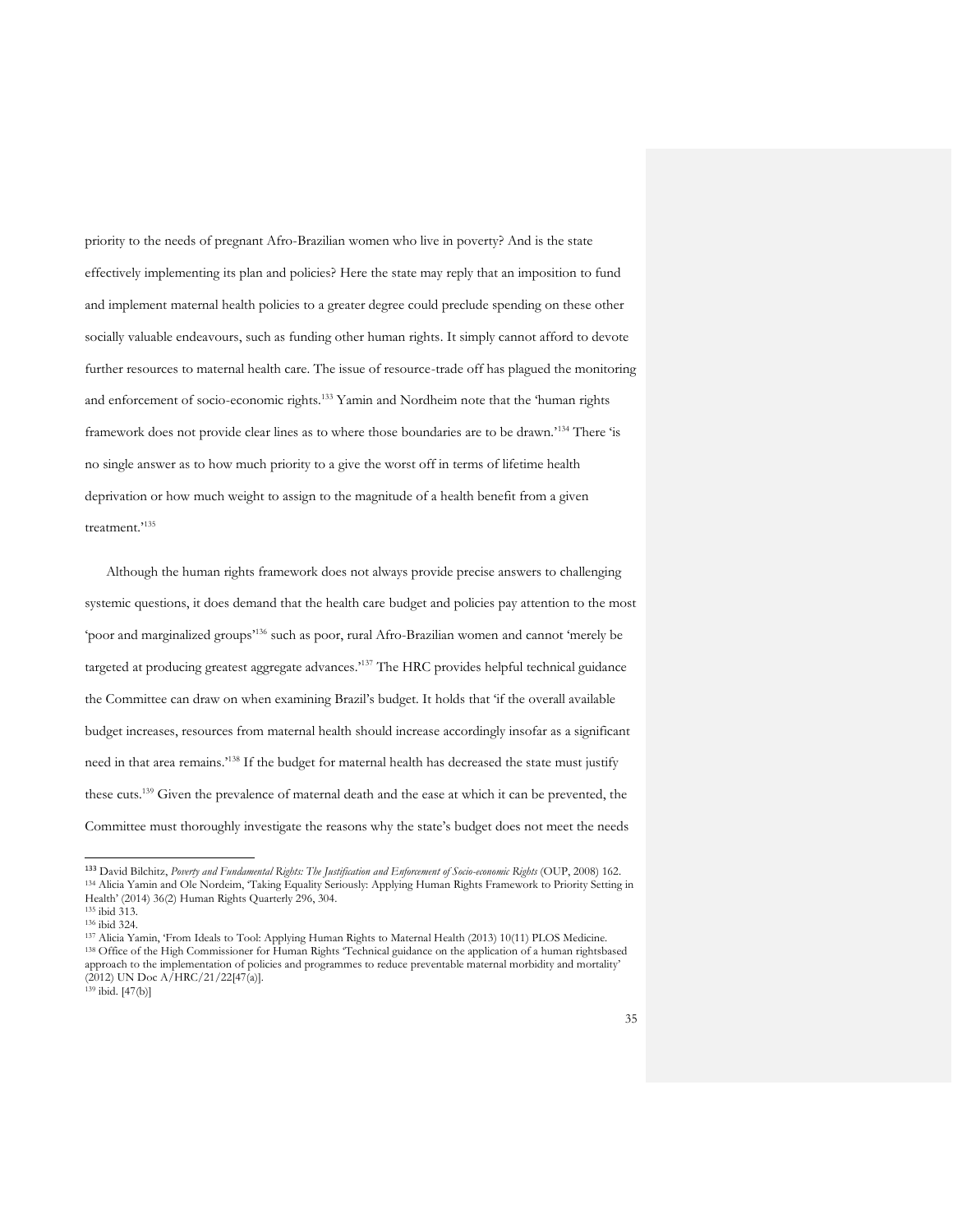of women. <sup>140</sup> Yamin helpfully notes that lack of funding may not be the only reason for the failures in the health system. It may be due to 'lack of capacity to absorb resources, ineffective investment of funds, weak financial management, poor procurement practices, limited oversight and poor district level management in decentralized health systems.'<sup>141</sup> The submissions by Teixeria's mother and Brazil both indicate that there was a lack of oversight in private health services that resulted in severe delays in treatment and a mismanagement of human resources.<sup>142</sup> The proposed framework requires the Committee to examine the available evidence to precisely diagnose where there are faults in the system. If the Committee finds the state's justifications for the level of funding is not supported by evidence or available evidence suggests it is insufficient or concludes its implementation strategies have failed and as such is not consistent with a commitment to structural gender equality, the Committee must demand a stronger implementation of CEDAW.

#### *(iv) Practical Implications*

All three cases bring to the fore practical issues in using the framework to develop women's human rights. What if the state does not provide the necessary information so that the Committee can evaluate the claim? The OP-CEDAW and Committee provides limited guidance on the information the state needs to provide in response to an individual communication. Article 6 of the OP-CEDAW requires the state to 'provide a written explanation or statement to the complaint.' The Committee can request additional written explanations or statements.<sup>143</sup> This is dependent on the willingness of the state to provide the necessary detail. The Committee does not have the power to

<sup>140</sup> UN Special Rapporteur on the right to health (n 122) [9].

<sup>141</sup> Alicia Yamin, 'Toward Transformative Accountability: A Proposal for Rights-based Approaches to Fulfilling Maternal Health Obligations'(2012) 7 (12) Sur: An International Journal 95.

<sup>142</sup> Teixeria (n 114) [7.6][7.7].

<sup>&</sup>lt;sup>143</sup> The Committee, 'Model Complaint Form'

<sup>&</sup>lt;http://www.ohchr.org/EN/HRBodies/CEDAW/Pages/CEDAWIndex.aspx> 10 October 2016.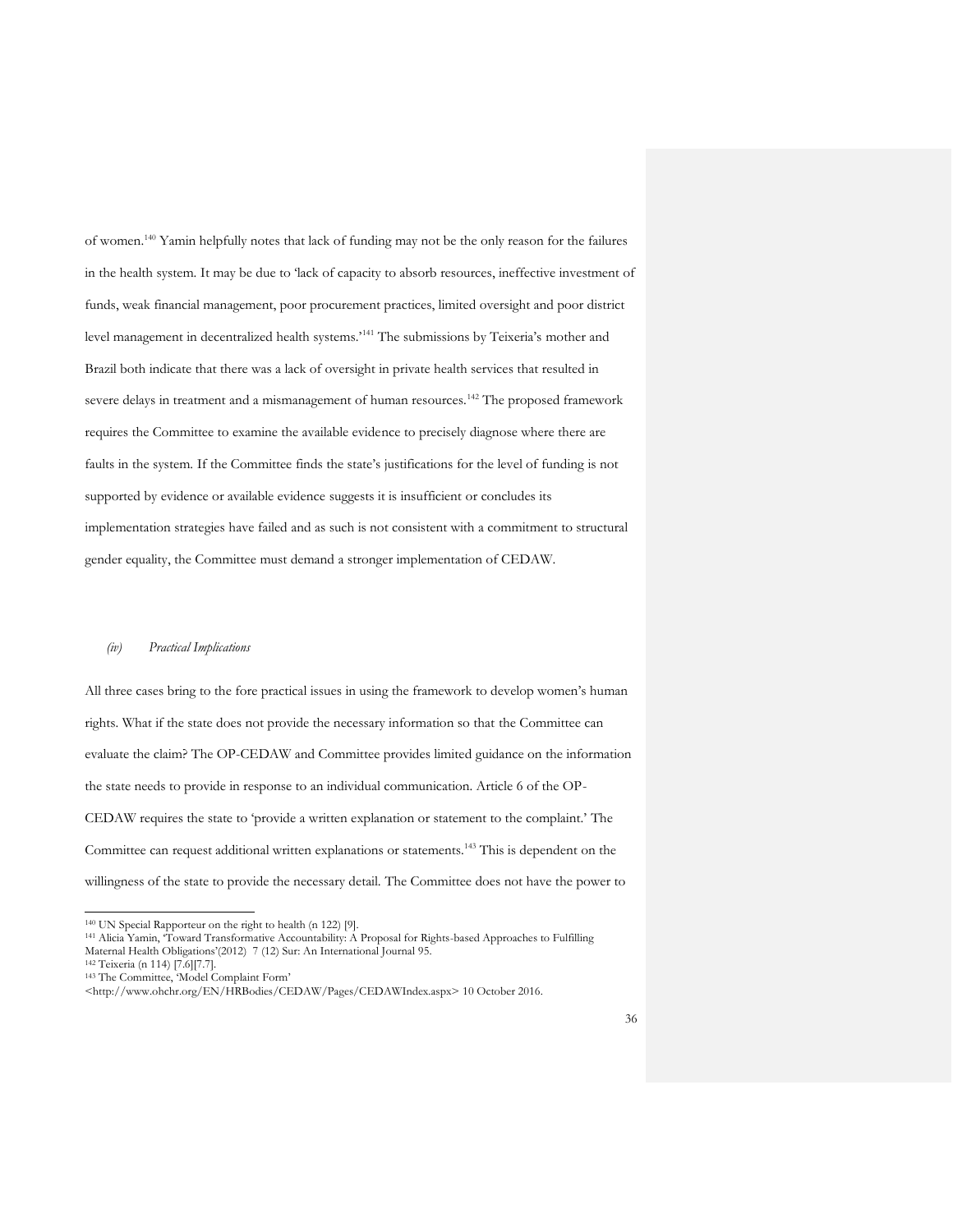compel the state to provide this information. If it does not have the necessary information, it can only evaluate the decision as best as possible on the available evidence. This institutional limitation can significantly undermine the potential of the OP-CEDAW.

There are several methods by which the Committee can off-set this limitation. First, it can openly acknowledge the limits of the decision by including the fact that the Committee asked for crucial information that was not provided by the state in the final decision. It is hoped that this naming and shaming technique would encourage states in the future to provide high quality responses. Second, under the Rules of Procedure, when coming to a decision the Committee may obtain 'any documentation from organizations in the United Nations system or other bodies that may assist in the disposal of the communication.'<sup>144</sup> For instance, in *Teixeria*, the Committee could look to reports by various UN special mandate holders or the Millennium Development Reports on the progress of reducing maternal mortality. It must be acknowledged that relying on outside sources will extend the time frame for deciding the decision as the Committee has to give both parties a chance to comment on the new information.

A further challenge, which often arises in socio-economic adjudication, is the competency of the Committee. Socio-economic rights, especially the right to health 'present unique challenges to evidence production...because of the technical nature of evidence …for example data regarding both clinical and cost-effectiveness…budgetary and resource allocation.'<sup>145</sup> In *Teixeria*, to properly assess the disadvantage element the Committee needs to understand both the quantitative and qualitative experiences of maternal mortality in Brazil. Similarly, to evaluate the structural elements of the claim,

<sup>144</sup> Committee, 'Report of the CEDAW Committee—Twenty-Fourth Session' (2001) A/56/38, Annex I, Parts XVI and XVII. Amendments to the rules were adopted the Committee, 'Report of the CEDAW Committee—Thirty-Ninth Session' (2007) UN Doc A/62/38, Chap V, [653–5] and Appendix, Rule 71.

<sup>145</sup> Alicia Yasmin and Angela Duger 'Adjudicating Health-Related Rights: Proposed Considerations for the UN Committee on Economic, Social and Cultural Rights, and Other Supranational Tribunals' (2016) 17 Chicago J of Int'l Law 80, 99.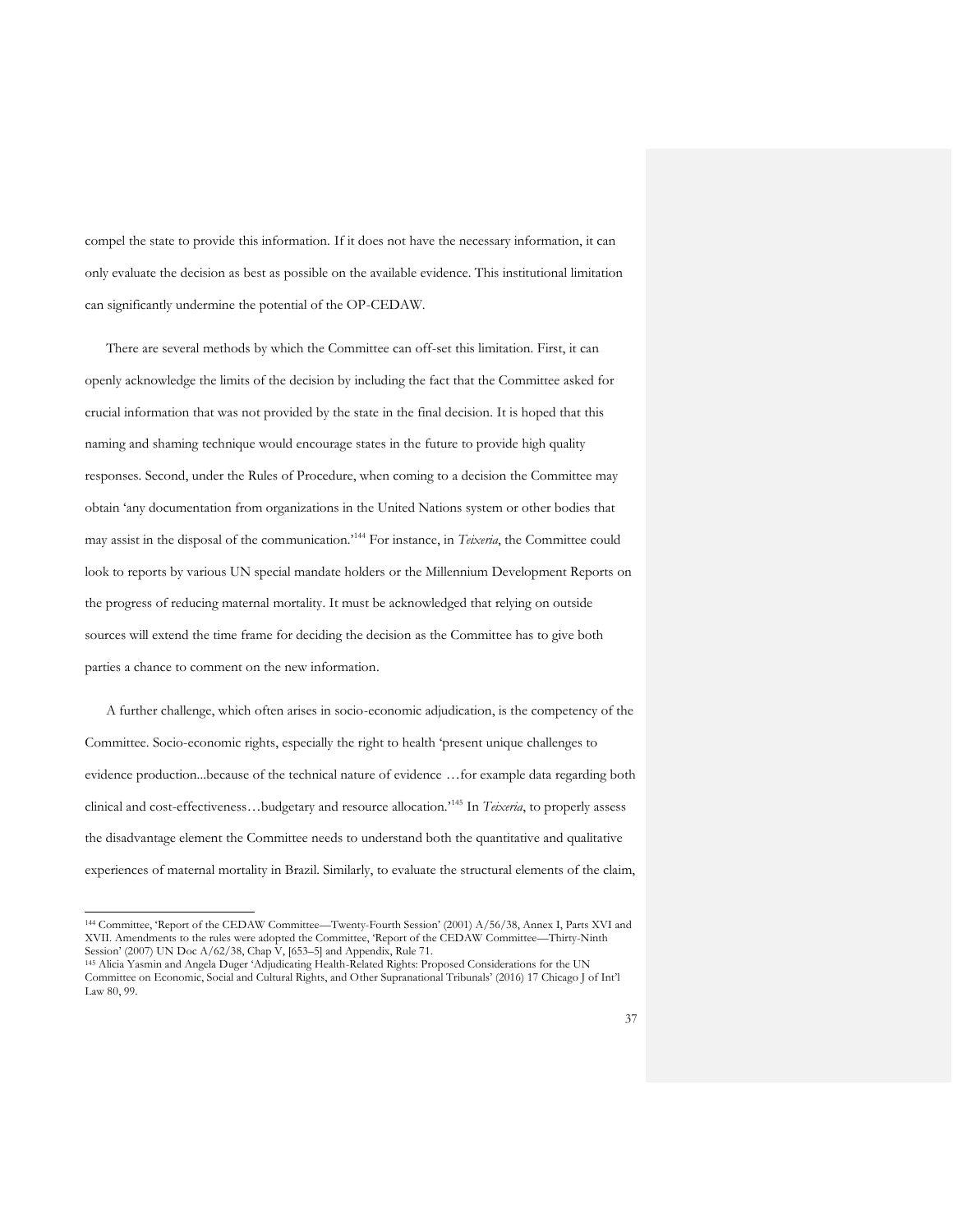the Committee needs to examine the budget and the organisation and functioning of the health system. This complex information 'may lie beyond the normal expertise of international lawyers.'<sup>146</sup> Yasmin and Duger argue that to fill the knowledge gap the Committee can rely on information from CSOs. <sup>147</sup> The Committee has developed a fruitful relationship with CSOs. In the Concluding Observations and General Recommendations, numerous CSOs provide crucial information so the Committee has a clear understanding of the factual and legal issues at stake. The individual decision procedures should continue this trend and rely on t CSO expertise to provide 'factual information [and] normative arguments concerning public interest matters [especially on] systemic issues requiring structural reform.'<sup>148</sup> The Rule of Procedure allows the Committee to seek information from other bodies, not only UN organizations. In *A.S*., *L.C.*, and *Teixeria* and other future individual claims, the Committee should seek the necessary knowledge from a wide array of reliable sources so as to enrich the equality analysis and more effectively secure women's rights.

The limited ability of the Committee to engage in fact-finding when evaluating individual decision does not mean that the dual-purposed individual communication procedure argued for in Section II should be abandoned. Even an imperfect individual communications procedure that resolves an individual violation of CEDAW and contributes as much as possible to the substantive development of women's rights fulfils an important accountability role. The individual, and in the case of *A.S*., *L.C.* and *Teixeria*, the most marginalised and vulnerable individuals are able to hold the state accountable, receive individual redress and shine the international spotlight on systemic gender inequalities that are often overlooked within the domestic arena. To fully achieve the dual aims of the OP-CEDAW the state needs to provide high quality submissions. If the state does not provide all the necessary information, the Committee can expose the state's reluctance to participate and

<sup>146</sup> ibid.

- <sup>147</sup> ibid.
- <sup>148</sup> ibid.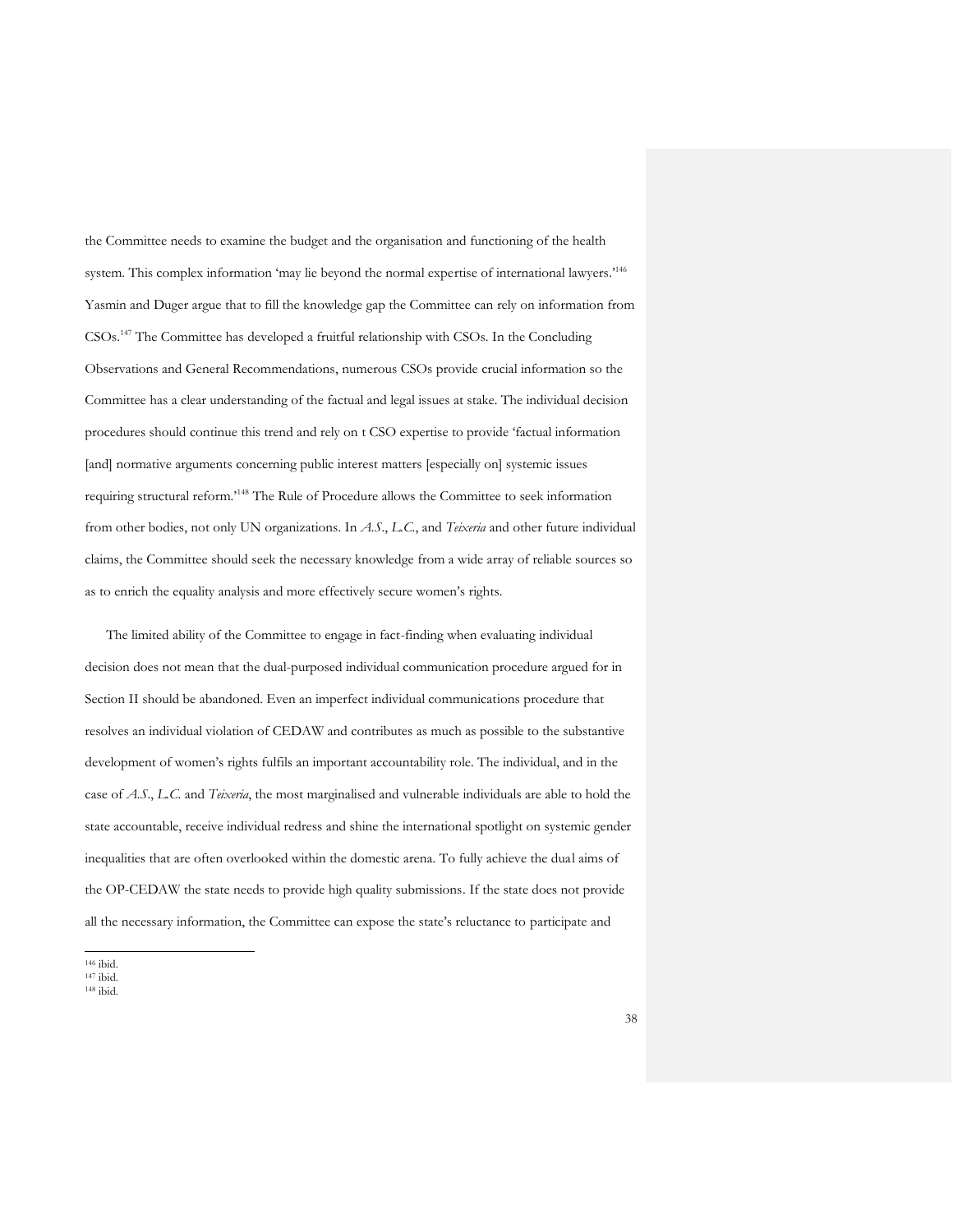turn to other sources to supplement any knowledge gaps and make the best possible decision it can with the information provided. The individual communications procedure as it currently stands, even with its limitations, is a crucial step forward in the international protection of women's right.

In conclusion, using the analytical framework derived from the definition of discrimination in article 1 of CEDAW will ensure that the decisions develop the treaty. It gives the Committee a tool to ask the necessary questions so that it can analyse, as best as possible, the challenges raised by the individual's claim. The final decision should develop the text of CEDAW and provide persuasive reasons that precisely explain where the state failed to ensure equal access to health care services. Applying the proposed analytical framework to three cases that deal with women's right to health under CEDAW article 12, has demonstrated that this framework would ensure a richer understanding of what article 12 requires of states (such as Brazil, Peru and Hungary) and relevant stakeholders.

#### **V. CONCLUSION**

The impact of the case decisions mentioned in this article has varied. Although the state has compensated A.S.,<sup>149</sup> forced sterilisation is still permitted in Hungary.<sup>150</sup> On a more optimistic note, Brazil has 'established an inter-ministerial group to oversee the implementation of the Committee's recommendations.<sup>2151</sup> But there remain concerns on its effectiveness.<sup>152</sup> In July 2014, the Ministry of Health for Peru released guidance for medical staff on accessing an abortion when the woman's life

<sup>149</sup> ibid 116.

<sup>150</sup> The Committee, 'Concluding Observations: Hungary' UN Doc CEDAW/C/HUN/CO/7-8 [32].

<sup>151</sup>Plataforma Brasileira de Direitos Humanos Econômicos, Sociais, Culturais e Ambientais, 'A Victory in Alyne's Case' (Media Release, 5 September 2012) <http://www.dhescbrasil.org.br> as cited in Cusack and Pusey (n 52).

<sup>152</sup> Yamin and Duger (n 145) 117.